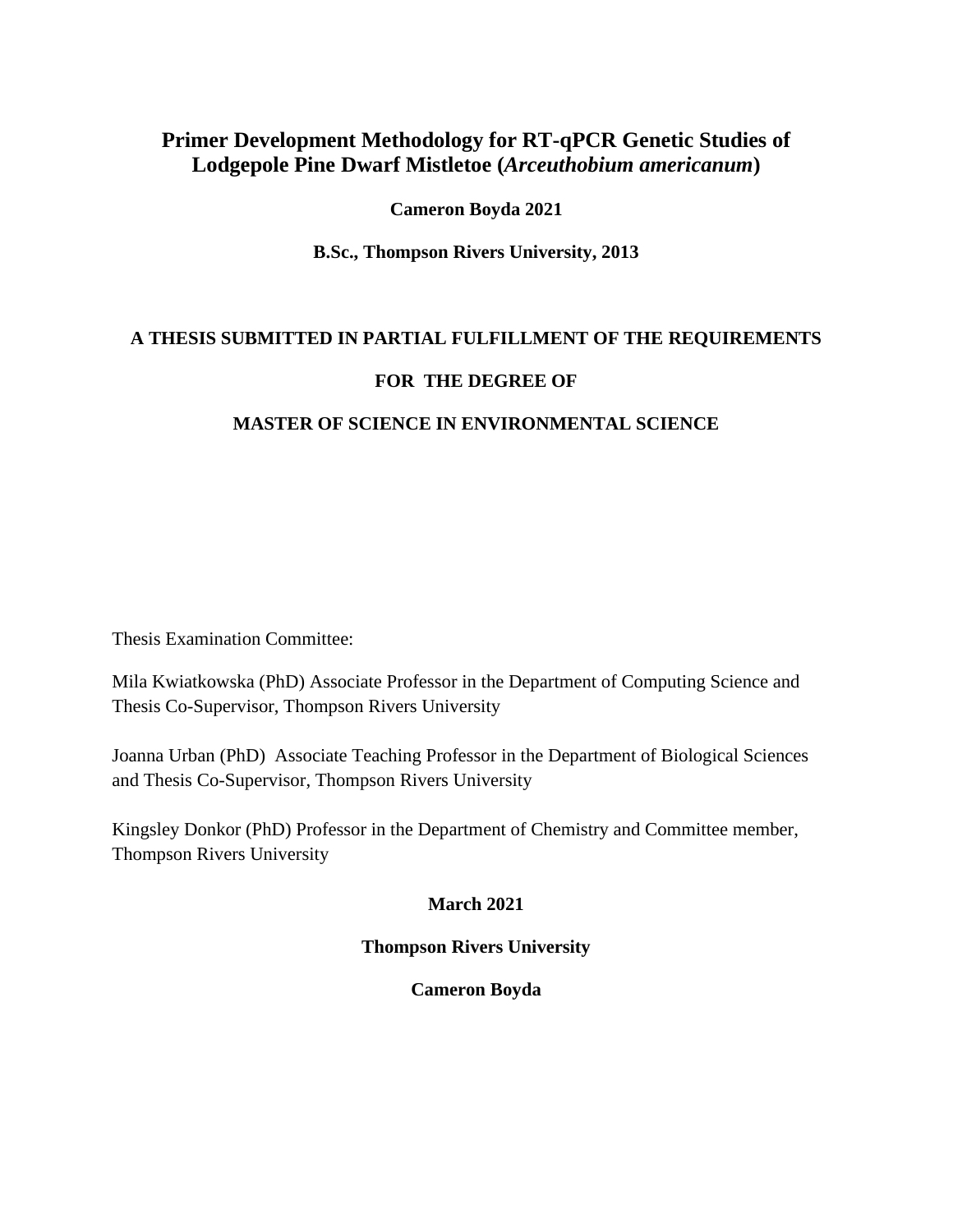### <span id="page-1-0"></span>**ABSTRACT**

The genus *Arceuthobium* (Dwarf Mistletoe) of the family Santalaceae, is a group of dioecious parasitic flowering plants with a unique, explosive, seed dispersal system. *Arceuthobium americanum* infects Lodgepole Pine (*Pinus contorta* var. *latifolia*) in North Western America and is considered as a pest in the forestry industry. Mistletoe is also an ecologically important organism, promoting wildlife habitat, and biodiversity. Current literature on *Arceuthobium* shows incomplete understanding of molecular mechanisms underlying explosive seed dispersal, and critical mechanisms linking parasitic infection and mortality of the Lodgepole Pine host. Experimentation using Real-time quantitative polymerase chain reaction (RT-qPCR) measures the expression of genes, giving insight into the molecular mechanisms. Determination of stably expressed genes, known as reference genes, is an important step for conducting reproducible experiments and to obtain reliable RT-qPCR expression data. The objective of this thesis is to create an *in silico* methodology to develop primer pairs to target reference genes as a basis to study Dwarf Mistletoe using RT-qPCR. Highly conserved genes, such as Ubiquitin, Actin, EF-a, and GAPDH, are targeted using sequences from same family Santalaceae plant *Viscum album*, model organism *Arabidopsis thaliana*, as well as *Solanum lycopersicum*, *Coffea canephora*, *Paeonia suffruticosa*, *Zea mays*, *Kalanchoe dalgremontiana*, *Triticum aestiyum*, and *Nicotiana benthamiana*. Algorithms designed to develop primer pairs, Primer-3, Beacon Designer 8, and Primer-BLAST, were used to determine primers in published sequences of the *Arceuthobium oxycedri* aquaporin gene, a gene of interest in seed dispersal in *A. americanum*. In experimental validation, the primer pair candidates taken from literature produced no significant results in RTqPCR. A primer pair produced from primer development algorithm Primer-BLAST using the *Arceuthobium oxycedri* aquaporin gene sequence provided consistent and reliable RT-qPCR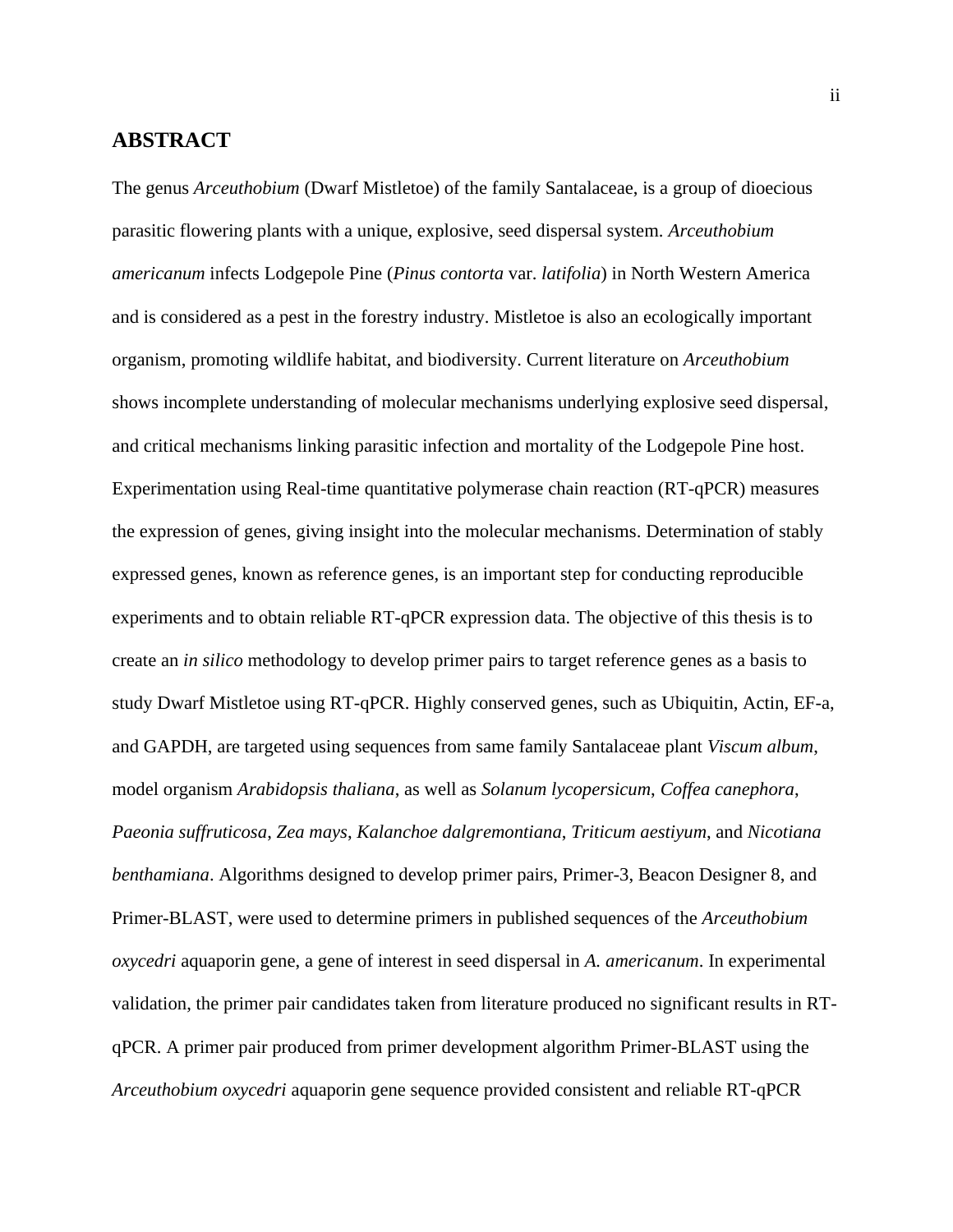data. Although a reliable reference gene was not developed, the research presented in this thesis establishes methodological steps for in silico RT-qPCR primer design, it demonstrates that genetic sequences from organisms within the same genus can be used for RT-qPCR primer design, and it provides a primer pair for future studies of the A. americanum aquaporin gene using RT-qPCR.

# <span id="page-2-0"></span>**TABLE OF CONTENTS**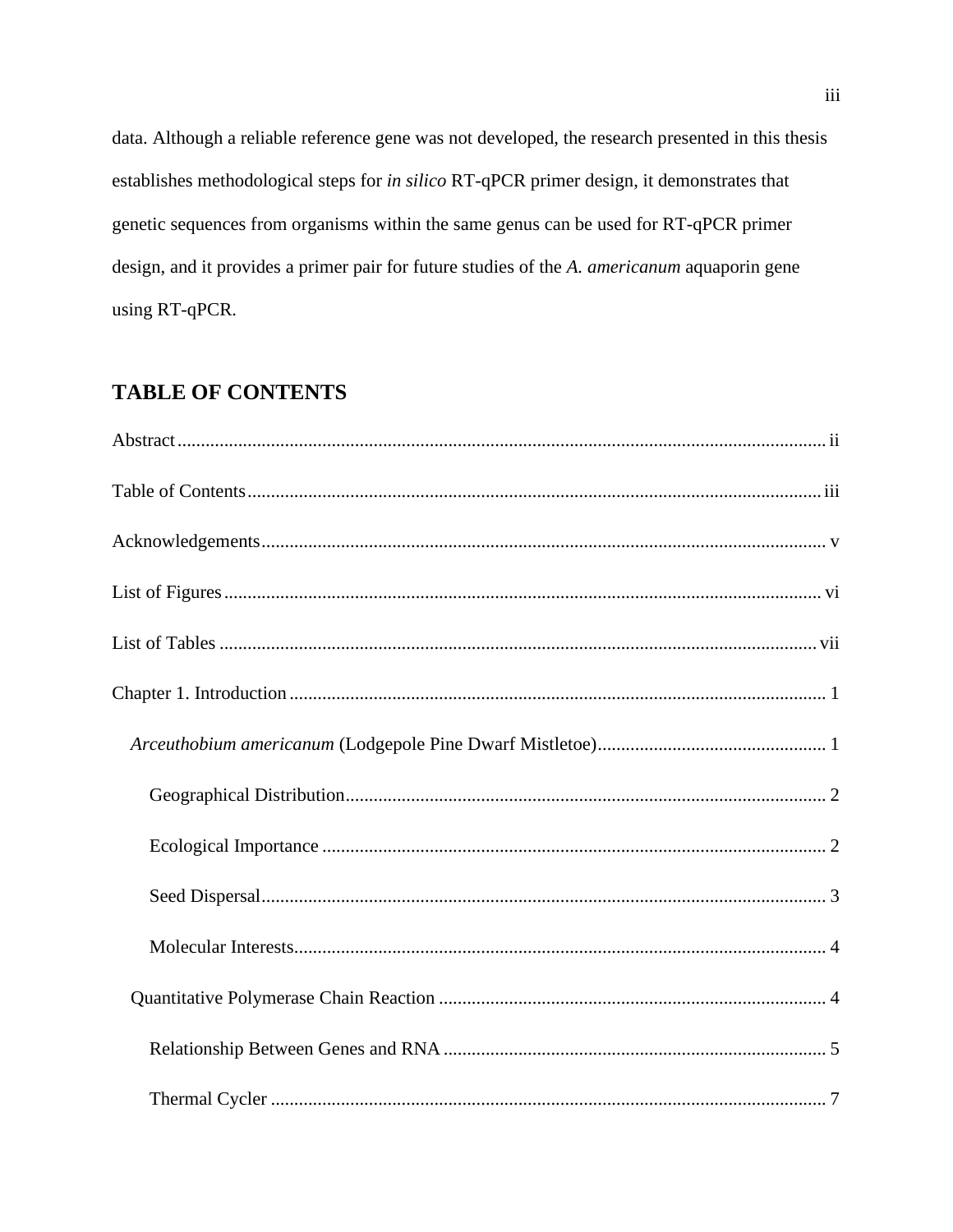$iv$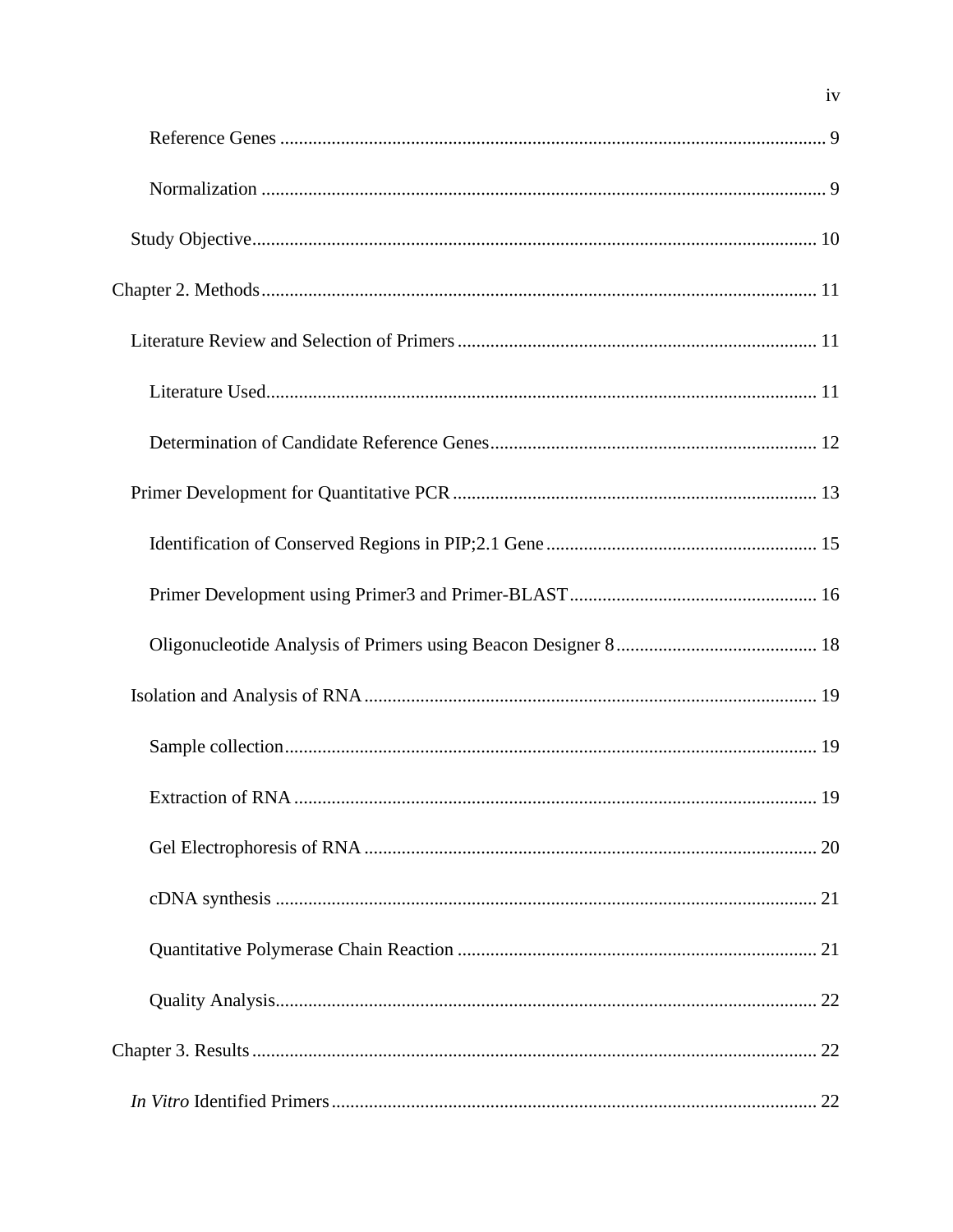# <span id="page-4-0"></span>**ACKNOWLEDGEMENTS**

I would like to express my sincere gratitude to my supervisors Mila Kwiatkowska and Joanna Urban, as well as the late Cynthia Ross Friedman for the opportunity to do this study and the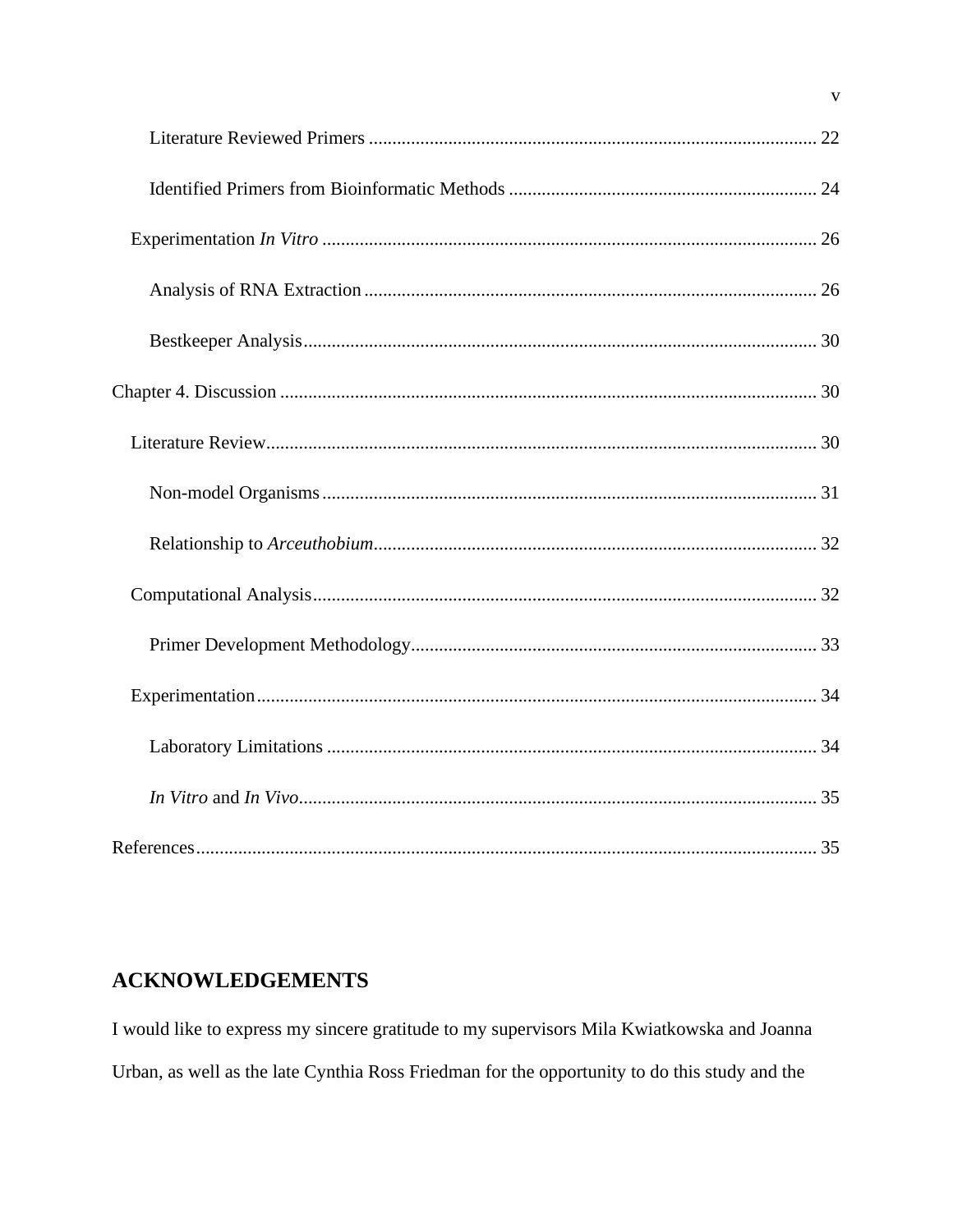support. Their support, patience, and guidance helped me greatly during the research and writing of this thesis. I would also like to thank my committee member Kingsley Donker, for his continued encouragement throughout the project. My sincere thanks also goes to Diana Bizecki Robson, Matt Reudink, and Wendy Gardner, for their insightful comments and encouragement. I thank Rolena DeBruyn, Rachel Lobay, and Erika Koeck for assistance in the laboratory. I would especially like to thank my friends and family for their personal and moral support.

# <span id="page-5-0"></span>**LIST OF FIGURES**

**Figure 1.1.** Data from the Natural Resources Conservation Services USA, showing the distribution of *Arceuthobium americanum* based on multiple studies and sample collections. (USDA, NRCS 2021)

**Figure 1.2.** A cross section and breakdown of the Dwarf Mistletoe (left). An artist's depiction of the seed dispersal (right). (Hawksworth and Wiens 1996).

**Figure 1.3.** Schematic of Polymerase Chain Reaction (RT-qPCR) showing the amplification of target DNA after a number of denaturing and annealing cycles. (Smith et al. 2003).

**Figure 2.1.** Proposed equation for systematic ranking of reference genes for RT-qPCR given stability based on current literature.

**Figure 2.2.** Sample calculation of weight score of Elongation factor 1 alpha (EF1-α) for systematic determination of candidate reference genes to be used in RT-qPCR expression analysis of *A. americanum*).

**Figure 2.3.** Aquaporin protein visualized using Cn3D software. Yellow highlights highly conserved regions of the PIP2 gene, the amphipathic channel, and Asn-Pro-Ala motifs. (Wang et al. 2000).

**Figure 2.4.** A) Aquaporin PIP;2 gene translated DNA to amino acid including conserved sites underlined and highlighted red. Met = Start codon, Stop = TAA (stop codon). B) Conserved regions of PIP;2 gene JN857944.1 shown by BLASTp algorithm conserved regions alignment function.

**Figure 2.5.** Candidate primer pair positions in *Arceuthobium oxycedri* PIP;2 gene. Conserved regions are indicated by boxes and highlighted red. Regions where primers will bind are indicated with an underline.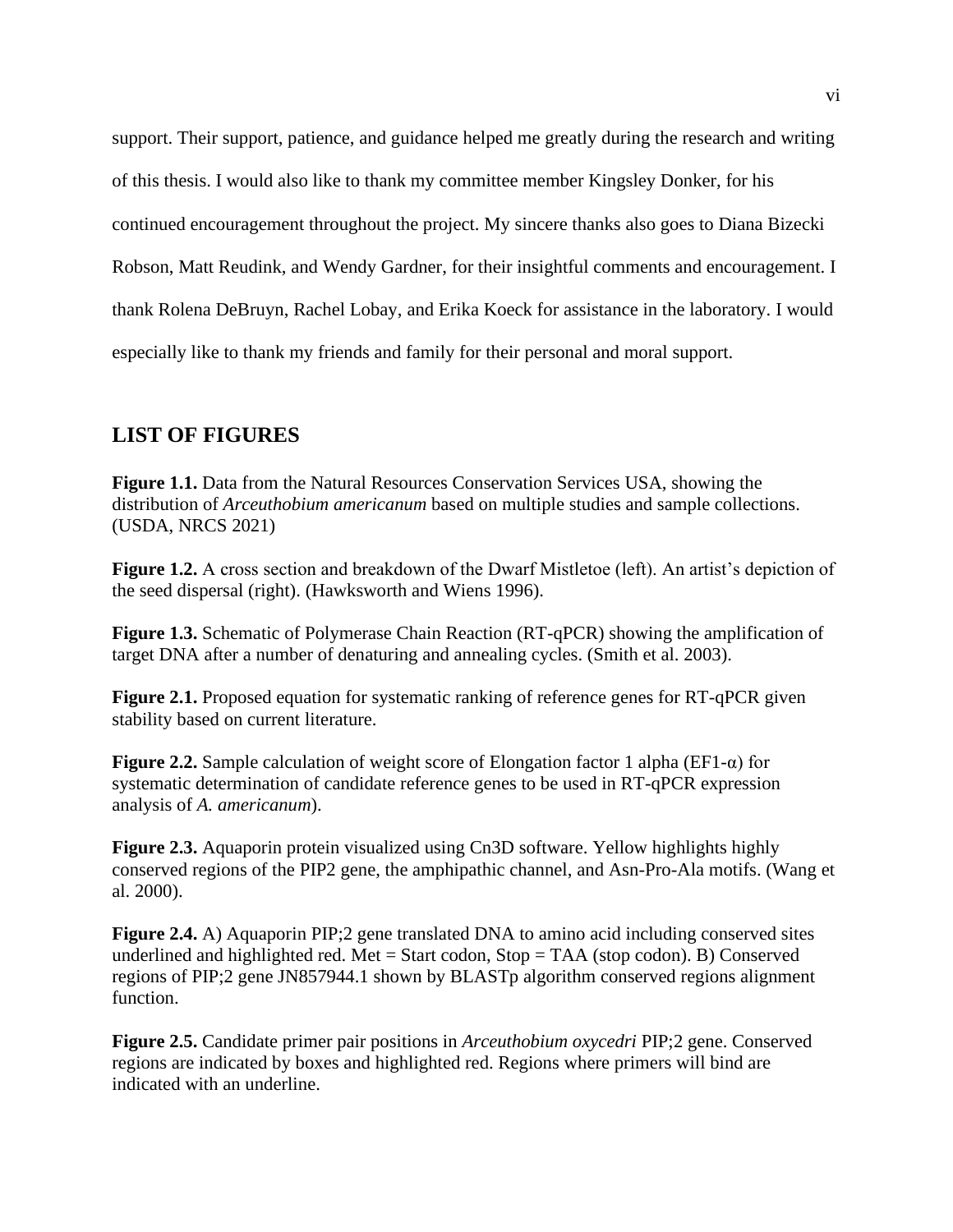**Figure 3.1** Scatter plot of RNA extractions of Dwarf Mistletoe fruit tissue samples using MasturePure™ purification kit.

**Figure 3.2** Bleach gel electrophoresis of RNA samples. Lanes 10 and 11 show clear signs of degradation.

**Figure 3.3** Box plot of 18S and 28S ribosomal RNA intensity ratios when viewed under UV light. Samples are grouped into the year they were sampled and extracted. Intensity ratios were taken in July 2015 to show changes, if any, in storage.

# <span id="page-6-0"></span>**LIST OF TABLES**

**Table 3.1** Proposed candidate reference genes for highest success in optimization of reference genes in Arceuthobium americanum.

**Table 3.2** Candidate primer pairs for in vitro experimentation of Arceuthobium americanum with given ranks. Higher rank indicates a lower ∆G for secondary structures (i.e., primer dimers).

**Table 3.3** Bestkeeper Analysis of Aquaporin Ct values showing the coefficient of correction, slope, P value, and power to determine stabilization in RT-qPCR.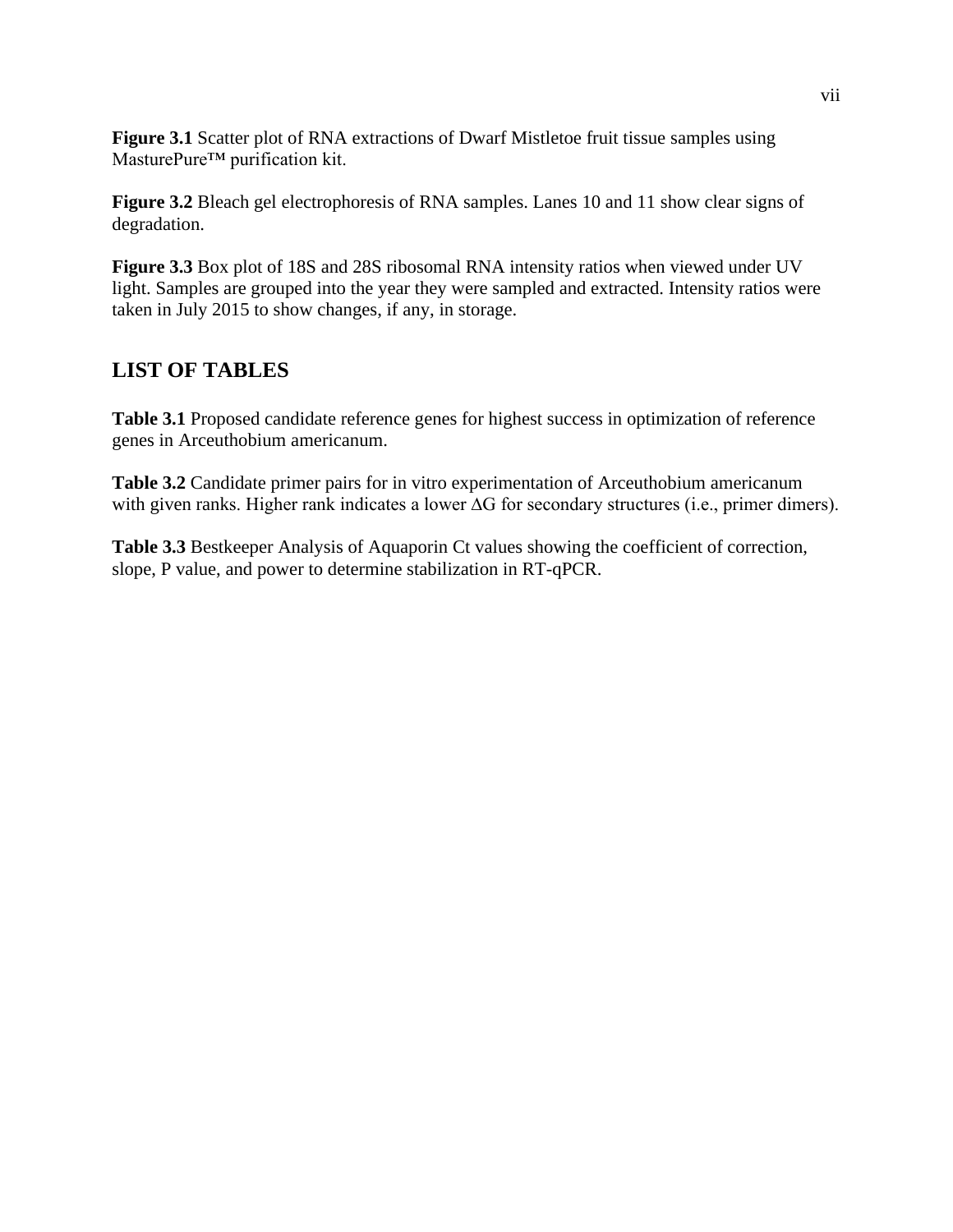### <span id="page-7-0"></span>**CHAPTER 1. INTRODUCTION**

### <span id="page-7-1"></span>*Arceuthobium americanum* **(Lodgepole Pine Dwarf Mistletoe)**

*Arceuthobium americanum* is dioecious hemi-parasitic flowering plant, having male and female reproductive organs on separate individuals. *A. americanum* has a life cycle lasting six years; female flowers appear two years following shoot development and persist up to two years after that. Each growing season, flowers appear on a shoots in summer, dispersing their seeds in the late summer. It has a multitude of hosts, with its main host being *Pinus contorta* Dougl. Ex Loud. var. *latifolia* Engelm. (Lodgepole Pine) (Broshot et al. 1986, Ip 1992). *A. americanum* is able to re-infect host trees, and gradually accumulate in the same host over time, as a systemic or localized infection. Trees that are affected see a reduction of overall growth, and heavy infestation can cause mortality (Hawksworth and Wiens 1996). The infection of the host tree causes a tightening of branches in the area called "Witches' Brooms".

The infection of the Lodgepole Pine can also warp the wood, making it unusable for harvesting. In addition, the infection of taller and older trees can pose a significant risk to younger, understory trees by infecting them, hindering replanting efforts *A. americanum* is of particular interest to silviculture because of its economic impact to forestry, and with a potential loss of 37 million  $m<sup>3</sup>$  of coniferous forest per year (Unger 1992). Current management options for forestry includes harvest by clearcutting, reduction of edge ratio in a clear cut, pruning, prescribed burning, thinning, and overstory removal (Broshot 1986, Ip 1992).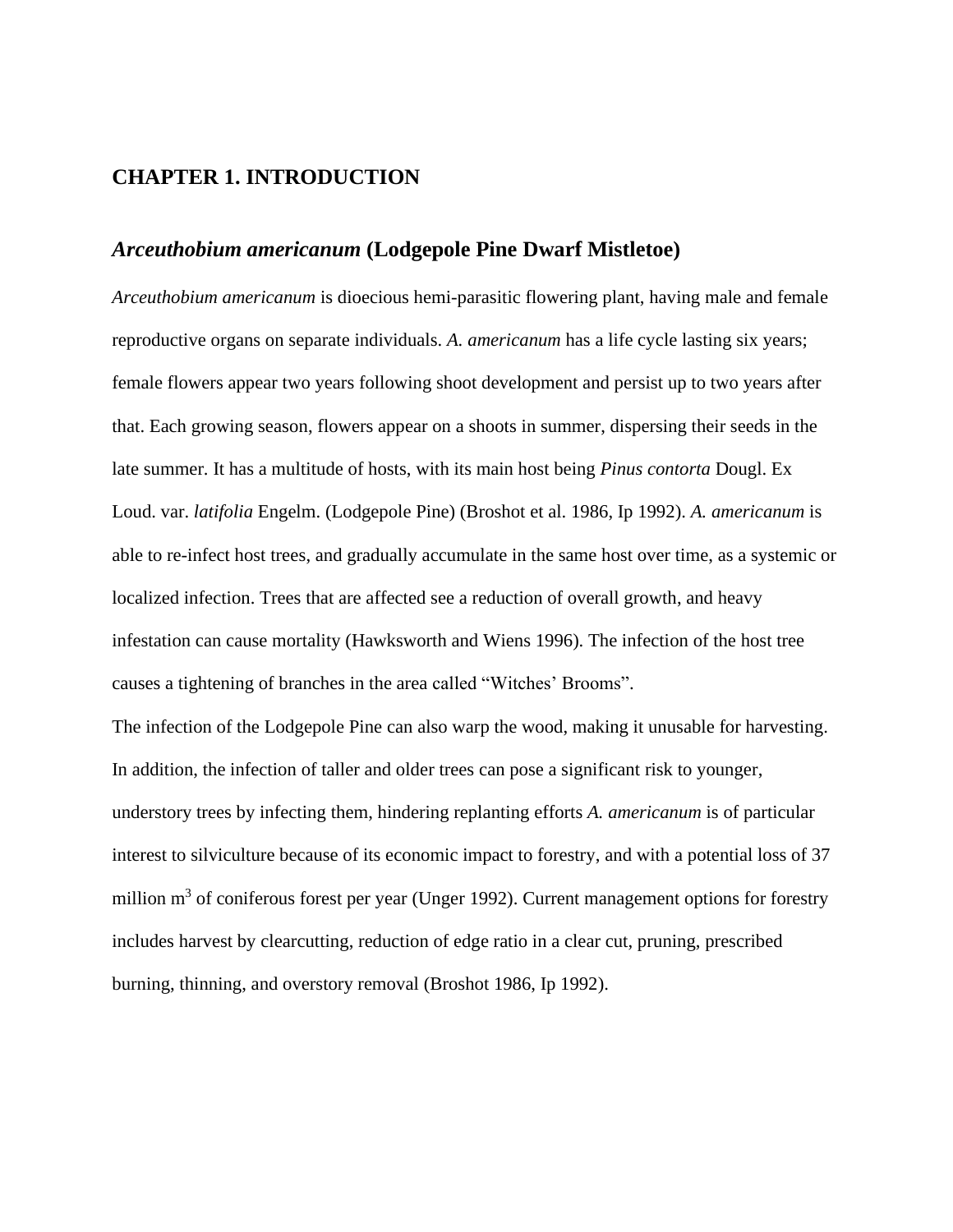### <span id="page-8-0"></span>Geographical Distribution

The genus *Arceuthobium* was thought to comprise about 40 different species found across the globe, but more recently the species number was reduced to 26 by comparing nuclear and chloroplast DNA sequences (Hawksworth and Wiens 1996, Nickrent et al. 2004). *A. americanum*  is found in North Western America (see Figure 1.1).



**Figure 1.1.** Data from the Natural Resources Conservation Services USA, showing the distribution of *Arceuthobium americanum* based on multiple studies and sample collections. (USDA, NRCS 2021)

#### <span id="page-8-1"></span>Ecological Importance

Ecologically, *Arceuthobium americanum* provides food and shelter for forest wildlife. The fruits and stems are used as food by mammals, birds, and other animals. Witches' Brooms are used as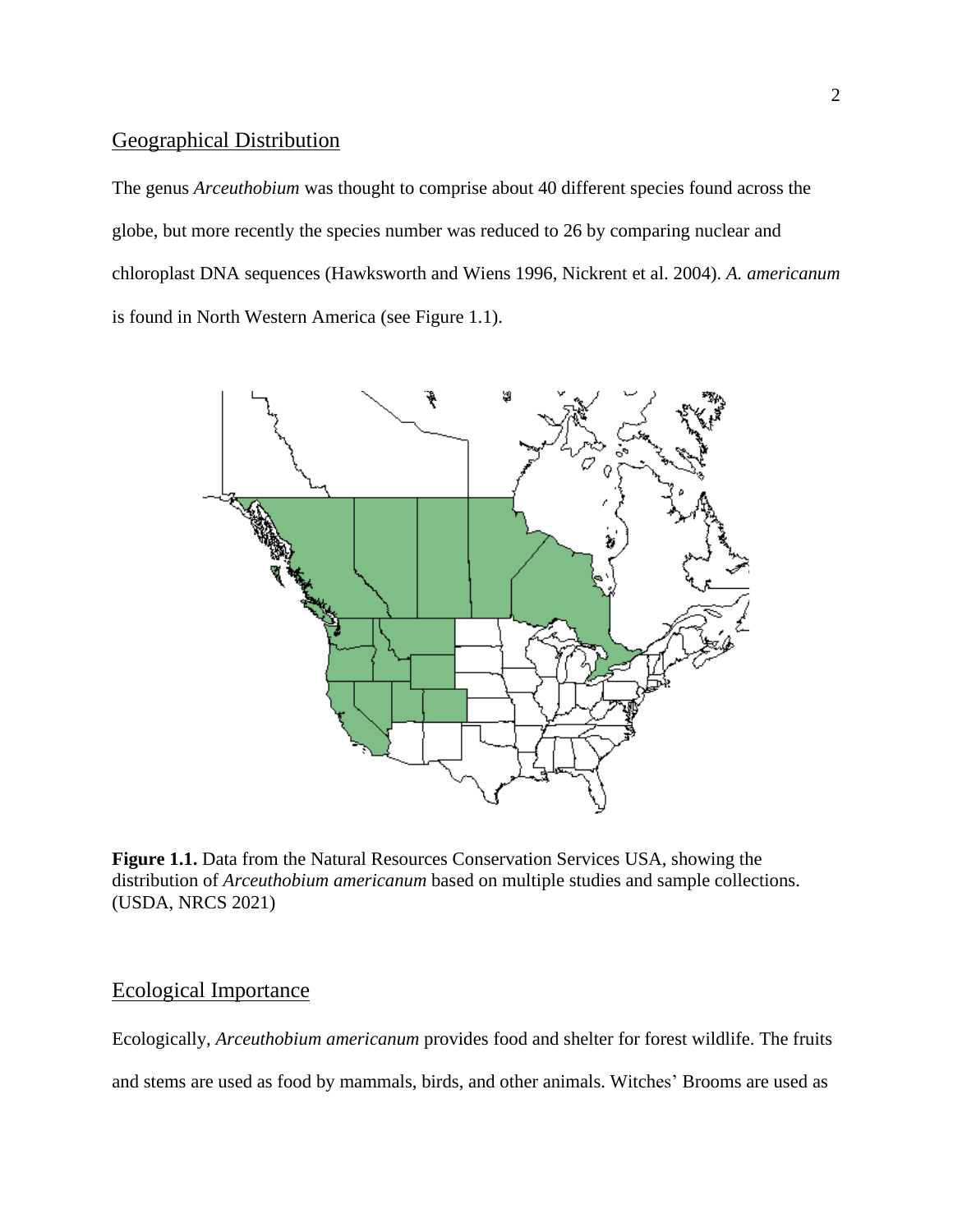natural shelters by some bird species because of the dense arrangement of branches and needles, which provide protection and support (Shaw 2004).

#### <span id="page-9-0"></span>Seed Dispersal

Dwarf Mistletoe does not rely on birds or mammals to disperse its seeds; it employs an interesting and rare mechanism to do so. Hygroscopic forces build up in the fruits over the summer, and the seeds eventually explode from the ripened fruit, ejecting them onto a new host plant in late August and early September (Hawksworth and Wiens 1996). The seed is discharged at velocities reaching 25 m/s and thrown as far as 20 m from the parent plant (Hawksworth et al. 1977).

Hygroscopic forces needed to expel the seed are thought to originate in the viscin tissue, which is also responsible for adhering to its potential host (Ross et al. 2006). This mucilaginous tissue is formed around the seed in the viscin cells as it grows during the summer months (see Figure 1.2). When the seed is ripe, a thermogenesis trigger causes the dispersal event, although the molecular mechanics are not yet known (deBruyn et al. 2015).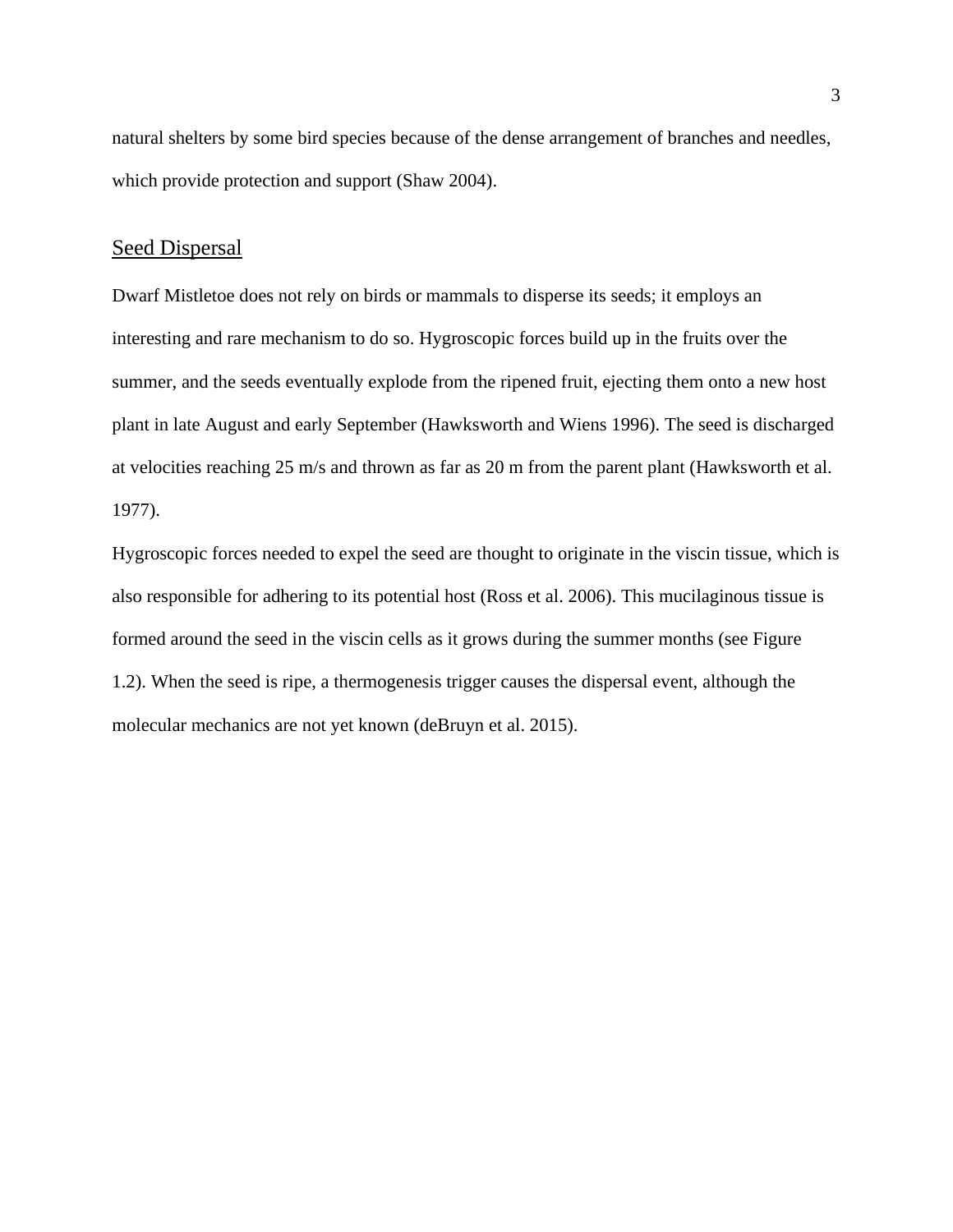

**Figure 1.2.** A cross section and breakdown of the Dwarf Mistletoe (left). An artist's depiction of the seed dispersal (right). (Hawksworth and Wiens 1996).

#### <span id="page-10-0"></span>Molecular Interests

Currently it is estimated that many genes are involved in the seed dispersal process, such as aquaporin proteins (PIP;2.1), which assist the movement of water across membranes and cyanide-resistant alternative oxidase (AOX), associated with thermogenesis (Maurel et al. 2002, deBruyn et al. 2015, Ross Friedman et al. 2009). A similar water-driven dispersal process is employed in tobacco anther dehiscence, however, as of yet, there is no known similar thermogenesis-triggered dispersal in the plant world (deBruyn et al. 2015, Bots et al. 2005).

### <span id="page-10-1"></span>**Quantitative Polymerase Chain Reaction**

In molecular genetics, a common method to quantify expressive genes is reverse transcription quantitative polymerase chain reaction (RT-qPCR). It can accurately quantify target sequences of nucleic acids in a given sample (Saiki et al. 1988). The expression of a particular gene can then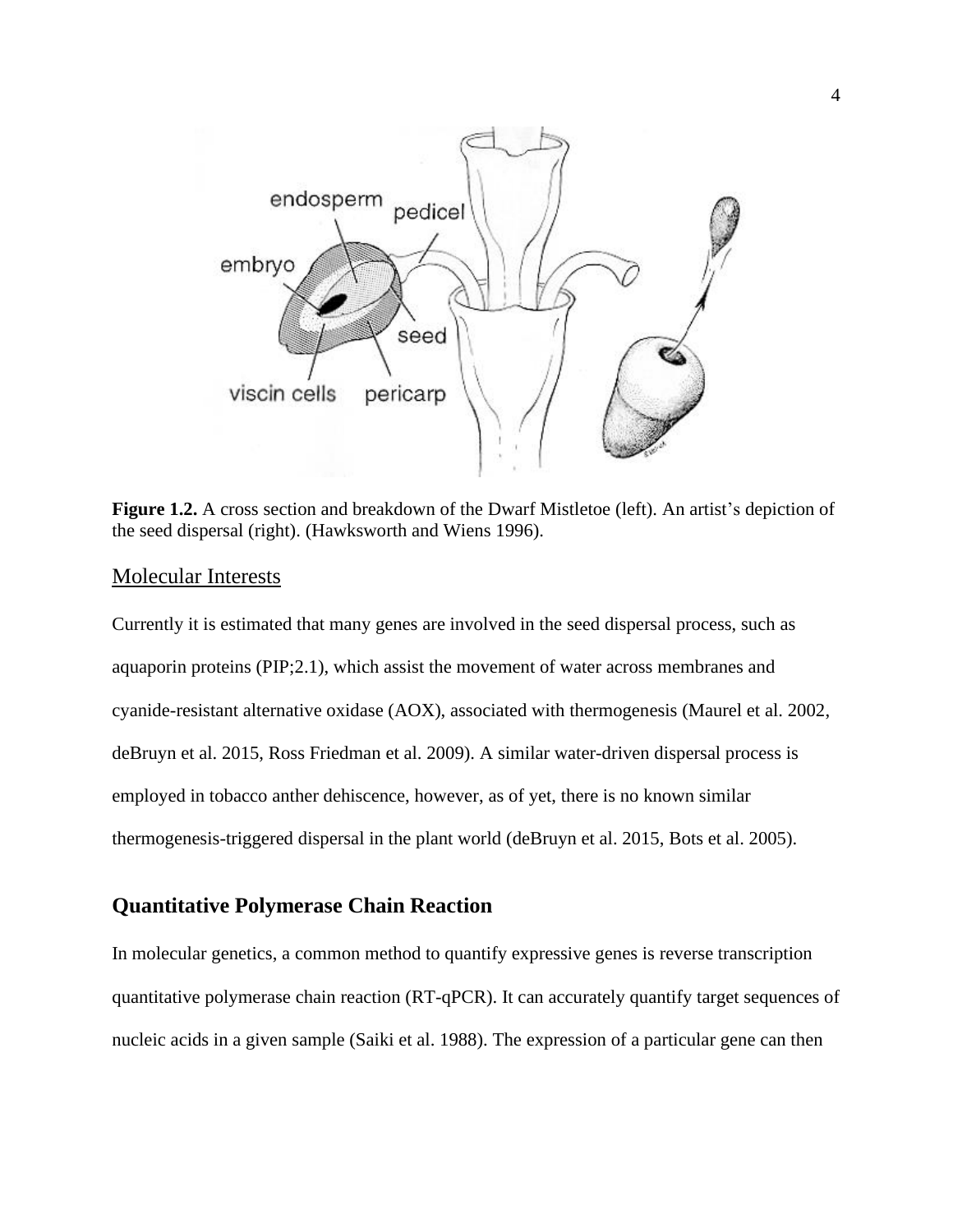tell a lot about the biology of an organism. It can be used for tracking changes in the expression of genes while tissues develop overtime in a particular organism, as in the case of this thesis.

#### <span id="page-11-0"></span>Relationship Between Genes and RNA

Genomic deoxyribonucleic acids (DNA) are made up of base-pair sequences of Arginine, Thymine, Cytosine and Guanine which are grouped into genes such as PIP;2.1. For a cell to express the gene in the form of a functional protein, the sequence is reverse transcribed into a complementary messenger ribonucleic acid (mRNA, referred to as simply RNA in this thesis). The RNA is a short-lived nucleic acid that lasts only a few seconds to hours; therefore, the cell produces RNA only when the gene is being actively expressed (Caixeiro et al. 2016, Fleige and Pfaffl 2006).

Successful quality extraction of RNA is essential for the construction of cDNA and downstream genetic applications. A quality extraction and subsequent application of RNA is dependent on the quality and purity of the extraction from the tissue sample, i.e., the sequences of the RNA are intact and without a significant number of contaminants (Imbeaud et al. 2005). The intactness of the RNA sequences, or its integrity, can be compromised because of the volatility of the RNA strands and also presence of RNA-degrading enzymes known as RNAses. Degrading-enzyme RNAses break down RNA into smaller pieces of ribonucleic acids. These RNA identifying proteins are ubiquitous; the presence of even small amounts of these proteins can quickly degrade the RNA sequences, causing their analysis to be unreliable (Breslow and Chapman 1996). When reverse transcribing RNA into cDNA, compromised RNA will result in an incomplete cDNA library. Thus, the amount of cDNA is not a representation of the actual expression of RNA in the given sample. This is caused by incomplete or complete lack of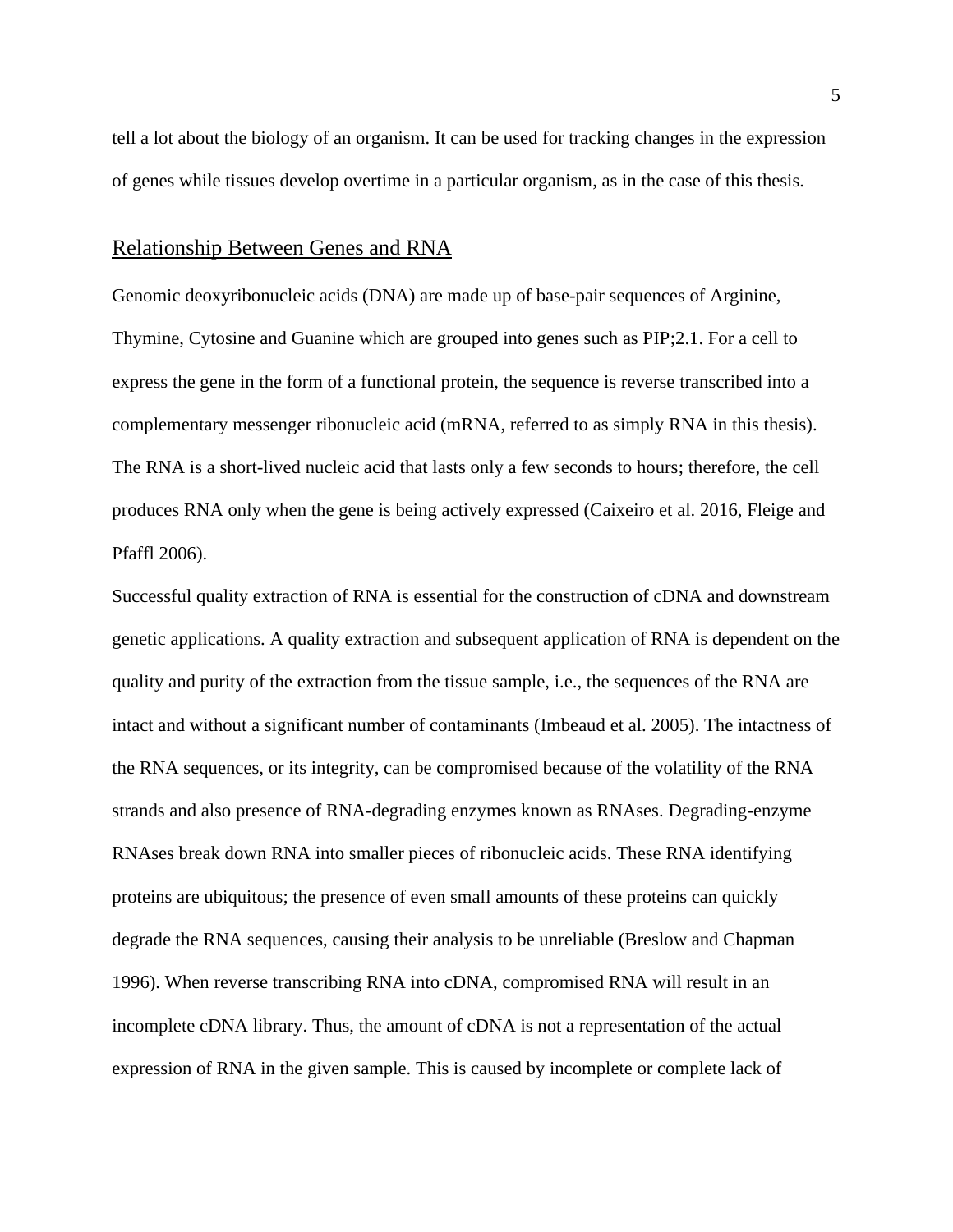transcription of RNA when reverse transcribing the RNA strands into cDNA. Incomplete cDNA might not have complementary sequences available for RT-qPCR primers to bind to, giving results that falsely negative expression in expression analysis (Fleige and Pflaff 2006). The integrity of the RNA can be measured using a cheap and relatively quick method called gel electrophoresis. This method uses a portion of the RNA sample from the extraction protocol, and separates the strands based on sizes (Stellwagen 2009). Although mRNA is in relatively low amounts in the sample, there is still a large amount of ribosomal RNA (rRNA). When ran in a bleach-agarose gel, 18S and 28S rRNA molecules are dissociated and clearly visible with an expected ratio of 1:2 (Ishikawa 1977). A dye, such as GelRed™ Nucleic Acid Stain (Biotium), or Ethidium Bromide interacts with the RNA, allowing visualization of it under UV light; the intensity of the photon emission can be measured to relate the 18S and 28S ratios (Becker 2010). The resulting RNA extraction must also be free of polymerase inhibitors for the RT-qPCR reaction to take place. Proteins, phenols, and carbohydrates are all known to interfere with both the reverse translation to cDNA and the resulting RT-qPCR reaction (Tichopad 2004). This is especially important when extracting from plant material, which contains these molecules in great abundance (Loomis 1974). It is important to use a protocol that efficiently isolates RNA; this protocol may differ from plant to plant depending on the biochemical composition of the tissues (Salzman 1999). To ensure the purity of the RNA, it can be measured using a spectrophotometer at two particular wavelengths: 260 nm and 280 nm. The ratio between the two wavelength readings indicates the presence of most unwanted molecules with expected wavelength ratios of 1:2. An offset of this ratio indicates substance contamination and could result in polymerase inhibition for cDNA and RT-qPCR reactions (Fleige and Pfaffl 2006). Once the RNA has been determined to meet quality standards for downstream application, quantity of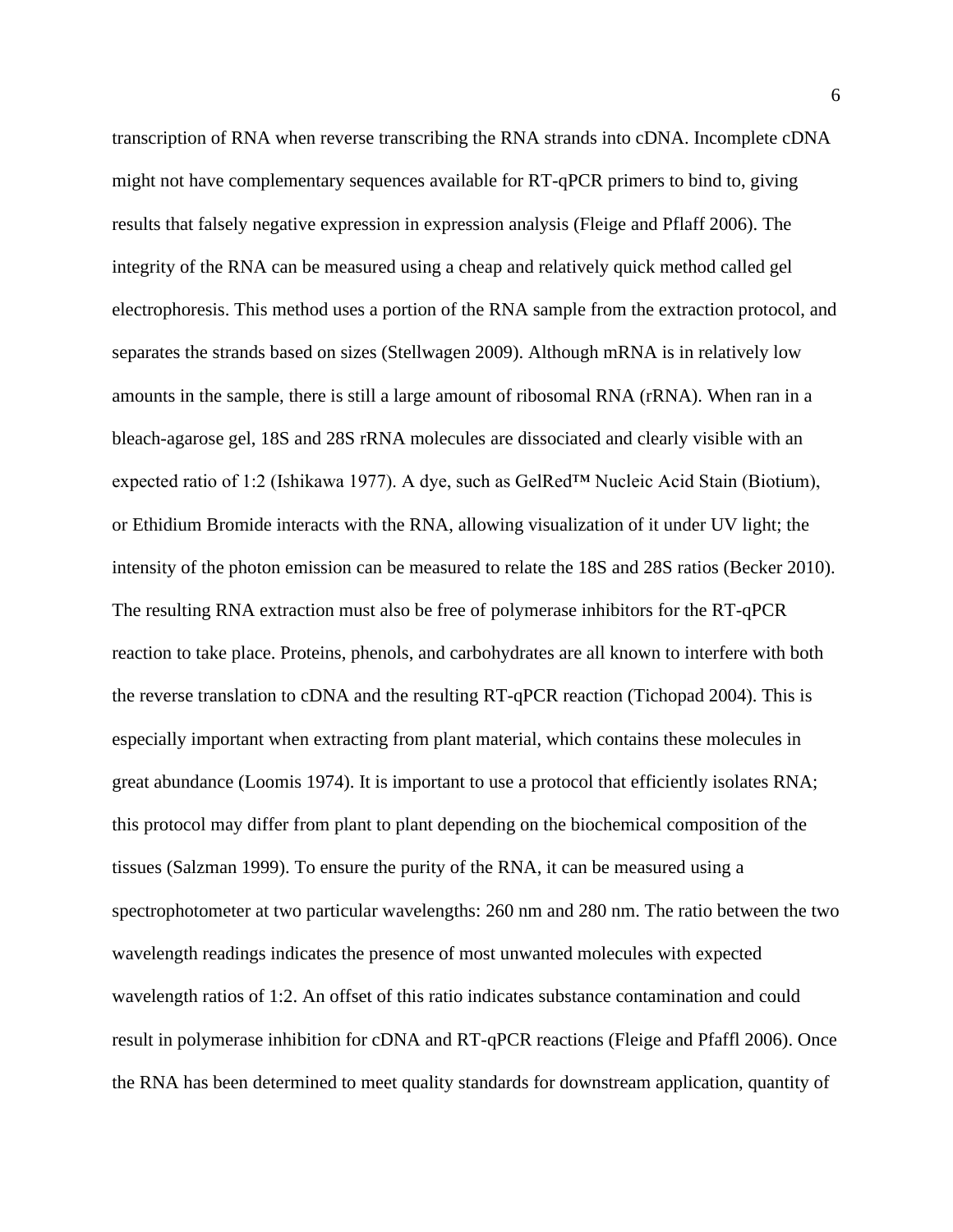the RNA should be measured so that RT-qPCR reactions remain consistent across all samples. The measurement of RNA samples can be made with a fluorometric device and dye with high accuracy (Aranda et al. 2009).

Immediately following protocols to identify the properties of the RNA reverse transcription, methods should be followed to create a complementary cDNA library of RNA samples. Using manufactured kits, RNA is easily reverse transcribed using specialized reverse transcriptase and randomized primers. The random primers bind to all RNA in the sample, allowing for the reverse transcriptase to construct the complementary DNA strand (Bustin et al. 2005). The resulting cDNA can then be used in RT-qPCR reactions for expression analysis.

#### <span id="page-13-0"></span>Thermal Cycler

The amount of mRNA is relatively proportional to how much protein is being produced, and so gene expression can be quantified by measuring its corresponding mRNA sequences. This is done by first reverse transcribing isolated RNA into cDNA, which is more stable and can be read by RT-qPCR machines. Reverse transcription into cDNA is done with reverse transcriptase, a protein derived from viral replicating systems (Fleige and Pfaffl 2006).

The core function of the RT-qPCR machine is to use the polymerase chain reaction to replicate the target cDNA. Using reagents in the sample, cDNA, DNA polymerase, free nucleotides, and primers to target the cDNA in question, it is able to double the target cDNA each cycle. During a cycle the RT-qPCR machine heats to 90°C to dissociate the cDNA into single strands, allowing the primers to bind to the target cDNA after cooling to  $\sim 60^{\circ}$ C (Saiki et al. 1988). While primers are bound to the target cDNA, the DNA polymerase can then replicate the cDNA sequence by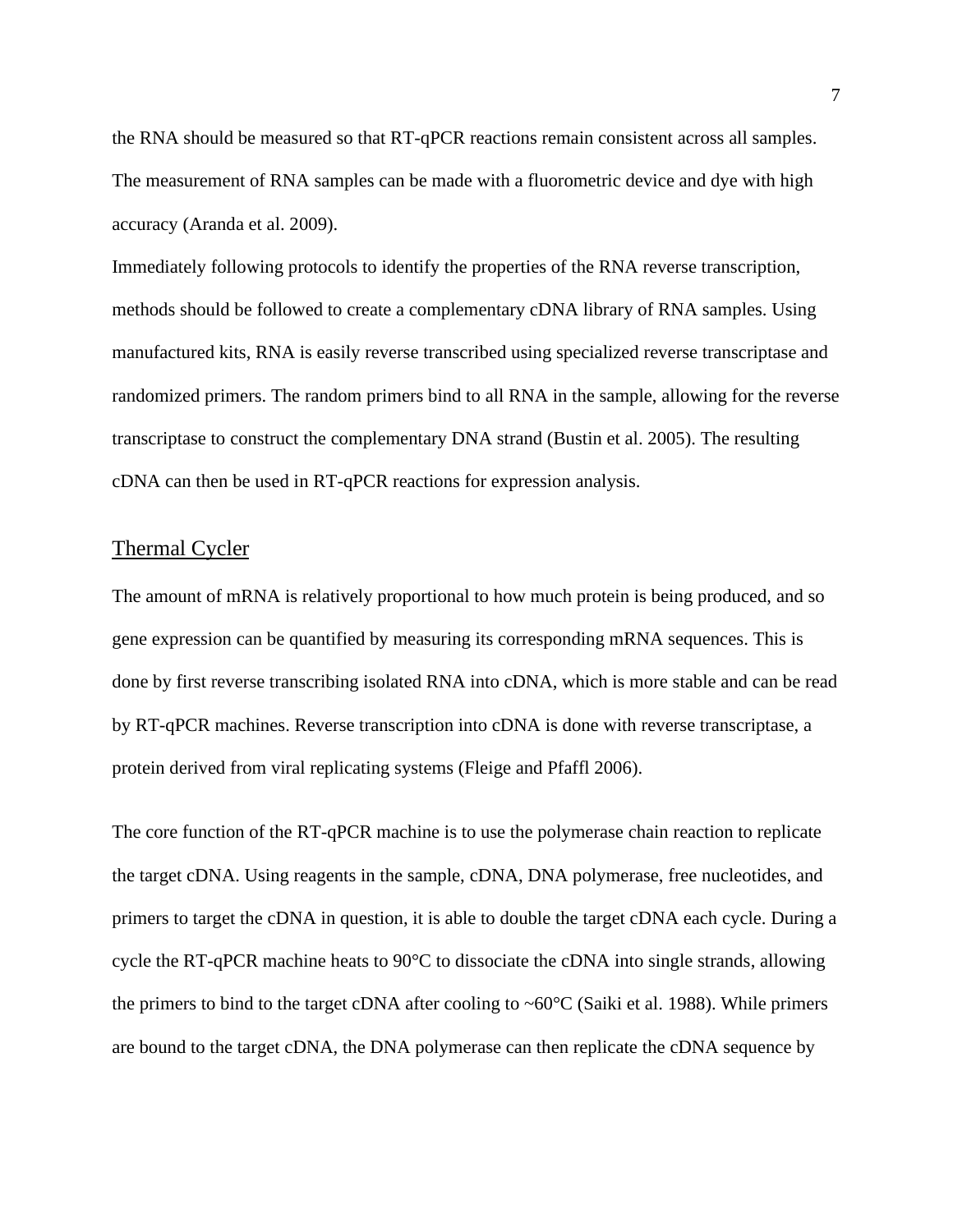adding the free nucleotides, ending the cycle. Each cycle in the machine then effectively doubles the amount of target cDNA (see Figure 1.3).





The RT-qPCR machine itself, or thermocycler, measures DNA or cDNA using fluorometrics. This can be done by either fluorogenic target-specific probes or DNA-binding dye; this thesis uses the latter. A binding-dye binds to double-stranded DNA, or cDNA, which then will emit a fluorescent signal when bound to double-stranded DNA. This dye then binds to both the target cDNA and the background cDNA. The thermal cycler then goes through cycles, doubling the target cDNA until the amount of target cDNA exceeds the amount of background cDNA (see Figure 1.3) (Singh and Pandey 2015).

The cycle number where when the target cDNA exceeds the background cDNA is measured by the RT-qPCR and called the Ct value. A lower Ct value indicates a higher quantity of target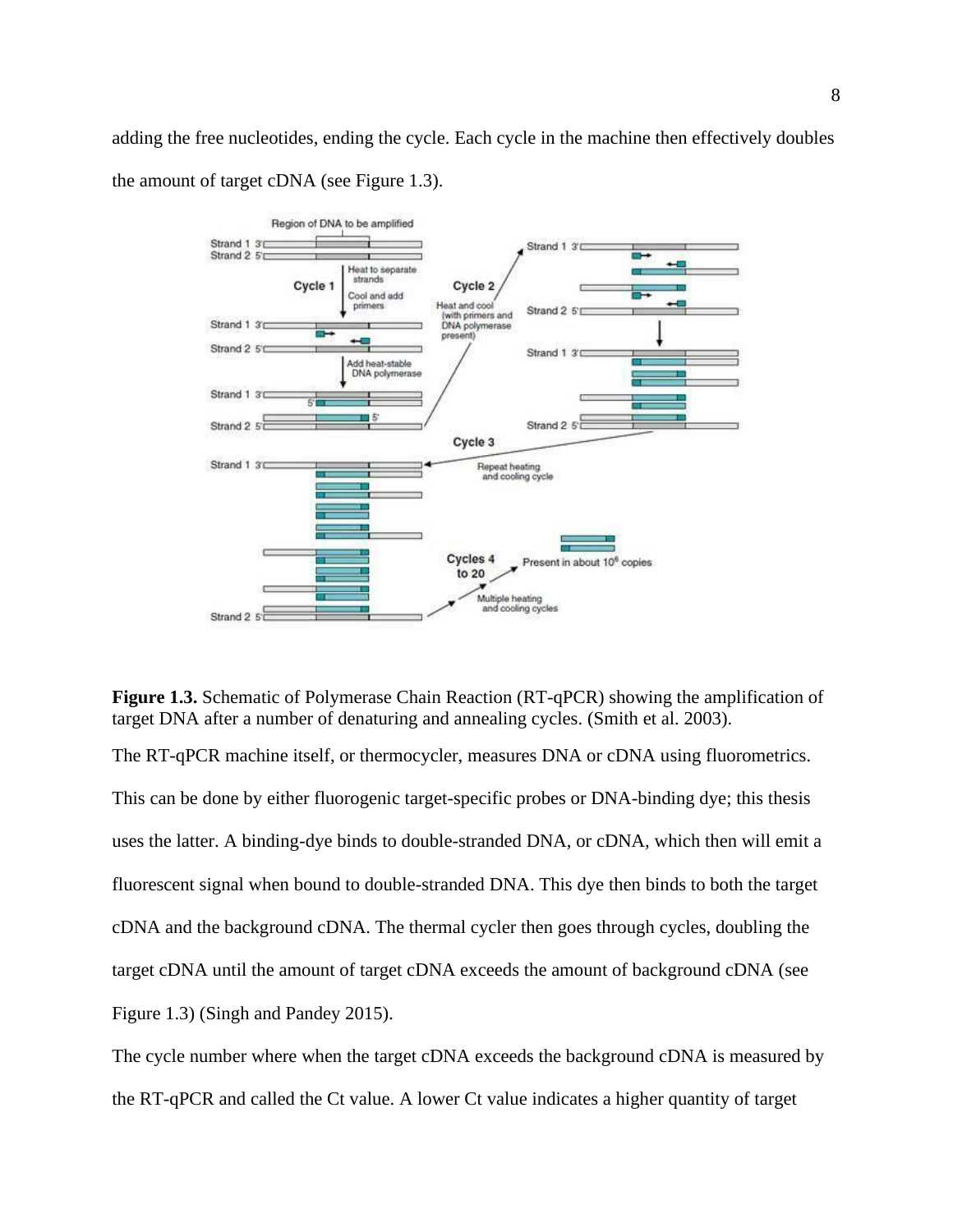cDNA than a higher Ct value (Livak 2001, Pflaffl 2001). The Ct measurement does not say much by itself, but with the addition of a reference it can relatively quantify the target cDNA (Vandesompele et al. 2002).

#### <span id="page-15-0"></span>Reference Genes

Reference genes are common genes expressed at stable levels throughout intended experimentation. Historically a set of housekeeping genes were frequently used for RT-qPCR including: 18S rRNA, glyceraldehyde-3-phosphate dehydrogenase (GAPDH), elongation factor 1-alpha (EF-1α), polyubiquitin (UBQ), Actin, alpha-tubulin (α-TUB), and beta-tubulin (β-TUB) (Czechowski et al. 2005). Before normalization of data using reference genes, about 90% of papers from 1993 to about 1999 used a single reference gene from this list to perform expression analysis (Suzuki et al. 2000). The standard protocol for using reference genes in RT-qPCR quickly changed after it was realized that using one gene does not give an accurate representation of the expression of a target gene (Czechowski et al. 2005).

#### <span id="page-15-1"></span>Normalization

Normalization of novel candidate reference genes can be established with the use of computer programs to statistically find the most stable genes measured by RT-qPCR. The most common programs currently being used are: Normfinder, BestKeeper, and GeNorm (Kumar et al. 2011). To give an example, the program GeNorm is able rank genes accordingly based on stability of Ct values during experimentation in RT-qPCR. The calculated gene-stability output, or 'M' value, essentially describes the variation between two internal reference genes. The ideal internal reference gene variation would be M=0 since stability depends on variation, less stable (or more variation) causes the M value to increase. Assuming all genes vary in expression a certain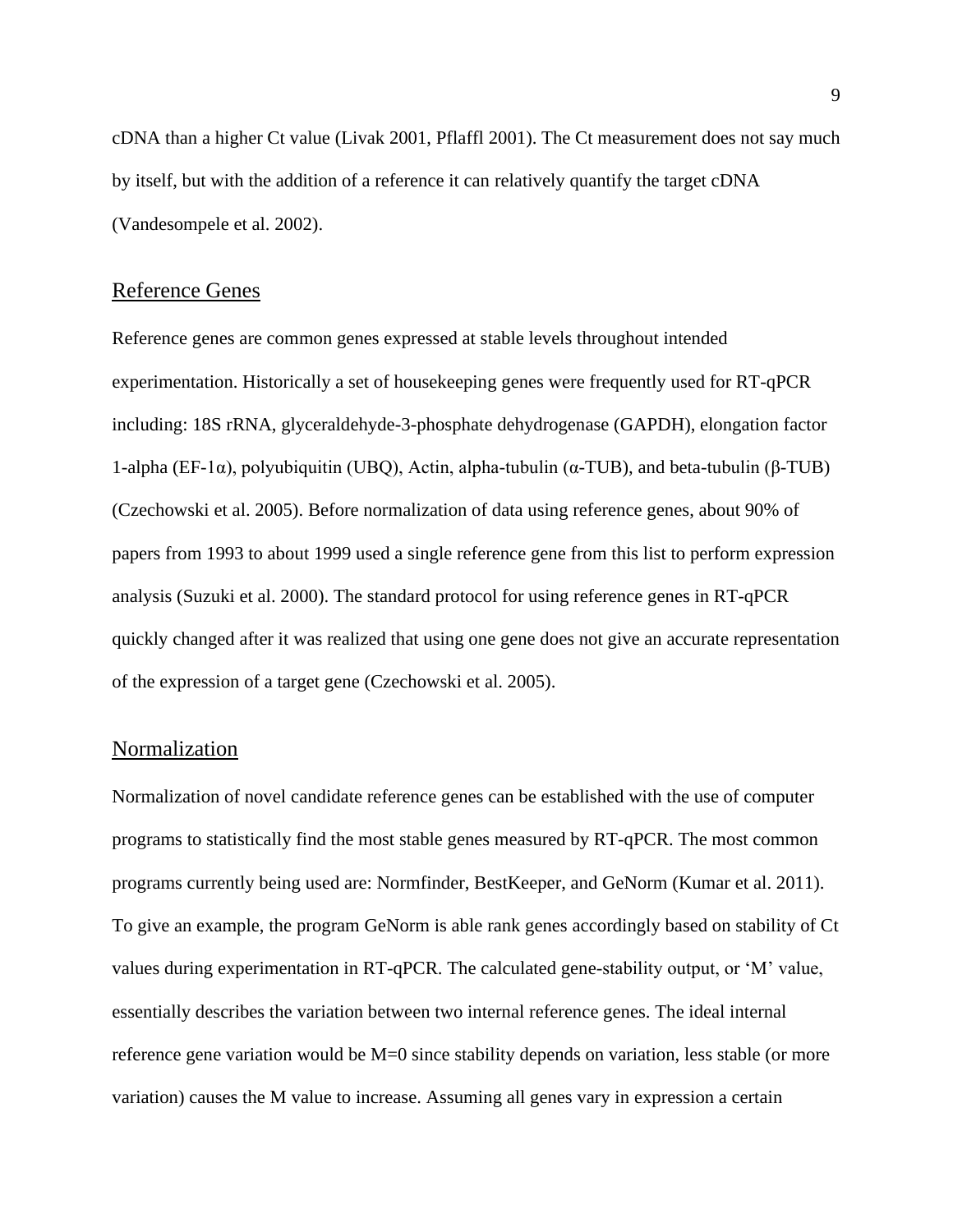amount, to recognize reference genes as stable the M value could not exceed 1.5. Pairwise comparison of each gene across a set of reference genes ultimately determines each reference gene's stability in the array of experimental conditions tested (Vandesompele et al. 2002). A study by Czechowski and colleagues in 2005 used 25 expressed genes (20 novel and 5 traditional reference genes) to assess the current paradigm on reference gene standards. The study showed that during different biological circumstances *Arabidopsis thaliana* expresses housekeeping genes differently and those traditional reference genes may not accurately show relative quantification of target genes. Thus, different reference genes may be needed depending on the experimental conditions including: the plant species being studied (Vega-Bartol et al. 2013), fruit development, tissue type being studied, abiotic and biotic stresses being introduced (Czechowski 2005).

The paradigm shift in the standards of reference genes used in RT-qPCR caused a large number of subsequent studies to determine optimal reference genes in different experimental conditions. There is now an abundance of information regarding how particular reference genes are optimal for specific experimental conditions. This abundance in information may be able to be used to determine candidate reference genes more systematically, rather than guessing what reference genes might be needed for de novo expression analysis using RT-qPCR.

### <span id="page-16-0"></span>**Study Objective**

The goal of this thesis is to identify multiple reference genes for RT-qPCR using existing literature and to experimentally test them in the laboratory. This thesis will require a literature review of primers being used in plant studies that may be viable in Dwarf Mistletoe studies. It will also involve analysis of genetic data and testing outcomes of primer development programs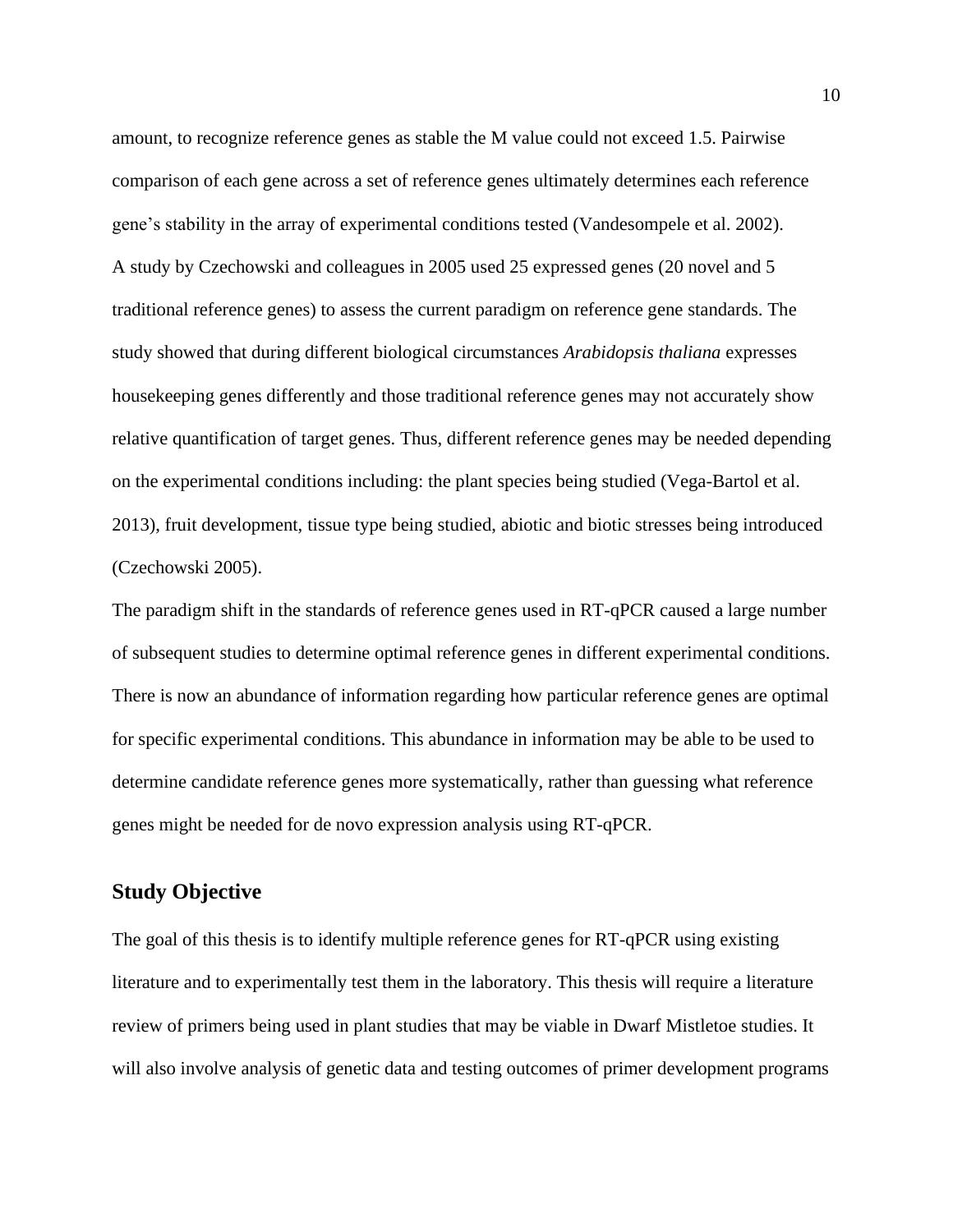and theories. After accumulating data, testing of primers will be done using Dwarf Mistletoe RNA, to determine the viability of these methods in the laboratory.

### <span id="page-17-0"></span>**CHAPTER 2. METHODS**

#### <span id="page-17-1"></span>**Literature Review and Selection of Primers**

The current and most useful way of choosing reference genes for RT-qPCR is using recent literature. A literature search is most useful for studies done with common plants such as model organisms (i.e., *Arabidopsis thaliana*) or agricultural species (i.e., *Solanum lycopersicum*) (Kumar et al. 2011), however for *A. americanum* it is perhaps more useful to systematically determine what reference genes could be used in RT-qPCR since there is no optimization yet done in this family of plants.

#### <span id="page-17-2"></span>Literature Used

A total of 57 relevant research articles were used to determine reference genes in *A. americanum*. The criteria for article selection were as follows: 1) articles must have been researching normalization of reference genes for expression analysis in plant(s) using RT-qPCR only; and 2) articles that studied fruit development or an array of different types of studies that were aggregated into one study.

Initially, the total amount of tested reference genes were averaged among all literature articles. Literature that described the most stable genes were tallied based on the most stable value given by the article. Each research article ranked reference genes based on an aggregated M value of all experimental conditions in the study, from lowest M value to highest M value. The most stable reference gene was ranked 1 and had the lowest M value associated with it. Each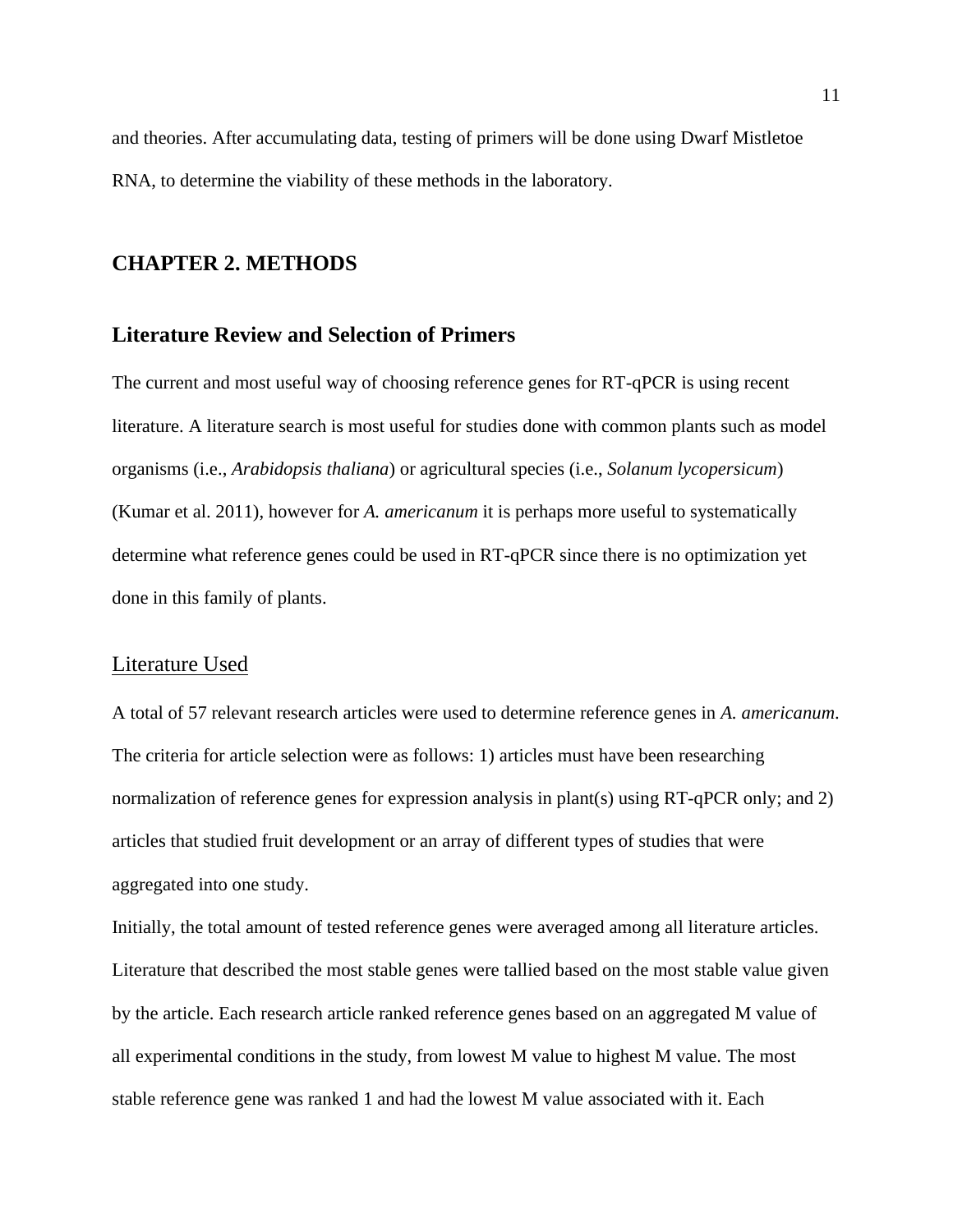candidate reference gene was then tallied for the number of times it was declared as a rank. For example, elongation factor 1 alpha ( $E_{1-α}$ ) was tallied in 10 articles as rank 1, 6 articles as rank 2, and so on.

The most common stable genes from the literature were ranked according to a highest weight score. The weight score for each rank was dependent on the total amount of candidate reference genes. Therefore, the reference genes that were most stable had a higher weight score. The total amount of articles listed at a particular rank was multiplied by the total number of candidate reference genes. For each subsequent rank (rank 2, 3, 4 etc.) the total number of candidate reference gene variables was cumulatively lessened by 1, to give subsequent ranks less weight. The total weight score of the gene was the summation of all rank calculations. This system can be represented by the following equation where the WS is the total weight score of the reference gene, N is the number of articles found at a given rank (R) for that reference gene, and G is the average number of reference genes used in all literature.

$$
WS = \sum_{i=1}^{n} N_1 x (G + 1 - (R_1)) + N_2 x (G + 1 - (R_2)) + \cdots N_G x (G + 1 - (R_G))
$$

**Figure 2.1.** Proposed equation for systematic ranking of reference genes for RT-qPCR given stability based on current literature.

#### <span id="page-18-0"></span>Determination of Candidate Reference Genes

The proposed candidate reference genes to be used for optimization of RT-qPCR in *A. americanum* using the previous methodology can be found in Table 2.2. Each research article varied in number of reference genes tested for normalization averaging to G=12.22 (+/- 5.96553 SD) analyzed reference genes out of a total of 25 possible candidate reference genes. Using systematic determination of candidate reference genes, the top three predicted for future studies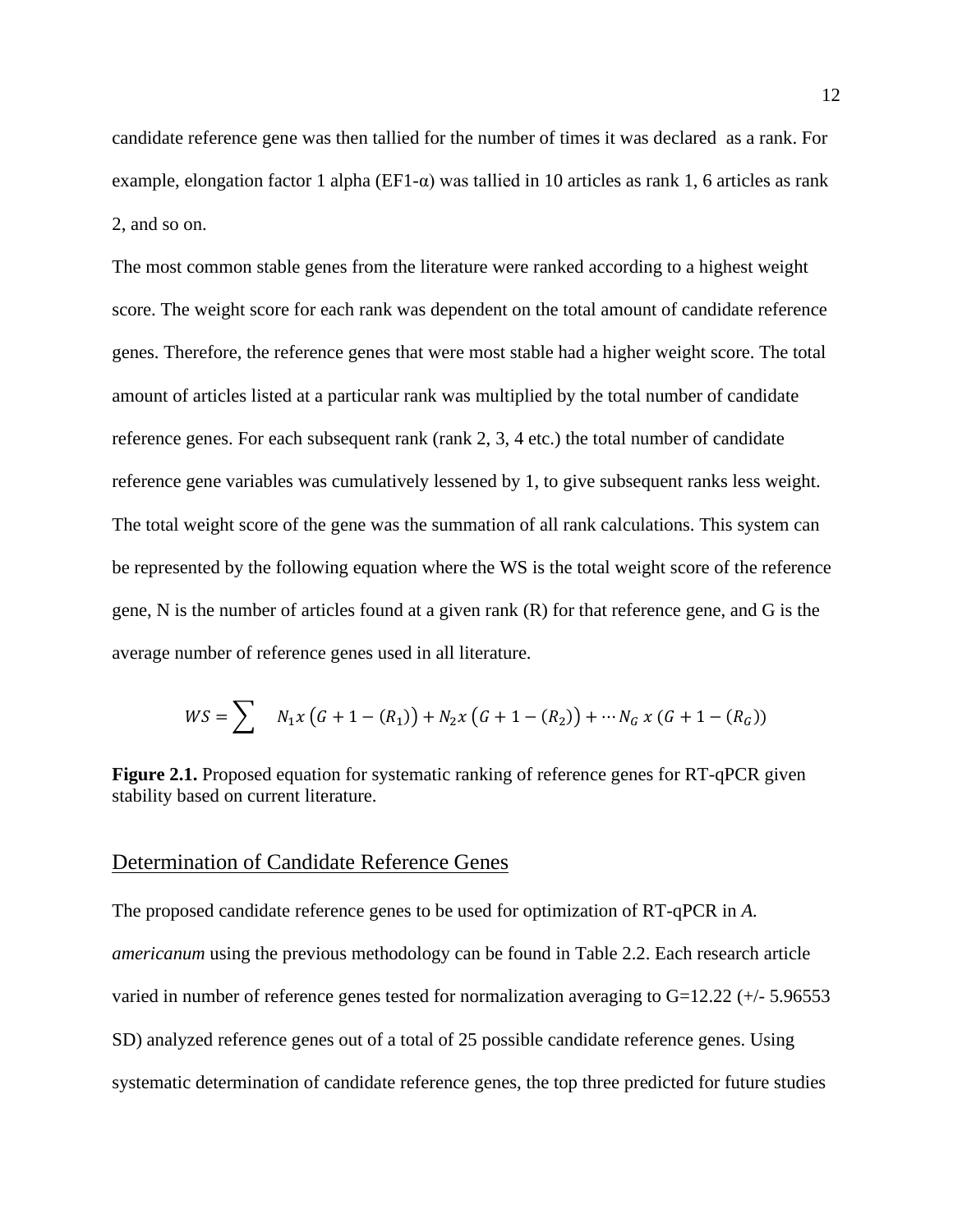by weight score are: EF1-α, Actin, and Ubiquitin (see Table 2.2). As an example, calculation of weight score sees EF1- $\alpha$  (Figure 2.2).

$$
WS_{EF1-\alpha} = 10 x ((12 + 1) - 1) + 6 x (13 - 2) + 4 x (13 - 3) ... + 1 x (13 - 12)
$$
  

$$
WS_{EF1-\alpha} = 120 + 66 + 40 ... + 1
$$
  

$$
WS_{EF1-\alpha} = 428
$$

**Figure 2.2.** Sample calculation of weight score of Elongation factor 1 alpha (EF1-α) for systematic determination of candidate reference genes to be used in RT-qPCR expression analysis of *A. americanum*).

### <span id="page-19-0"></span>**Primer Development for Quantitative PCR**

Aquaporin proteins share common motifs located in the N-terminal cytosolic portion of the protein as well as the six transmembrane helices (Geer et al. 2002). These motif regions are generally more conserved DNA sequences, although they are still subject to single polymorphisms due to translation redundancies. The likelihood that the PIP;2 genetic sequences are similar within the genus of *Arceuthobium* is quite high due to similar putative function in the plant and close evolutionary relationship. Conserved sequences can be useful for developing primers for quantitative polymerase chain reaction (RT-qPCR) within the genus of *Arceuthobium*.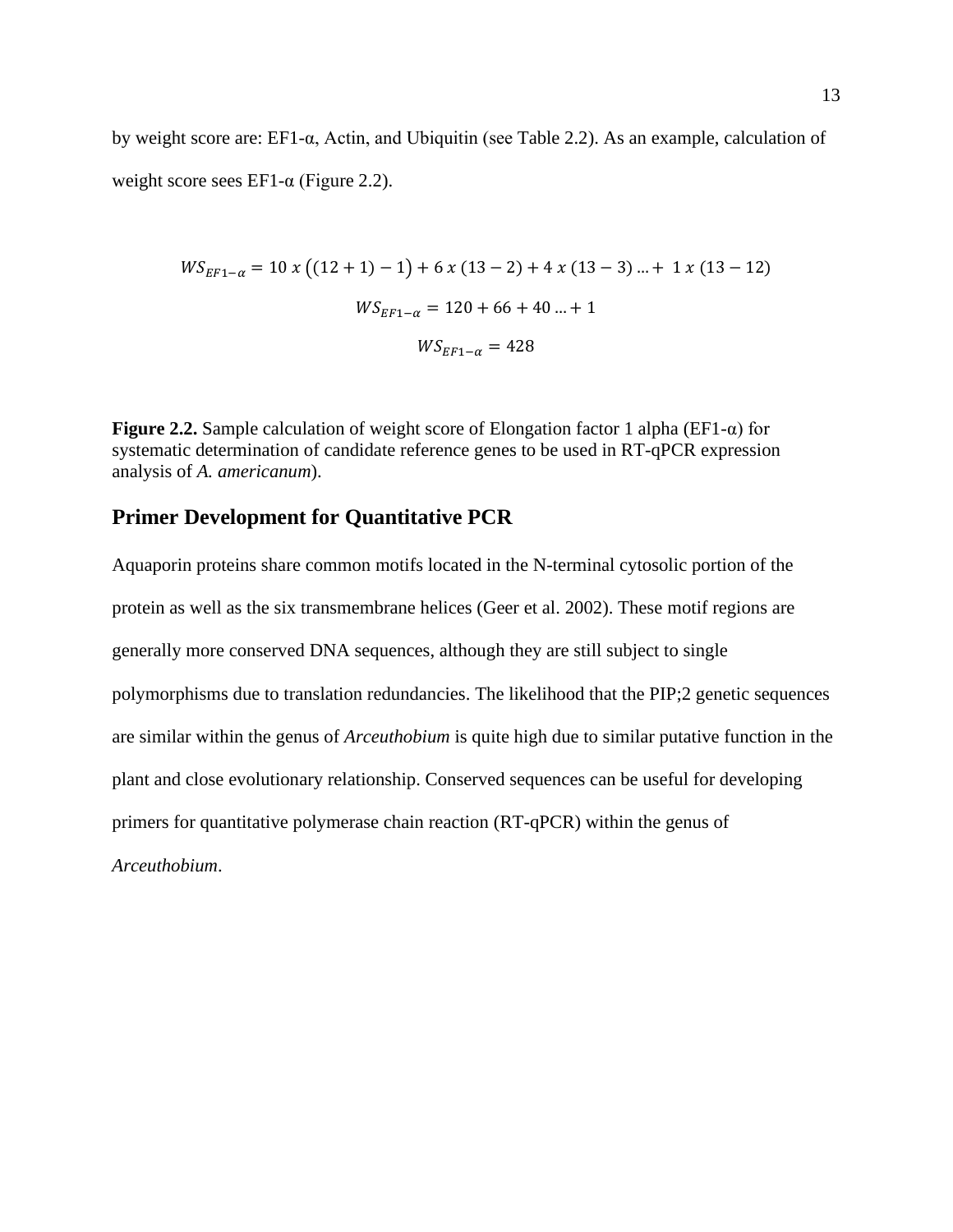

**Figure 2.3.** Aquaporin protein visualized using Cn3D software. Yellow highlights highly conserved regions of the PIP2 gene, the amphipathic channel, and Asn-Pro-Ala motifs. (Wang et al. 2000).

Primer-designing tools are widely used computerized algorithms to develop primers for genetic analysis, including RT-qPCR. These algorithms consider multiple variables that must be calculated to fit a specific guideline to optimize effectiveness, and ultimately save the time of the researcher. Czechowski and his collegues released a letter indicating most important variables to keep in mind when developing primers (Udvardi et al. 2008). These primers are ideally specific to the gene in question and also follow a set-design criteria: annealing temperature (Tm) =  $60 \pm$ 1 $\degree$ C, guanine-cytosine content = 40-60%, amplicon product = 60-150 base pairs, and a primer length of 18-25 base pairs (Udvardi et al. 2008). Primer3 allows detailed parameter conditioning *in silico* (Rozen and Skaletsky 2000). Through time and experimentation, significant improvements have been made as well as conjunct algorithms modified by unassociated organizations such as Primer-BLAST (Koressor and Remm 2007, Untegrasser et al. 2012, Ye et al. 2012).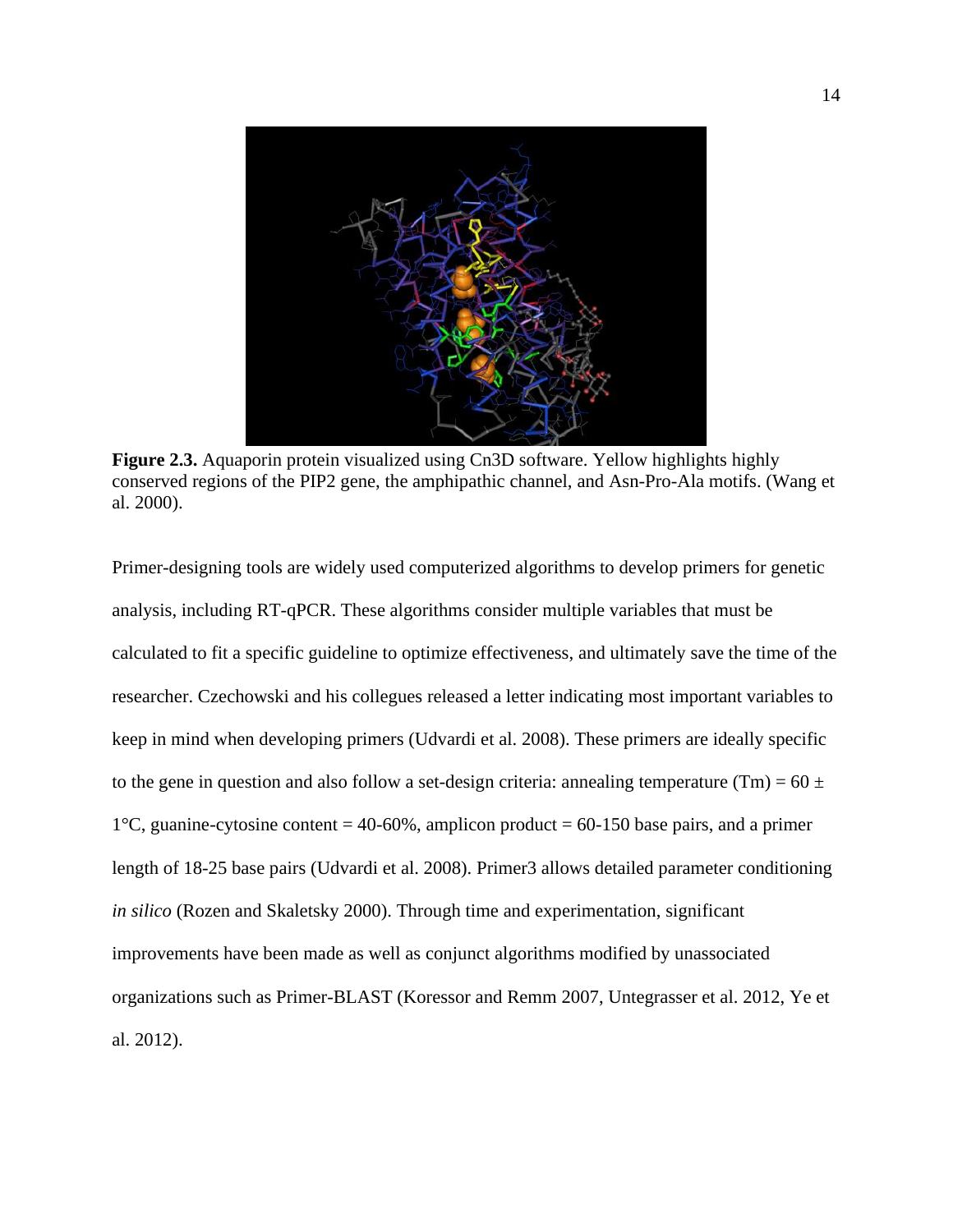Primer3 version 4.0.0 and Primer-BLAST designing tools were used to develop RT-qPCR primer pairs for studying PIP;2 expression in *Arceuthobium americanum*. Application of these primers are for practical use in downstream *in vitro* experimentation using SYBR green quantitative assay in the S1000™ thermocycler (Bio-Rad® Laboratories Inc.). Additional steps were included to maximize the efficiency of primer selection, including oligo-analyzing freeware: Beacon Designer (Primer Biosoft International) and to detect possible dimerization of primers.

#### <span id="page-21-0"></span>Identification of Conserved Regions in PIP;2.1 Gene

Aquaporin PIP;2 gene from *Arceuthobium oxycedri* located in the NCBI database (accession number: JN857944.1) was translated into 305 amino acids (see Figure 2.4) and entered into BLASTp algorithm with a maximum target of 100 sequences. The "non-redundant" database was selected for BLASTp, otherwise default settings were used as follows: scoring matrix = BLOSUM62, Gap costs= Existence: 11 Extended:1, and conditional compositional score matrix adjustment was used (Altschul et al. 2005).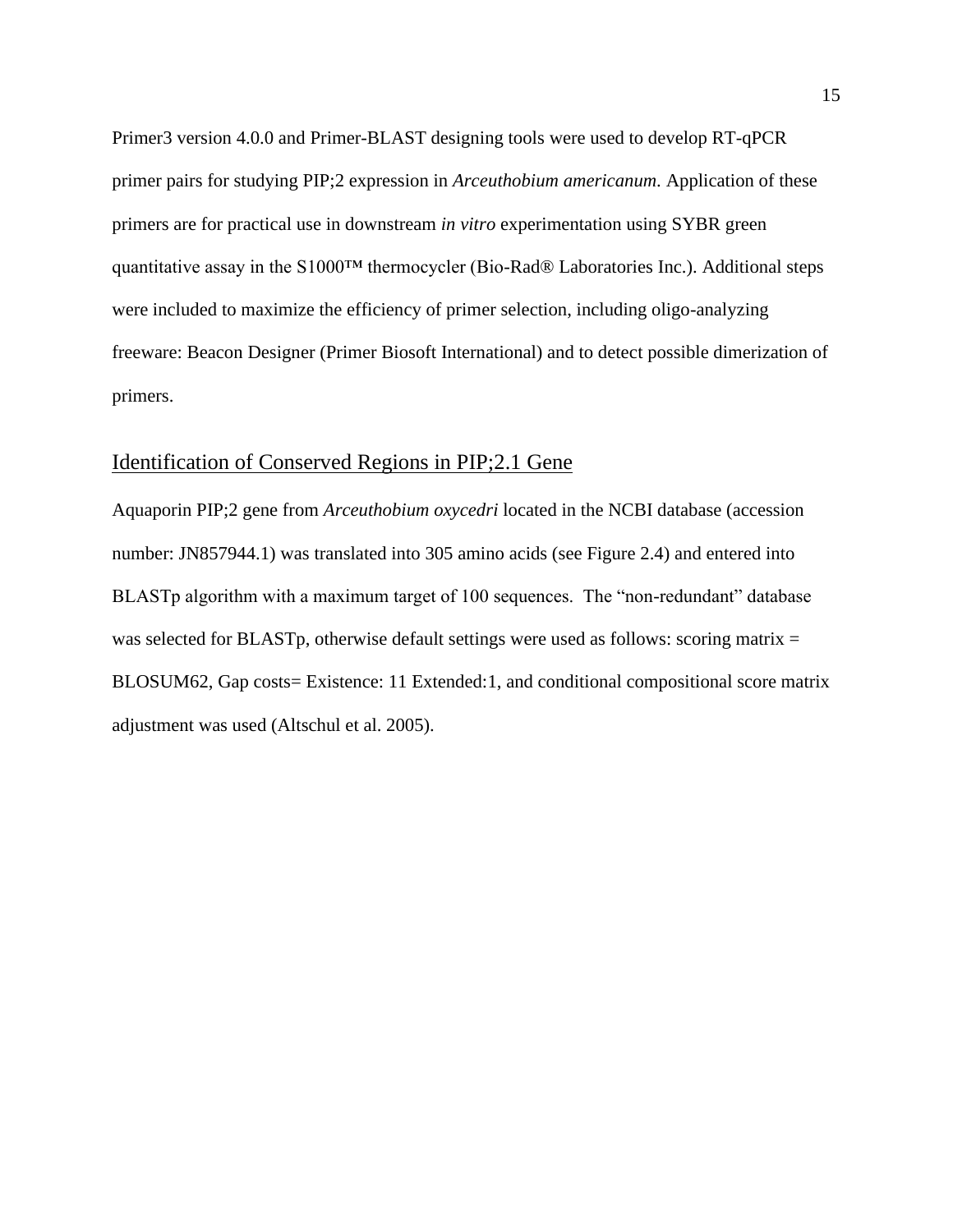| A) |                                                                                                            |                                                                                                            |  |  |  |
|----|------------------------------------------------------------------------------------------------------------|------------------------------------------------------------------------------------------------------------|--|--|--|
|    | ATGGCCAAGGACGTTGAGGCTGGTGCTACCGGCGTCACTGTGAACACCGTCAAGGACTACGAAGACCCTCCGCCGGCTCCTCTGTTCGAGCCACATGAGCTTTT   |                                                                                                            |  |  |  |
|    | GAGTTGGTCTTTTTACAGAGCTGCCATCGCGGAGTTCATAGCCACGCTTCTGTTCCTCTACATCACTGTACTCACCGTCATCGGCTACAAAAGCCAGACCGACTCT |                                                                                                            |  |  |  |
|    | AAACTCACGCCTTCCGACCCGTGCGGTGGCGTGGGAGTCCTCGGCATCGCCTGGTCCTTCGGCGGCATGATTTTCGTCCTCGTCTACTGCACCGCCGGCATCTCC  |                                                                                                            |  |  |  |
|    |                                                                                                            | GGGGGGCATATTAACCCGGCGGTGACGTTCGGATTGTTTCTAGCTCGGAAGCTGACGCTGGTGCGAGCCGTGGTGTATATATCGGCTCAGTGCCTGGGAGCGA    |  |  |  |
|    |                                                                                                            | TCTGTGGAGTGGGTCTTGTTCGTGCTTTCCAATCTTCCCATTACTTTCGTTACGGCGGCGGAGCCAACATGCTCATGGACGGCTACAGTACCGGCACGGGGCTCG  |  |  |  |
|    |                                                                                                            | CCGCCGAGATAATTGGAACTTTCGTGCTAGTCTACACCGTCTTCTCCGCTACCGATCCCAAACGCAGCGCCAGGGATTCCCATGTTCCCGTACTTGCACCGCTTCC |  |  |  |
|    |                                                                                                            | TATTGGGTTCGCAGTGTTCGTGGTTCATCTTGCCACGATCCCCATCACCGGCACGAGCATCAACCCTGCTCGGAGTCTGGGAGCCGCTGTCATATATAATAGAGA  |  |  |  |
|    |                                                                                                            |                                                                                                            |  |  |  |
|    | GCACTGGGGTCATTCATGGAGTCACCACCCACATCTGATTTTCGGTTCAGTAATTTGATTTACTCANTTATGGAT <b>TAA</b>                     |                                                                                                            |  |  |  |
|    | $\overline{?}$                                                                                             |                                                                                                            |  |  |  |
|    | Translated to                                                                                              |                                                                                                            |  |  |  |
|    | $\sqrt{2}$                                                                                                 |                                                                                                            |  |  |  |
|    | Met AKDVEAGATGVTVNTVKDYEDPPPAPLFEPHELLSWSFYRAAIAEFIATLLFLYITVLTVIGYKSQTDSKLTPSDP                           |                                                                                                            |  |  |  |
|    | CGGVGVLGIAWSFGGMIFVLVYCTAGISGGHINPAVTFGLFLARKLTLVRAVVYISAQCLGAICGVGLVRAFQSSHY                              |                                                                                                            |  |  |  |
|    | FRYGGGANMLMDGYSTGTGLAAEIIGTFVLVYTVFSATDPKRSARDSHVPVLAPLPIGFAVFVVHLATIPITGTSINP                             |                                                                                                            |  |  |  |
|    |                                                                                                            | ARSLGAAVIYNRDQEWDDQWIFWVGPLLGAAIAAIYHQFILRAGAVKALGSFMESPPTSDFRFSNLIYSXMDStop                               |  |  |  |
| B) | Query seq.                                                                                                 | 150<br>200                                                                                                 |  |  |  |
|    |                                                                                                            | Asn-Pro-Ala signature motifs<br>amphipathic channel A                                                      |  |  |  |
|    | Specific hits                                                                                              | MIP                                                                                                        |  |  |  |
|    | Superfamilies                                                                                              | MIP superfamilu                                                                                            |  |  |  |
|    | Multi-donains                                                                                              |                                                                                                            |  |  |  |

**Figure 2.4.** A) Aquaporin PIP;2 gene translated DNA to amino acid including conserved sites underlined and highlighted red. Met = Start codon,  $Stop = TAA$  (stop codon). B) Conserved regions of PIP;2 gene JN857944.1 shown by BLASTp algorithm conserved regions alignment function.

### <span id="page-22-0"></span>Primer Development using Primer3 and Primer-BLAST

Primer3 web interface software 4.0.0 was used to develop primers using JN857944.1 gene in FASTA format. The sequence was unaltered from the FASTA file located in the NCBI database and entered into Primer3. General conditions for primers were as follows: Primer size = 18-23 bp (opt 20bp), Primer Tm = 57-62  $\pm$  5 °C (opt 59 °C), GC%=30-70%(opt 50%), and 3' complementarity= <4. Thermodynamic parameters were set to specification indicated by Breslauer et al. (1986). Concentration of monovalent cations were kept as default 50 mM with salt correction standard (Schildkraft and Lifson 1965). All weights were unaltered from default for primer pairing. Primer-BLAST software was set in a similar fashion to that of primer3,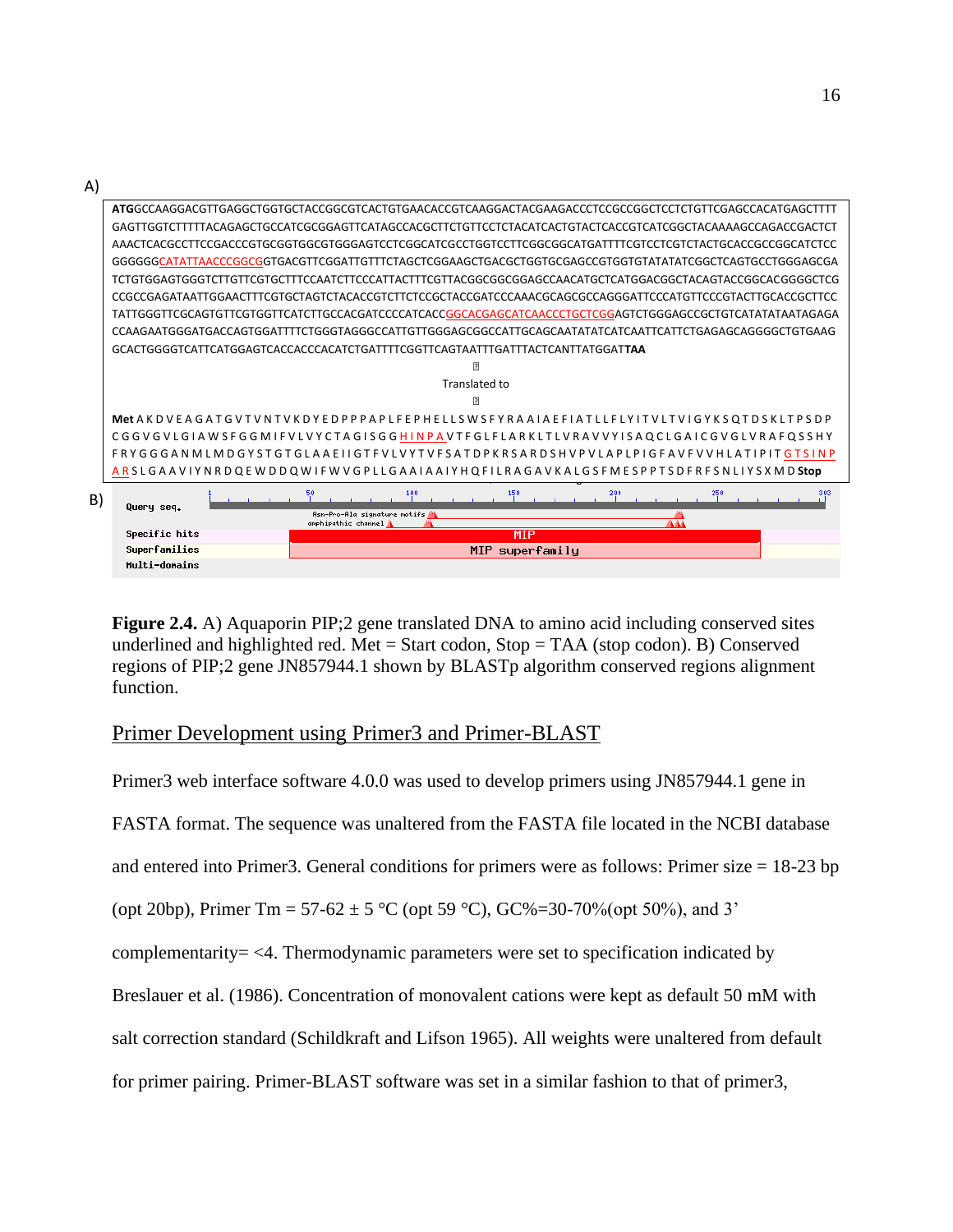however the thermodynamic parameters and salt correction formulas were standard (SantaLucia 1998). Additional specifications included primers developed specifically in the 150-450 bp,300- 600 bp,450-650 bp, and 600-915 bp ranges, as well as primers with forward or reverse primers located in conserved regions.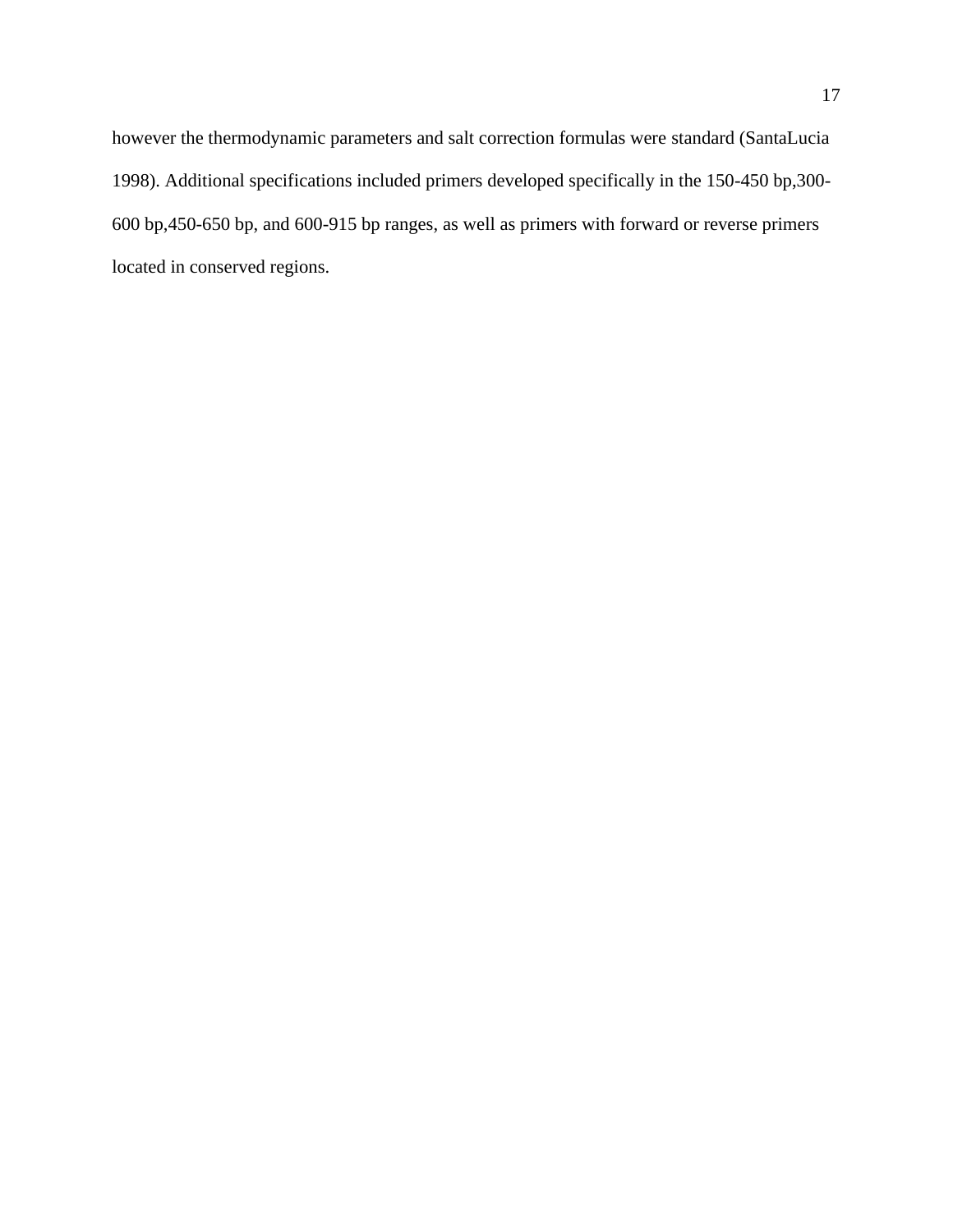

**Figure 2.5.** Candidate primer pair positions in *Arceuthobium oxycedri* PIP;2 gene. Conserved regions are indicated by boxes and highlighted red. Regions where primers will bind are indicated with an underline.

The Gibbs free energy (∆G) of primer dimerization was defaulted a limit of -4.00 in cases of cross dimerization, self-dimerization, and 3' end hairpin loop. Amplicon length was set to a range of at least 70 bp to a range of 250 bp long, the maximum of length suggested for the S1000™ thermal cycler manual.

For each program, up to 100 primer pairs were considered given the conditions of each run.

However, the top 5 of each run, as suggested by the program, were the only primer pairs

considered for this study

### <span id="page-24-0"></span>Oligonucleotide Analysis of Primers using Beacon Designer 8

Each primer was loaded into Beacon Designer version 8 to determine secondary structures and dimerization probability beyond that calculated in each primer design program. Beacon Designer 8 graphically shows predicted secondary (unwanted) structures and Gibbs free energy (∆G) for each structure. For each primer pair there was a weight given by adding each structure's ∆G and ranked accordingly, i.e., primer pairs with the lowest ∆G and least number of secondary structures were more favoured.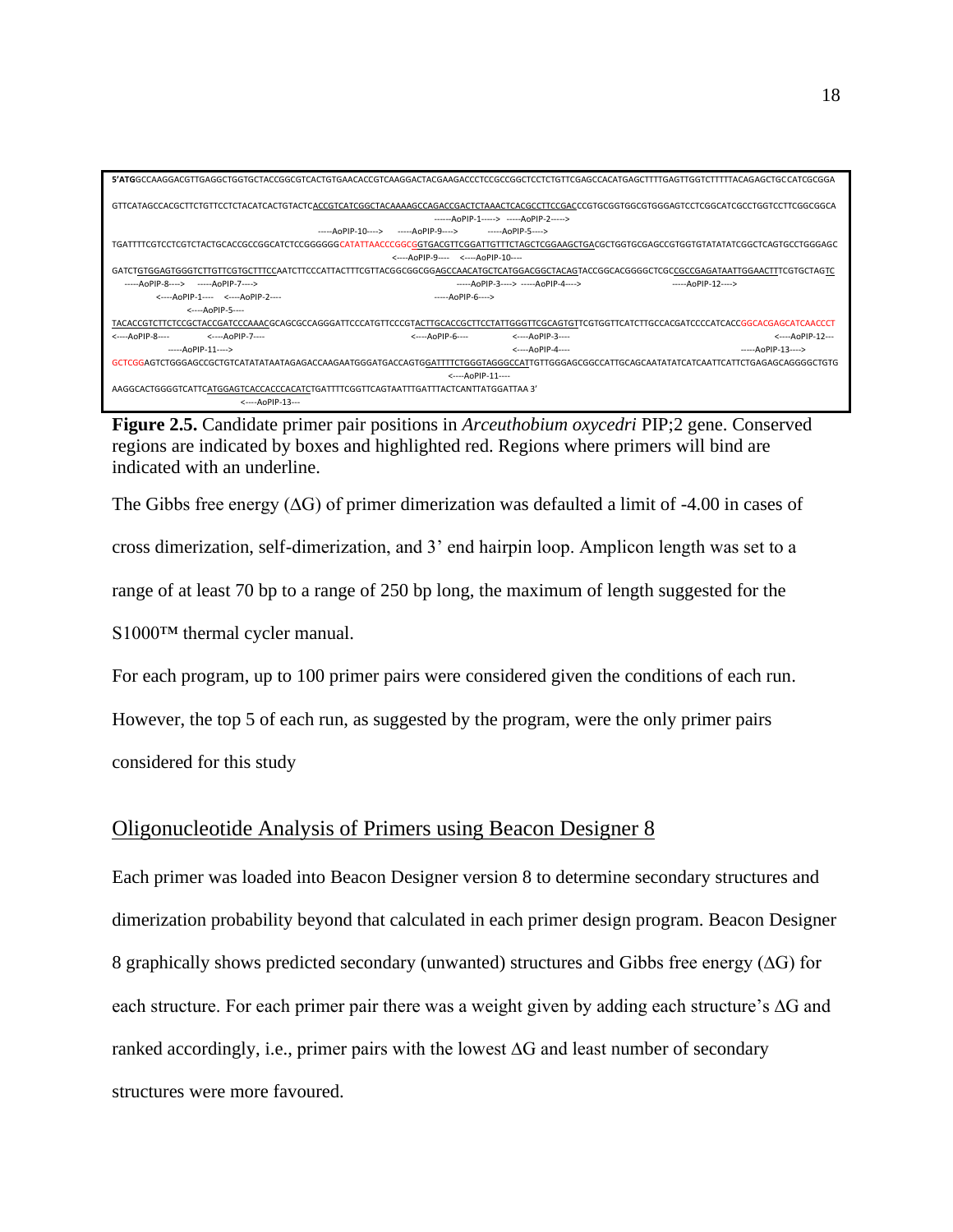### <span id="page-25-0"></span>**Isolation and Analysis of RNA**

#### <span id="page-25-1"></span>Sample collection

Samples were collected from a population of *Arceuthobium americanum* near Stake Lake, British Columbia (Coordinates via Google map is 50.506141, -120.486170) at 1400-m elevation. A highly infected stand of Lodgepole Pine hosted plenty of samples for summertime collection from 2012 to 2014. On an average basis of twice per week, a branch infected by a female Dwarf Mistletoe was selected through haphazard sampling, clipped at noon, placed in water, and immediately brought to the laboratory for processing. A marker was placed on the tree so that each sample was collected from a separate tree.

### <span id="page-25-2"></span>Extraction of RNA

To increase the RNA yield for extraction from plant cells, and rupture cells to release mRNA, plant samples were ground into a powder using a mortar and pestle. Equipment used for grinding, as well as forceps and scoopulas, were autoclaved with an exposure time of 15 minutes at 121°C and cleaned prior with ethanol. After equipment was autoclaved, it was thoroughly rinsed with 0.1% diethylpyrocarbonate DEPC-treated water to remove any RNAses still present on the equipment. After equipment was thoroughly cleaned, it was chilled with liquid nitrogen prior to grinding the samples. Whole *Arceuthobium* samples (1.3 grams) were constantly kept in liquid nitrogen after removing them from a -80°C freezer to prevent any thawing. In the mortar, fruits were easily separated from the stems due to the brittle nature of the plant in liquid nitrogen; stems were placed in a separate mortar for grinding. After all fruits and stems were separated, samples were thoroughly ground into a fine dust. Periodically, additional liquid nitrogen was added to replace any evaporated liquid nitrogen in the motor. The pulverized samples were then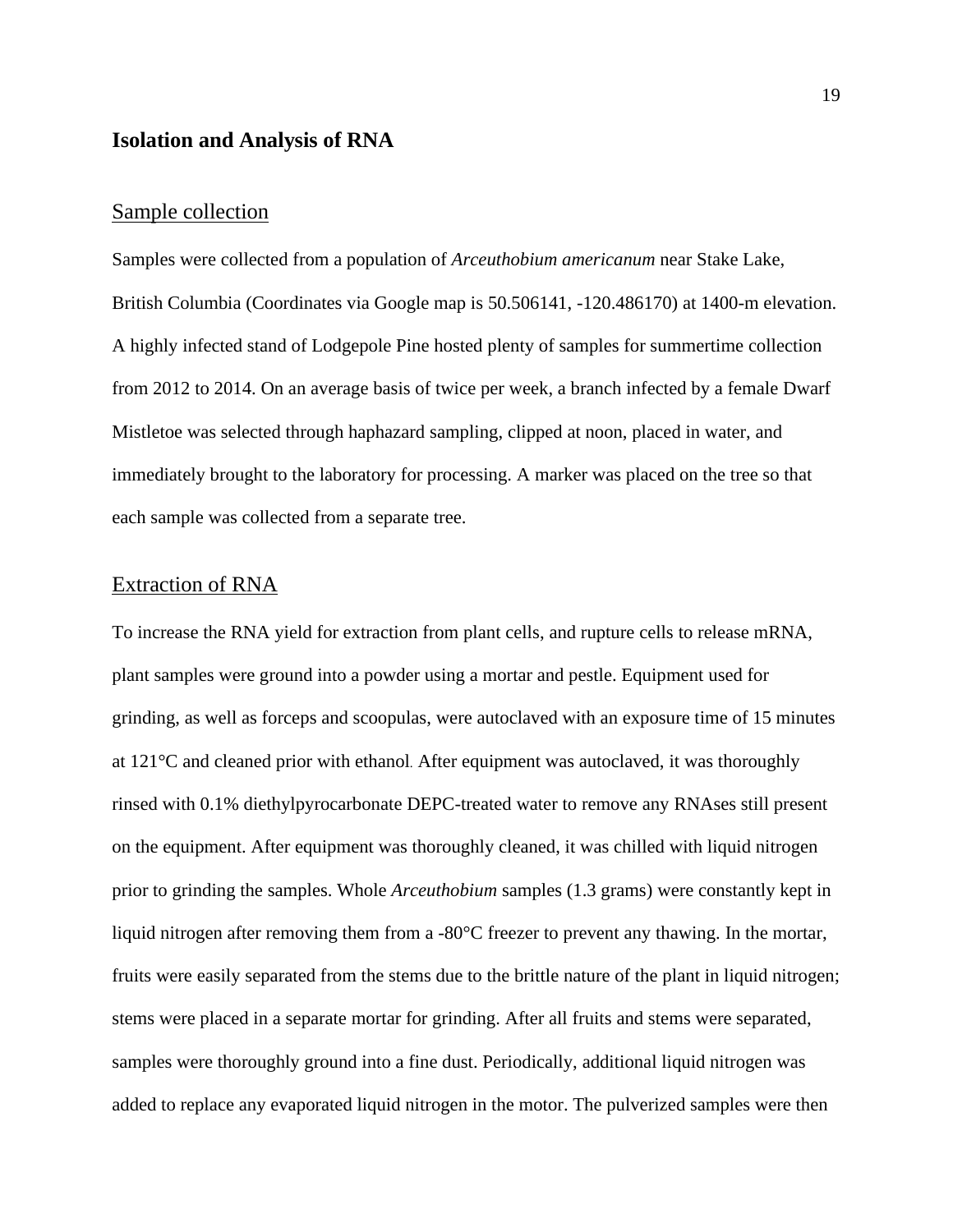placed in a frozen Eppendorf tube with approximately 25-40 powdered fruits or stems (approximately 70 mg  $\pm$  36.5mg) in each tube. However, before placing samples back in the -80°C freezer, the open tubes were placed briefly, for approximately 20 seconds, on ice to allow liquid nitrogen to evaporate from the tube, and also for the air inside the tube to warm slightly; this prevented rapid expansion of the air inside the tube, which would cause the tube to explode and destroy the sample. Any frozen samples were kept in a New Brunswick Scientific Ultra Low Temperature Freezer at -80°C equipped with vacuum control.

Fluorometry to determine quantity of RNA isolation was done using Qubit<sup>®</sup> 2.0 Fluorometer by Invitrogen™ following the manual's protocol. To assess the quality of RNA, it was visualized using agarose gel electrophoresis UV light. Extracted RNA was loaded with at least 1x loading buffer (Life Technologies) into 2.5% agarose gels set in TRIS-Boric acid EDTA (TBE) Bio-Rad (Bio-Rad Laboratories Inc.) nucleic acid electrophoresis boxes. The sample was then running for 30 minutes at 90 volts in a 100mL or 50mL agarose gel, with 10µL or 5µL of GelRed™ (Biotium Inc.), respectively. The chemical GelRed™ is used to bind to the DNA for visualization under UV light.

### <span id="page-26-0"></span>Gel Electrophoresis of RNA

Gel electrophoresis using agarose gels were used to visualize DNA under UV light. Using Bio-Rad (Bio-Rad Laboratories Inc.) nucleic acid electrophoresis boxes, 1% agarose gels set in TBE buffers were used to run PCR and RT-qPCR products. In a 100mL or 50mL agarose gel, 10µL or  $5\mu$ L of GelRed<sup>TM</sup> (Biotium Inc.), respectively, was used to bind to the DNA for visualization under UV light. An electrophoresis power box was set to 90 volts for about 60 minutes for size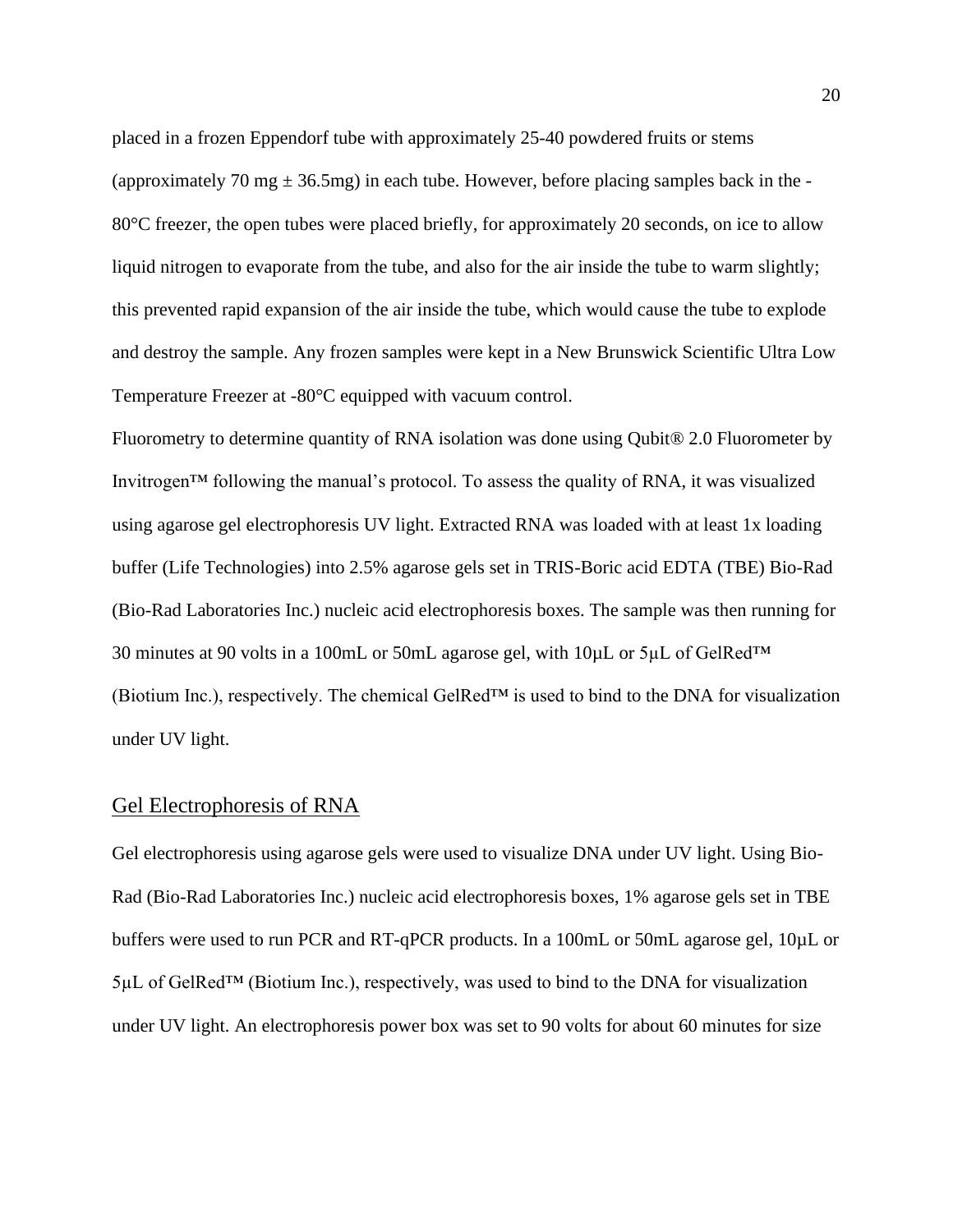resolution of amplicon bands. Each sample was loaded into the gel with at at least 1x Loading Buffer, provided by Life Technologies.

#### <span id="page-27-0"></span>cDNA synthesis

An RNA-DNA hybrid was constructed following the manual's protocol from the Ready-To-Go You-Prime First-Strand Kit provided by GE Healthcare. The second strand synthesis was done with 1 μg of isolated RNA in autoclaved 0.1% distilled DEPC water. RNA was heated to 65°C for 10 minutes, then chilled for 2 minutes on ice and transferred to reaction beads provided by the kit. To prime the polyadenylated tails of the RNA, 0.5 ug of Oligo(dt) primers were added and the solution gently mixed by pipetting up and down. The solution was then incubated for 60 minutes at 37°C and stored at -20°C. Applied Biosystems® reverse transcription kit was also used to synthesize the first strand of mRNA. The protocol as suggested by the operation manual was carried out with 1 μg of each RNA sample. Reverse transcription was performed in BioRad MyCycler™ thermal cycler with a single cycle of the following steps: 25°C for 10 minutes, 37°C for 120 minutes, and 85°C for 5 minutes. Reverse transcriptase was primed with random primers that had the suggested concentrations from the manual, provided from Applied Biosystems®.

#### <span id="page-27-1"></span>Quantitative Polymerase Chain Reaction

Quantitative polymerase chain reactions were done to measure Ct values of reference genes after confirmation of the product using conventional PCR, and subsequent sequencing and alignment. Initial precautions were made to prevent contamination of reagents. Lab space used for PCR, RT-qPCR setup, RT-qPCR amplification, and analysis of PCR products using gel electrophoresis were kept separate from each other while all were maintained and cleaned with 10% bleach before and after use. Dedicated and clean lab coats were used during RT-qPCR experiment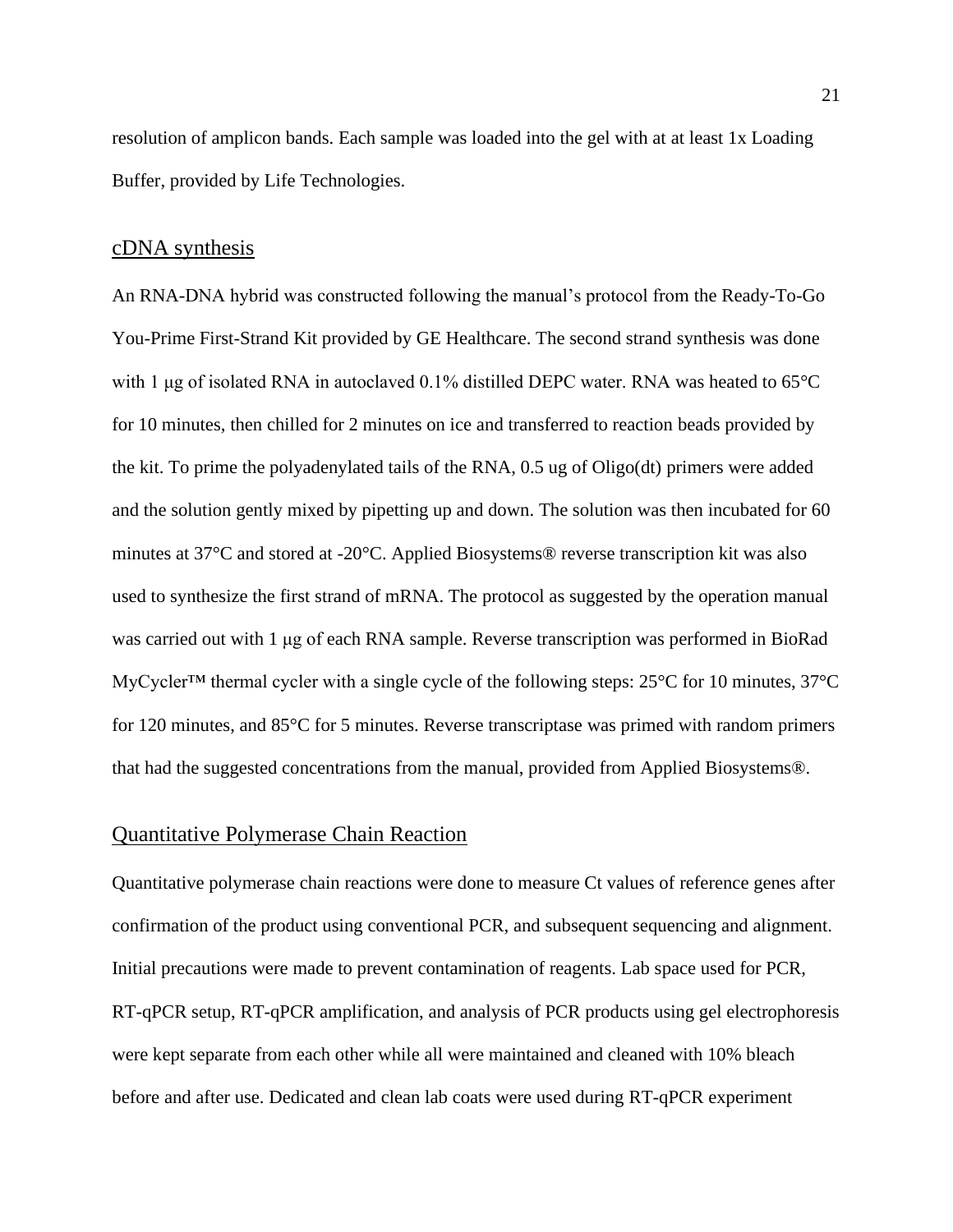setup, and nitrile powderless gloves were used, and often replaced, to prevent contamination. To prevent contamination of SYBR green Master Mix, it was aliquoted into separate Eppendorf tubes of 270 µL under a biosafety hood, and using sterilized and DNA-free Eppondorf tubes, filter tips, and pipette tips, treated with UV light for 30 minutes before using.

#### <span id="page-28-0"></span>Quality Analysis

Relationships between the quality and the Ct values was measured with correlating Ct and Ratio values. The data was analyzed and Pearson correlation calculations were determined with the R statistics program.

### <span id="page-28-1"></span>**CHAPTER 3. RESULTS**

#### <span id="page-28-2"></span>*In Vitro* **Identified Primers**

#### <span id="page-28-3"></span>Literature Reviewed Primers

Each research article varied in number of reference genes tested for normalization averaging to G=12.22 (+/- 5.96553 SD) analyzed reference genes out of a total of 25 possible candidate reference genes. Using this systematic determination of candidate reference genes, the top three candidate reference genes predicted for future studies by weight score are: EF1-α, Actin, and Ubiquitin (see Table 3.1). As an example, calculation of weight score sees EF1- $\alpha$  (Eq. 2). The weight scores of potential reference genes of actin and ubiquitin were calculated to be 287 and 249, respectively. The reference gene ranked 12 in this calculation, Adenine phosphoribosyltransferase (APRT), obtained a weight score of 45, whereas the reference gene ranked 13 in the calculation, histone 3, obtained a weight score of 41.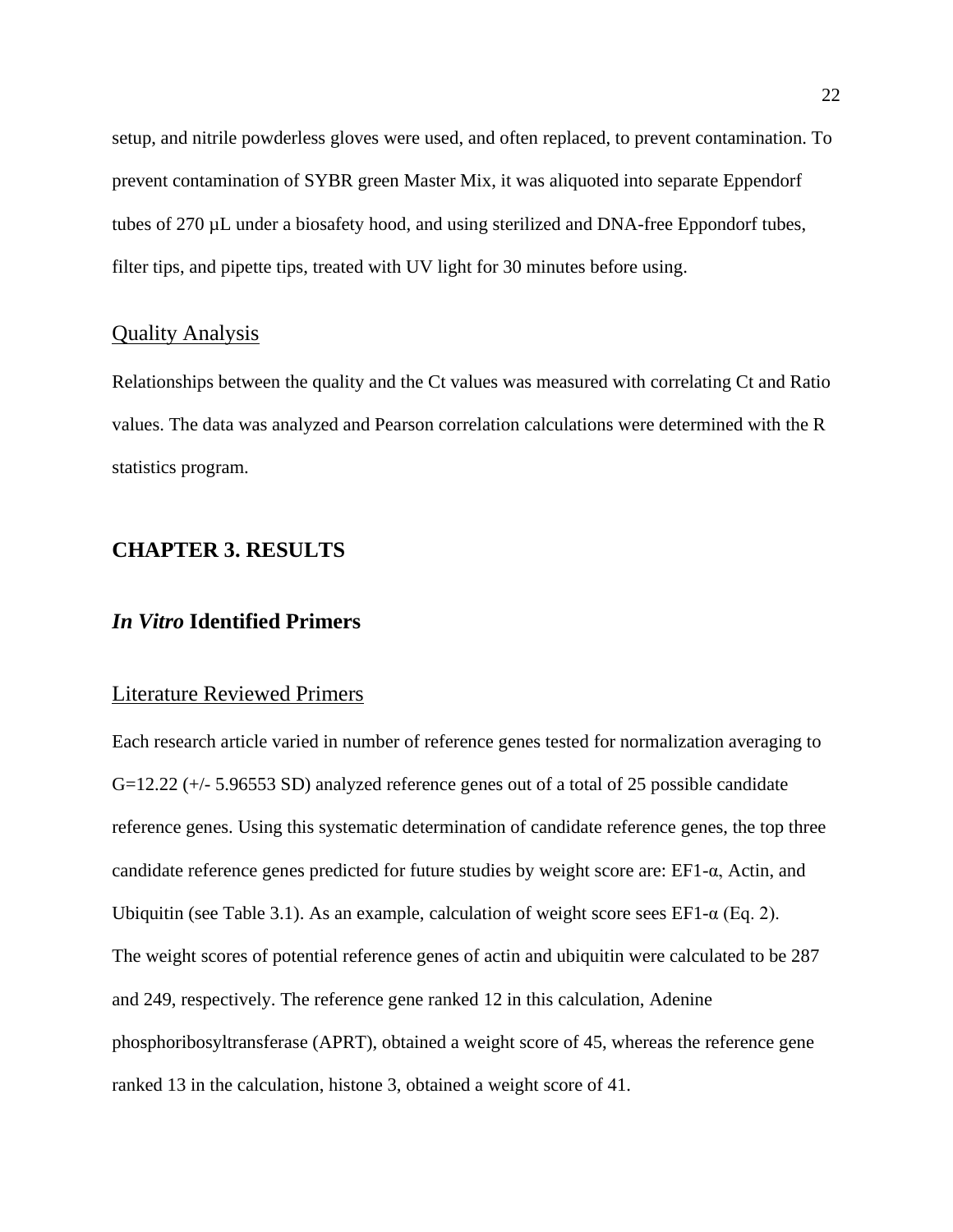| Protein                                                  | Rank           | Description <sup>1,2</sup>                                          |
|----------------------------------------------------------|----------------|---------------------------------------------------------------------|
| Elongation Factor alpha                                  | $\mathbf{1}$   | Transcription elongation <sup>1</sup>                               |
| Actin                                                    | $\overline{c}$ | Cytoskeleton component <sup>2</sup>                                 |
| Ubiquitin                                                | 3              | Protein-binding and modification <sup>2</sup>                       |
| Glyceraldehyde-3-phosphate dehydrogenase                 | $\overline{4}$ | Glycolysis-Gluconeogenesis $2$                                      |
| Alpha Tubulin                                            | 5              | Structural constituent of cytoskeleton <sup>2</sup>                 |
| SAND family protein                                      | 6              | Membrane protein vesicle traffic and late endocytosis <sup>1</sup>  |
| Beta Tubulin                                             | 7              | Structural constituent of cytoskeleton <sup>1</sup>                 |
| Tonoplastic Iintrinsic protein 41-like family<br>protein | 8              | Target of rapamycin signaling element <sup>2</sup>                  |
| Cyclophilin                                              | 9              | Protein folding $2$                                                 |
| FBOX family protein                                      | 10             | Putative role in protein degradation <sup>2</sup>                   |
| Protein phosphatase 2A subunit 3                         | 11             | Catalytic subunit Protein phosphatase 2A <sup>2</sup>               |
| Adenine phosphoribosyltransferase                        | 12             | Purine metabolism <sup>1</sup>                                      |
| Histone 3                                                | 13             | DNA packaging $3$                                                   |
| <b>Clathrin Adaptor Proteins</b>                         | 14             | Vesicle carrier proteins <sup>3</sup>                               |
| Skip 16                                                  | 15             | F-Box family, ubiquitin ligase complex <sup>3</sup>                 |
| 60s subunit                                              | 16             | Large ribosomal subunit used in eukaryotic translation <sup>3</sup> |
| Cell division cycle related protein                      | 17             | Kinase related in regulation of cell division <sup>3</sup>          |
| 18s subunit                                              | 18             | Small ribosomal subunit used in eukaryotic translation <sup>3</sup> |
| YLS8                                                     | 19             | mRNA splicing factor <sup>3</sup>                                   |
| Zinc Finger Protein                                      | 20             | Nucleases <sup>3</sup>                                              |
| Glycine-rich RNA binding protein                         | 21             | $tRNA$ production <sup>3</sup>                                      |
| S-adenosylmethionine decarboxylase                       | 22             | Mechanism in cell division <sup>3</sup>                             |
| Tryptophan synthase Beta                                 | 23             | Protein involved in tryptophan metabolism <sup>3</sup>              |
| Sucrose non-fermenting-1 protein kinase                  | 24             | Carbon metabolism regulation $3$                                    |

**Table 3.1** Proposed candidate reference genes for highest success in optimization of reference genes in *Arceuthobium americanum*.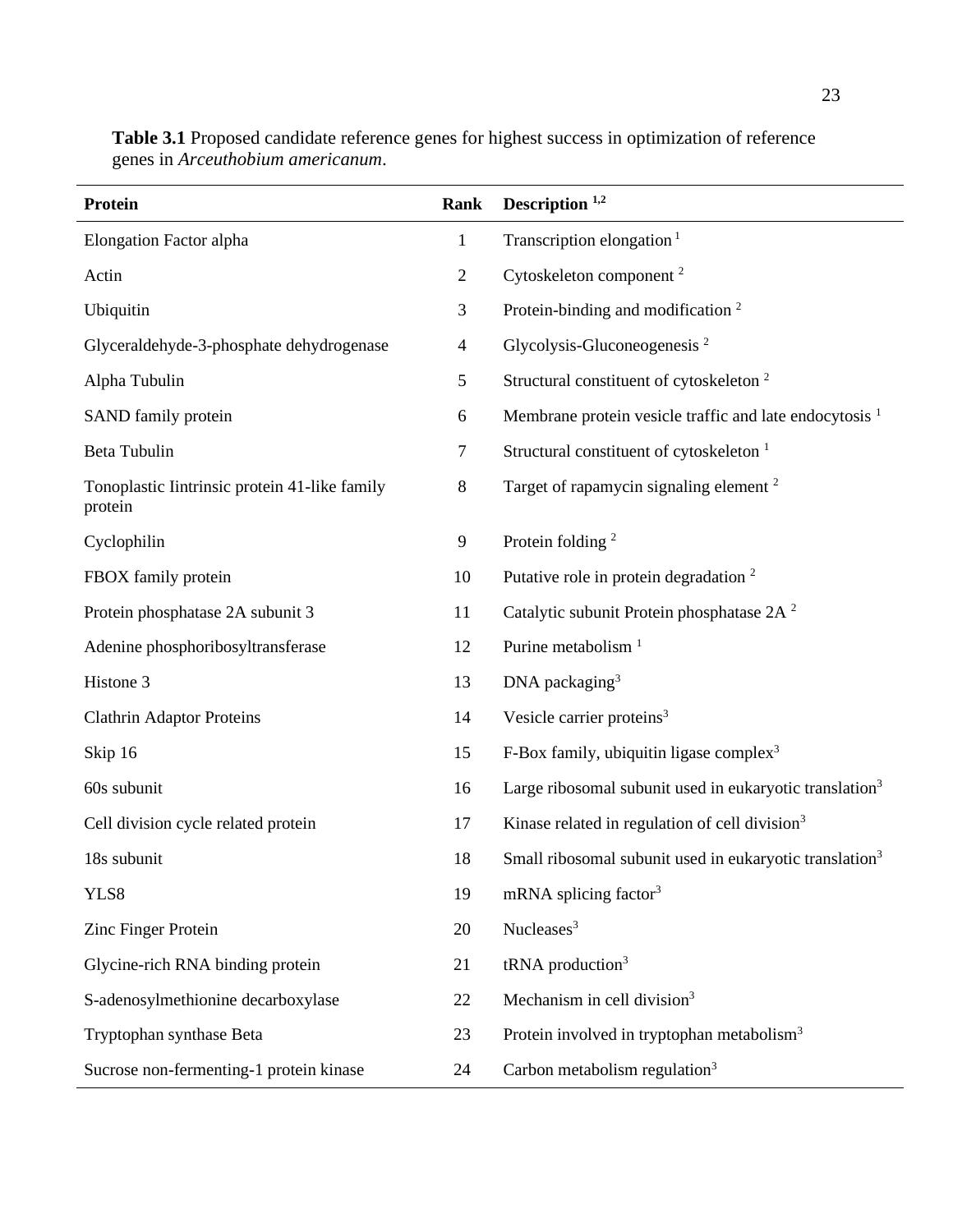- 1- Exposito-Rodriguez et al. 2008.
- 2- Lilly et al. 2011.
- 3- Chandna et al. 2012.

#### <span id="page-30-0"></span>Identified Primers from Bioinformatic Methods

Conserved regions of *A. oxycedri* PIP;2 gene were identified using BLASTp by translating JN857944.1 as the amphipathic channel position 324: CATATTAACCCGGCG 3' and position 681: 5'GGCACGAGCATCAACCCTGCTCGG 3' Asn-Pro-Ala motifs which are located between M3 and M7 helices. The translated PIP;2 gene was identified as the Major Intrinsic Protein (MIP) superfamily. Most specific amino acid hits were identified as other Plasma membrane Intrinsic Protein (PIP) proteins in the BLASTp algorithm. No additional significant conserved regions were detected using this method.

Many primers were considered using both Primer3 and Primer-BLAST web-based programs, each of which resolved about 20 viable, different, primer pairs with each program using various thermodynamic and salt correction calculations as discussed in the methods section. Table 3.2 represents of the top primer pairs as suggested by design program. Although all primer pairs that were developed are different, some primer pairs shared very similar sequences varying only by a base pair or two. Primer pairs 42-44 were the result of manual entering of either forward or reverse primer pair of conserved regions into Primer3 conditions as stated in methods section. Interestingly, Primer3 reported that the forward primer 42 3' end had high complementarity with itself of 5 base pairs whereas Beacon Designer projected no self-dimerization or hairpin loop products.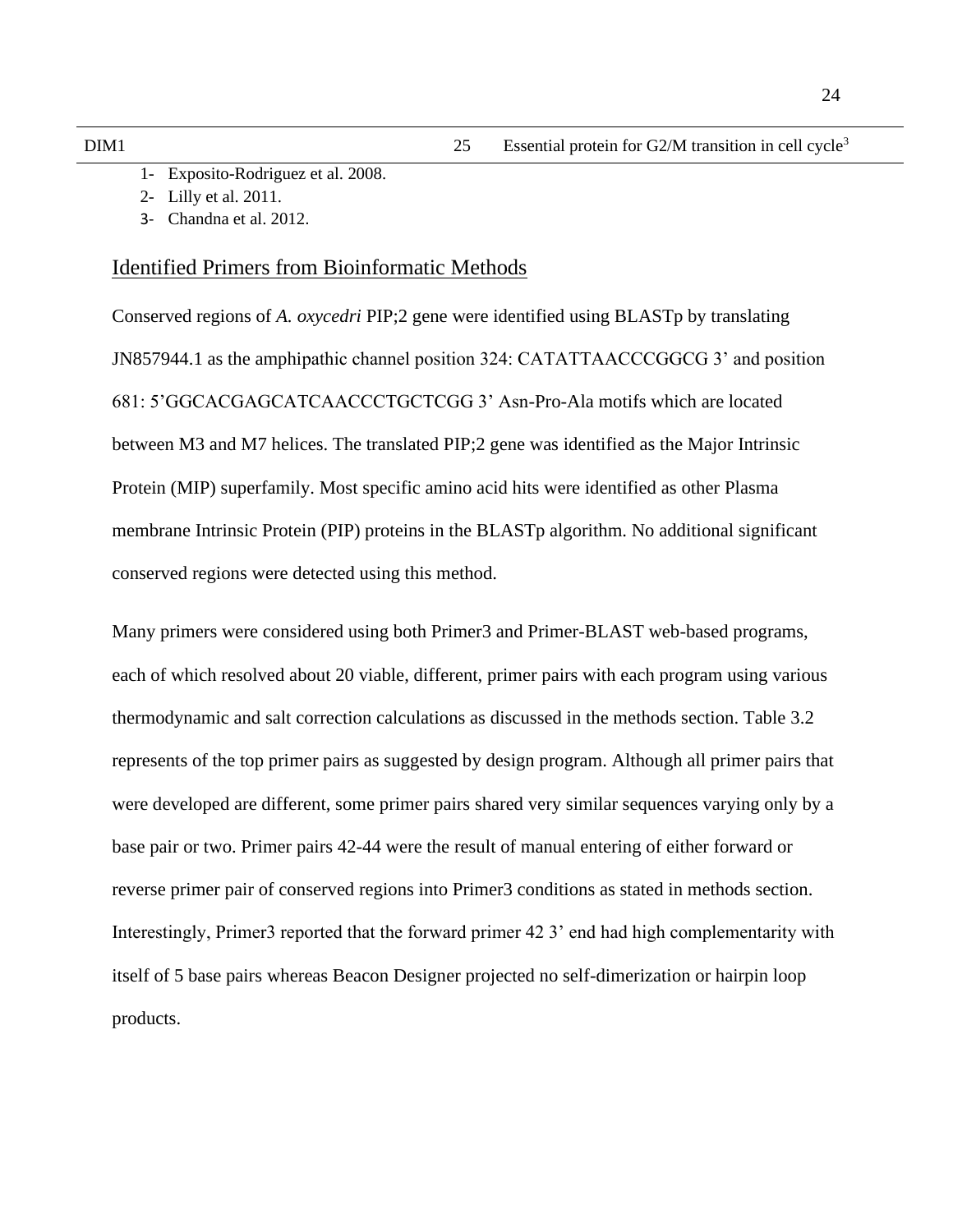Ranking of candidate primer pairs of the best 10 designed primers of Primer3 and Primer-BLAST resulted in regions of the PIP;2 gene having lower ∆G for candidate primer pairs of either sense or anti-sense orientation (see Figure 2.5). In the region 5'-

GTGGAGTGGGTCTTGTTCGTGCTTTCC-3' both forward and reverse primers had relatively low ∆G for secondary structures. Most primer pairs were significantly different save for primer pairs AoPIP3 and AoPIP4 which only varied by a single base pair in the 3' end of the forward primer. Both AoPIP3 and AoPIP4 had the same ranking due to similar ∆G for secondary structures, although they differed in annealing temperature by about 1°C in the forward primer: 61.23°C and 60.24°C for AoPIP3 and AoPIP4, respectively.

| Name    | Rank | <b>Primer Pair</b> | <b>Forward Primer</b>        | <b>Reverse Primer</b> | Program                 |
|---------|------|--------------------|------------------------------|-----------------------|-------------------------|
| AoPIP1  | 41   | 34                 | CCGACTCTAAACTCACGCCTT        | AGCACGAACAAGACCCACTC  | Primer-<br><b>BLAST</b> |
| AoPIP2  | 40   | 33                 | ACTCTAAACTCACGCCTTCCG        | AAGCACGAACAAGACCCACT  | Primer-<br><b>BLAST</b> |
| AoPIP3  | 38   | 19                 | ATGCTCATGGACGGCTACA          | ACACTGCGAACCCAATAGGA  | Primer3                 |
| AoPIP4  | 38   | 18                 | ATGCTCATGGACGGCTACAG         | ACACTGCGAACCCAATAGGA  | Primer3                 |
| AoPIP5  | 37   | 36                 | <b>TCTAAACTCACGCCTTCCGAC</b> | GGAAAGCACGAACAAGACCC  | Primer-<br><b>BLAST</b> |
| AoPIP6  | 36   | 17                 | AGCCAACATGCTCATGGAC          | CAATAGGAAGCGGTGCAAGT  | Primer3                 |
| AoPIP7  | 35   | 29                 | <b>GGGTCTTGTTCGTGCTTTCC</b>  | GTTTGGGATCGGTAGCGGAG  | Primer-<br><b>BLAST</b> |
| AoPIP8  | 34   | $\mathbf{1}$       | <b>GTGGAGTGGGTCTTGTTCGT</b>  | AGCGGAGAAGACGGTGTAGA  | Primer3                 |
| AoPIP9  | 32   | 14                 | ACAAAAGCCAGACCGACTCT         | GAAACAATCCGAACGTCACC  | Primer3                 |
| AoPIP10 | 32   | 13                 | ACCGTCATCGGCTACAAAAG         | TCAGCTTCCGAGCTAGAAACA | Primer3                 |

**Table 3.2** Candidate primer pairs for *in vitro* experimentation of *Arceuthobium americanum* with given ranks. Higher rank indicates a lower ∆G for secondary structures (i.e., primer dimers).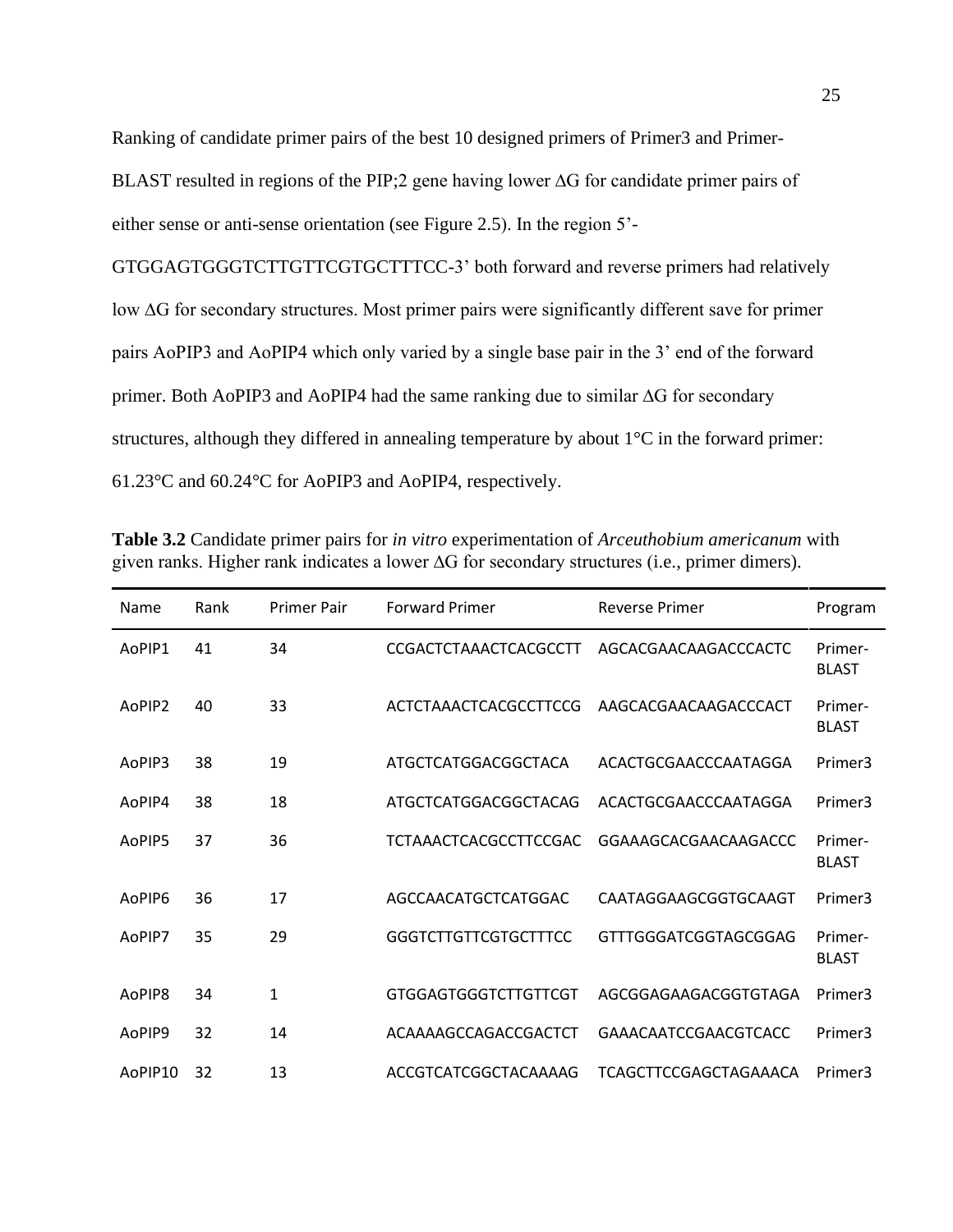| AoPIP11 Manual | 42   | GTCTACACCGTCTTCTCCGCT ATGGCCCTACCCAGAAAATC |                      | Primer3 |
|----------------|------|--------------------------------------------|----------------------|---------|
| AoPIP12 Manual | - 43 | CGCCGAGATAATTGGAACTT GAGCAGGGTTGATGCTCGT   |                      | Primer3 |
| AoPIP13 Manual | 44   | GGCACGAGCATCAACCCT                         | GATGTGGGTGGTGACTCCAT | Primer3 |

# <span id="page-32-0"></span>**Experimentation** *In Vitro*

Testing all primers in Tables 2.2 and 2.3 *in vitro* during PCR and RT-qPCR showed only the aquaporin gene primers having any readings at a Ct value. All other primers that were developed using these methods were only found to produce either primer dimers, or Ct values of very high levels (i.e., 35 or higher).

### <span id="page-32-1"></span>Analysis of RNA Extraction

The average yield of RNA from Dwarf Mistletoe samples was 100 ng/ $\mu$ L  $\pm$  42 ng/ $\mu$ L of purified RNA. There was no significant correlation between weight of sample and extraction yield shown, see Figure 3.1 (*r*=-0.0579, *p*=0.6866, *n*=52).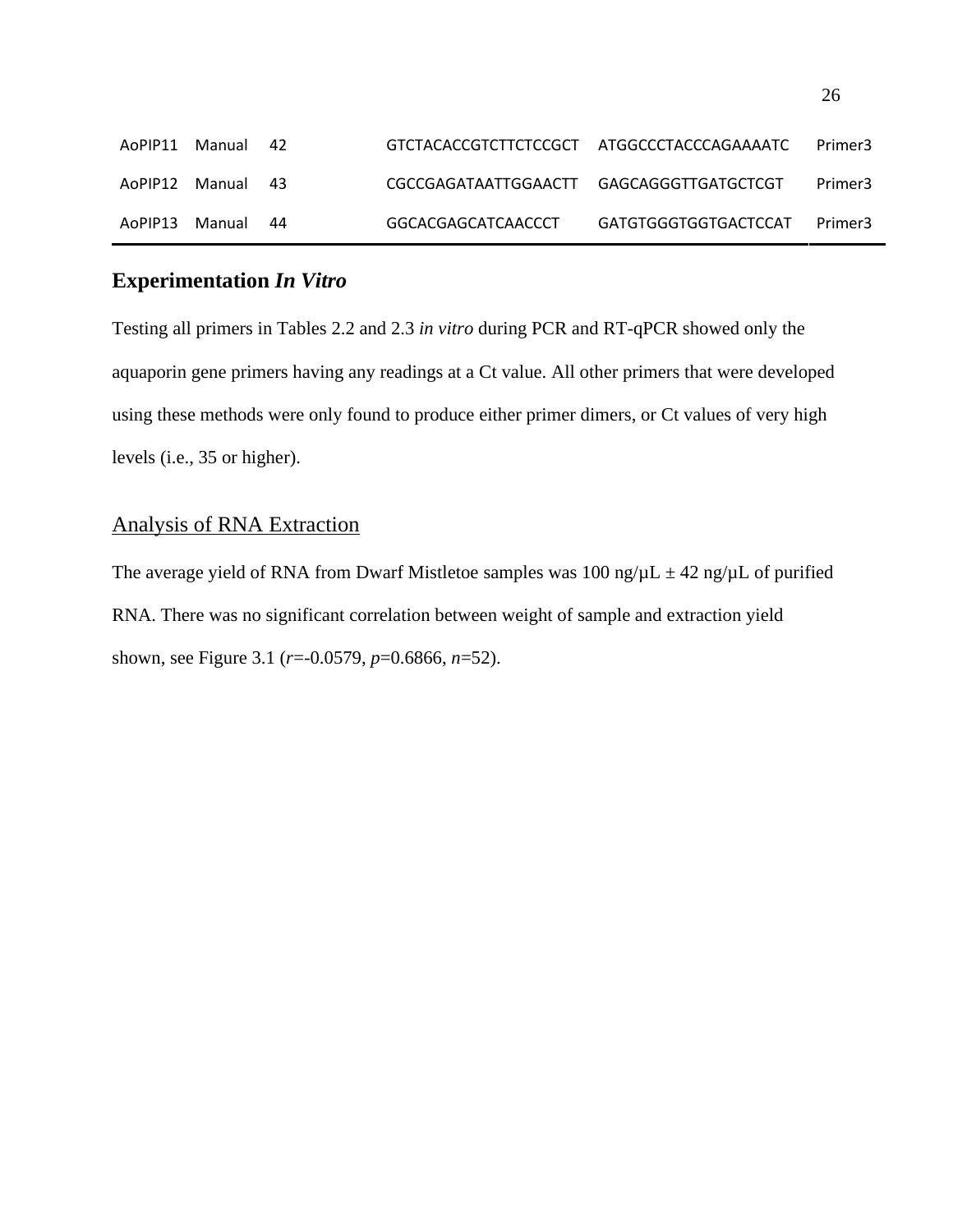

# **Extraction Yield of RNA using MasterPure**

**Figure 3.1** Scatter plot of RNA extractions of Dwarf Mistletoe fruit tissue samples using MasturePure™ purification kit.

Bleach-agarose gel electrophoresis shows distinctive bands between 28S and 18S ribosomal RNA bands in intact RNA samples under a UV light. Approximately 10% of the RNA samples showed degradation of ribosomal bands, see Figure 3.2. Samples which were determined to be degraded were not used in cDNA synthesis.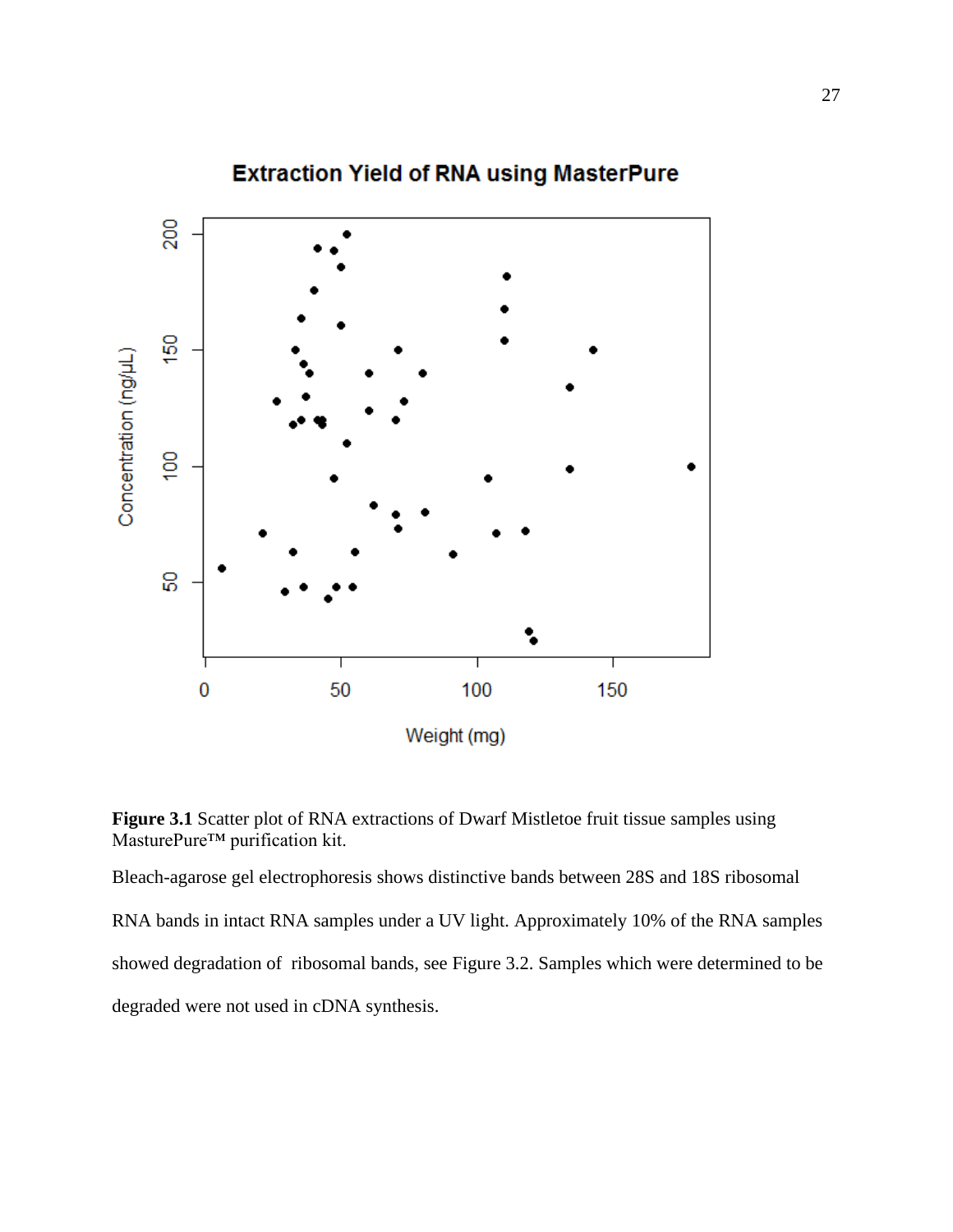

**Figure 3.2** Bleach gel electrophoresis of RNA samples. Lanes 10 and 11 show clear signs of degradation.

Qualification of RNA was also done by measuring the intensity of the ribosomal RNA bands with samples showing non-degraded RNA and measuring the absorbance ratios at 260 nm and 280 nm. Intensity ratios between 18S averaged at 1.38 (SD =  $0.42$ , min = 0.6, max = 2.1) when run for 30 minutes on a gel; 28S ribosomal band underwent decay as time progressed so all gel electrophoresis experiments were done with consistent conditions. On average, absorbance ratios measured at 260 nm and 280 nm calculated 1.96 (SD=0.17, min = 1.6, max = 2.2).

Average intensity ratios have changed over time. As shown in Figure 3.3, samples from earlier years tend to have a lower intensity ratio than samples from more recent years. Furthermore, intensity ratios were taken at 30 and 45 mins gel runtime to show any changes in intensities. On average, intensity ratios measured 1.09 (SD = 0.36) at 30 mins and 0.78 (SD = 0.17) at 45 mins.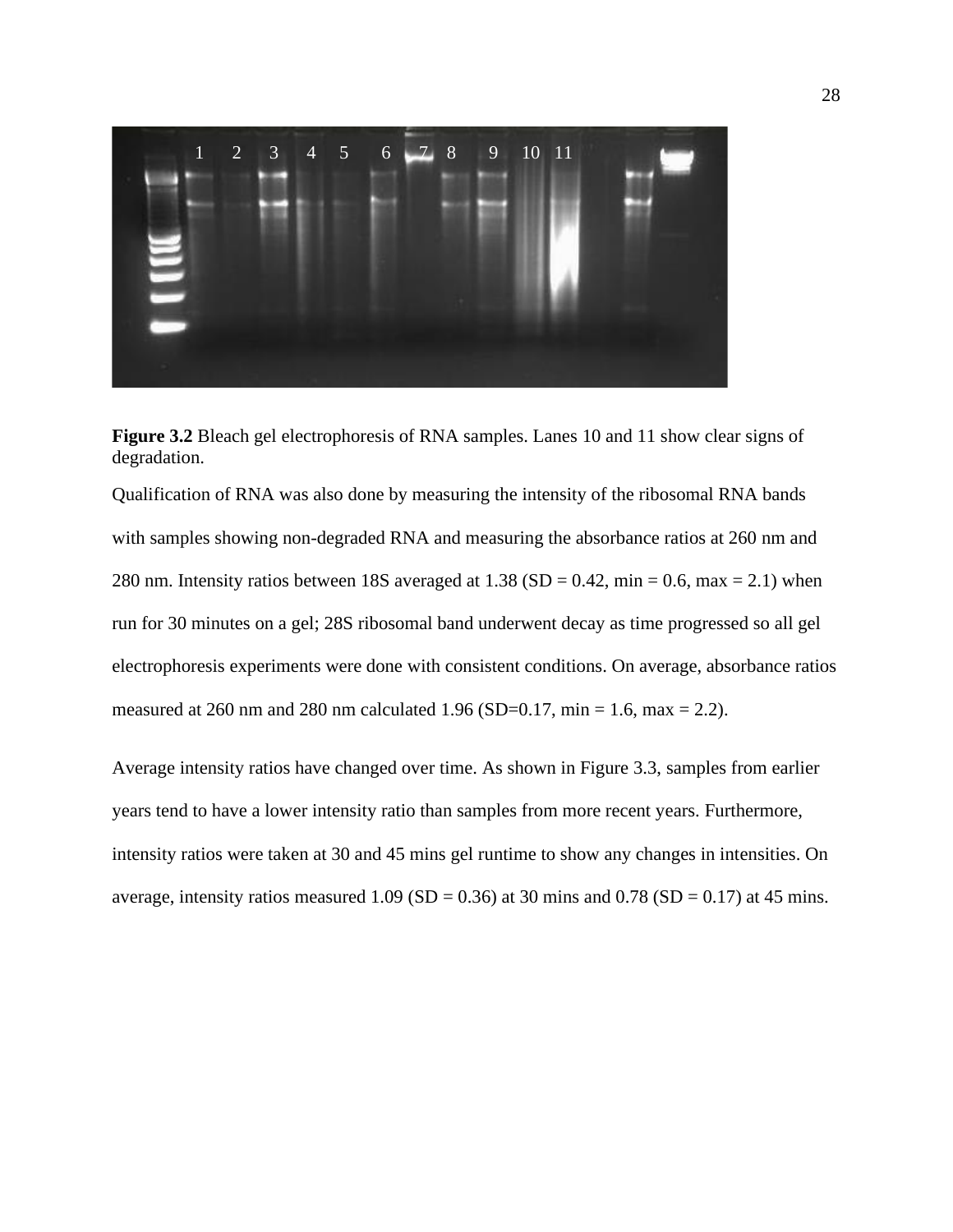

# **RNA Intensity Ratios of Dwarf Mistletoe**

**Figure 3.3** Box plot of 18S and 28S ribosomal RNA intensity ratios when viewed under UV light. Samples are grouped into the year they were sampled and extracted. Intensity ratios were taken in July 2015 to show changes, if any, in storage.

An Analysis of Variance (ANOVA) was performed on the threshold values in RT-qPCR to determine if there was a statistical difference between values. The hypothesis in this case was that each Ct value was statistically similar to each other. In the analysis, our alpha value becomes 0.05 and the *F* critical value is 2.65. According to the analysis, we reject the null hypothesis, and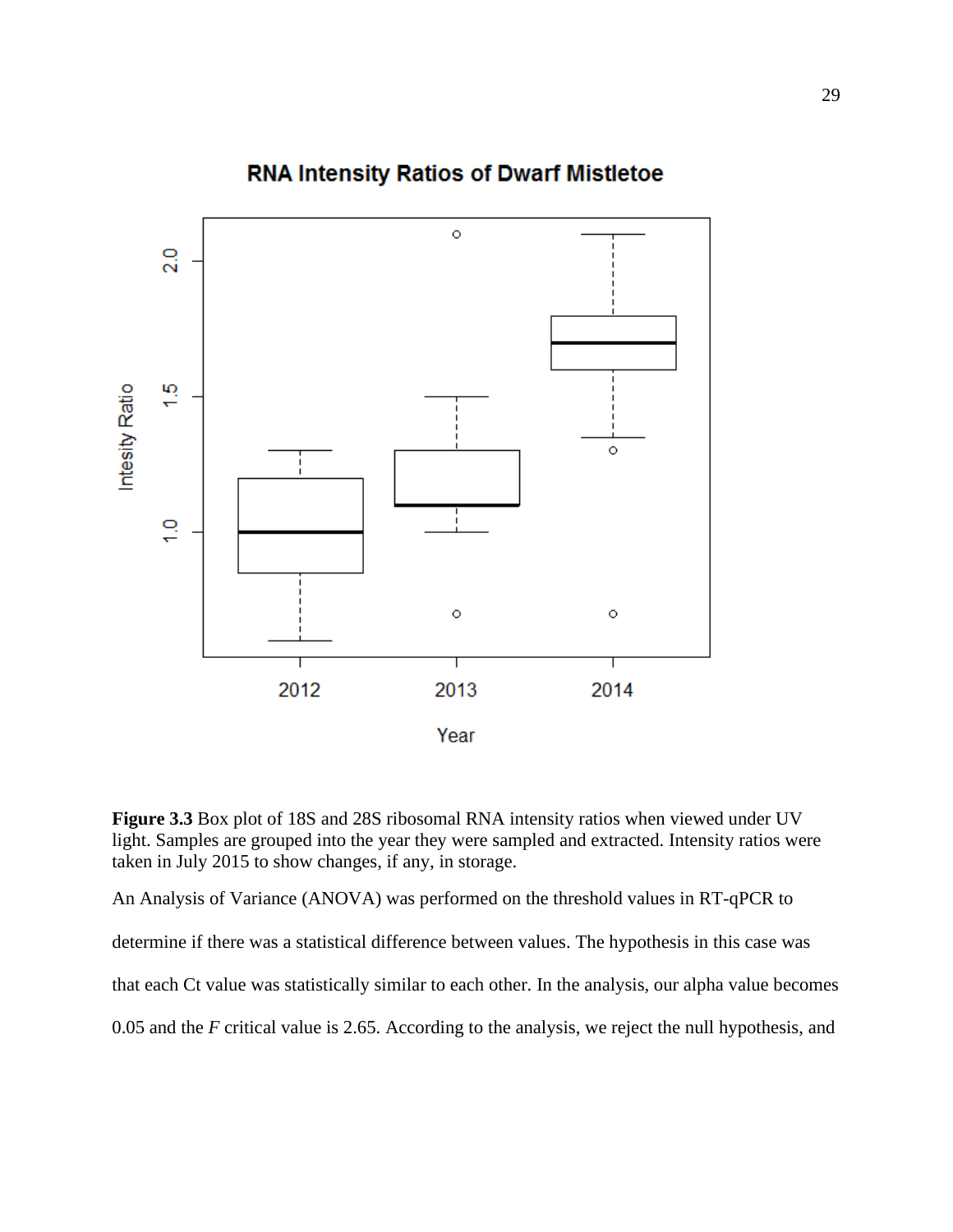accept that there is some statistical difference between the points within the Ct values of the Aquaporin gene.

#### <span id="page-36-0"></span>Bestkeeper Analysis

Bestkeeper is an Excel macro that analyzes Ct input directly from RT-qPCR and compares the

standard deviation between the points and uses a regression analysis, see Table 3.4 (Pfaffl et. al.

2004).

**Table 3.4** Bestkeeper Analysis of Aquaporin Ct values showing the coefficient of correction, slope, *P* value, and power to determine stabilization in RT-qPCR.

| Coeff of corr | 0.43  |
|---------------|-------|
| slope         | 1.12  |
| P value       | 0.147 |
| Power         | 2.18  |

### <span id="page-36-1"></span>**CHAPTER 4. DISCUSSION**

#### <span id="page-36-2"></span>**Literature Review**

The stability of reference genes is unlikely to be exactly predicted for RT-qPCR. This is especially true when considering the study done by Czechowski et al. (2005) with *A. thaliana*. In that study, EF1-α was shown to be one of the least stable candidate reference genes, exceeding the appropriate stability threshold of M=1.5; however, my paper here has predicted that EF1- $\alpha$ would be the most stable reference gene in *A. americanum* expression analysis – simply due to EF1- $α$  being used more often. Systematic selection of reference genes does not guarantee that most stable reference genes can be predicted, because organic systems are immensely complex;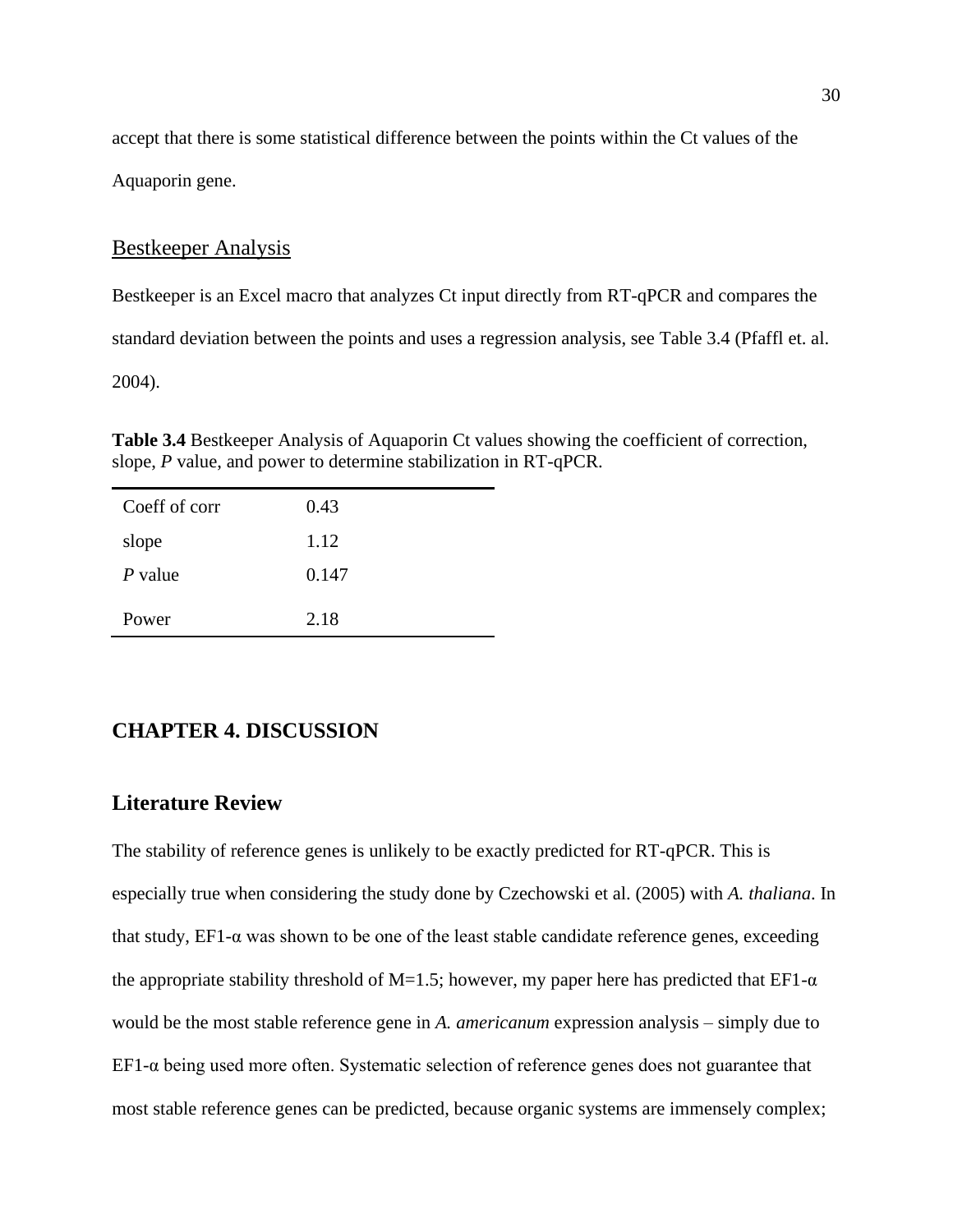however, it provides a starting point for any normalization experiment for expression analysis, de novo.

Furthermore, since parasitic flowering plants like *A. americanum* are still not well known genetically, they may have housekeeping genes that are expressed differently from other plants or model organisms. Parasitic flowering plants such as *A. americanum* supplement some nutrition from their host, so their housekeeping genes might be differently expressed during developmental stages. Additionally, novel proteins that are not yet identified may be more stable than the genes presented here, as shown in Czechowski et al. (2005). Inclusion of novel proteins would require additional genetic work to identify in RT-qPCR reactions.

It is also important to note the high standard deviation of  $\sim$ 6 to the 12 average reference genes used in the 57 research articles. More literature could be looked at to increase the number of studies that used reference genes for expression analysis, including reference genes used in microarrays (Lilly et al. 2011). The ranges of the number of reference genes used in literature studies were as low as 7 to as high as 50 in each study.

#### <span id="page-37-0"></span>Non-model Organisms

Dwarf Mistletoe is a non-model organism, meaning that it is not often used in experimentation to answer scientific question. Therefore, there is limited genomic data published. Extra steps must then be taken into consideration when coordinating projects. For certain organisms, the best strategy may be total sequencing and annotation of genes to then develop primers, based on the goal of the experimentation, and if reference genes are required.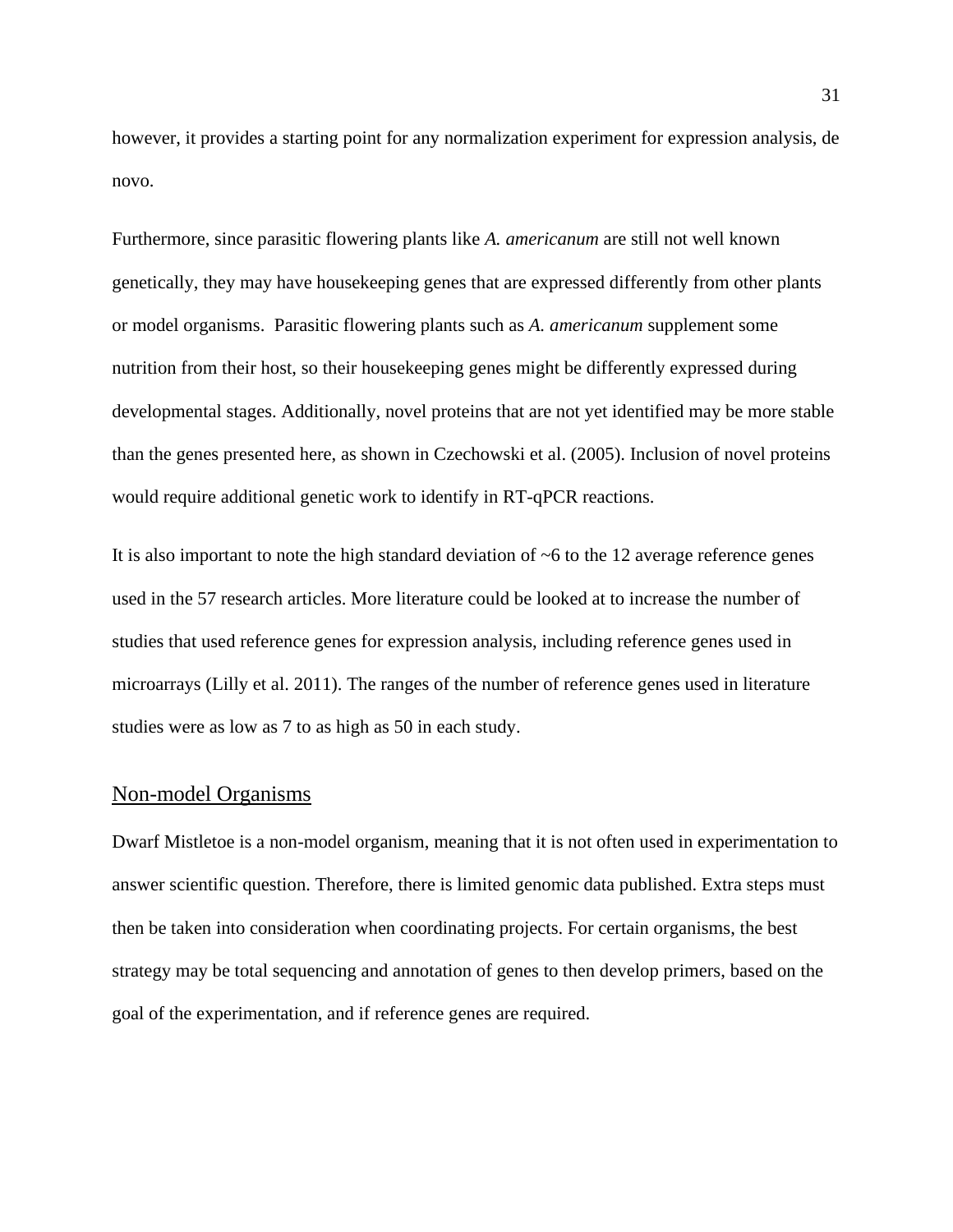Certain organisms, such as viruses, have small genomes which are very easy to sequence cheaply and quickly. Plants have much larger genomes, for example *Arabidopsis thaliana* has approximately 135 Mbp according to The Arabidopsis Information Resource, where the virus COVID-19 has 30kb (Li et al. 2020). The genome, number of genes, and base pairs in Dwarf Mistletoe is not currently published. Therefore, with careful planning, primer development in complicated genomes, like those in plants, can be cost-effective.

The gene expression studies of non-model organisms, like Dwarf Mistletoe, are useful when attempting to better understand other plants with similar qualities uncommon in the plant world, such as hemi-parasitism. Therefore, the efforts needed to develop a gene expression analysis are still justified when considering the knowledge that could be gained from such a study.

### <span id="page-38-0"></span>Relationship to *Arceuthobium*

It remains unclear, how distantly related plants must be to develop primers. However, *Arceuthobium oxecedri* seems to be at sufficient similarity to produce viable primers to *A. americanum*. If genetic sequences exist for other plants in the same genus, it is more likely to have successful primers developed from that sequence than others (Radomski et al. 2010).

### <span id="page-38-1"></span>**Computational Analysis**

The primer pairs AoPIP11, AoPIP12 and AoPIP13, take advantage of the conserved regions of the aquaporin gene (see Figure 2.4). The level of conservation of the sequence between *A. americanum* and *A. oxycedri* in this particular transcript is unknown; therefore, picking a highly conserved region such as this may pose issues with complementarity between other similarlystructured MIP genes. In a sensitive quantitative assay such as RT-qPCR, this may give false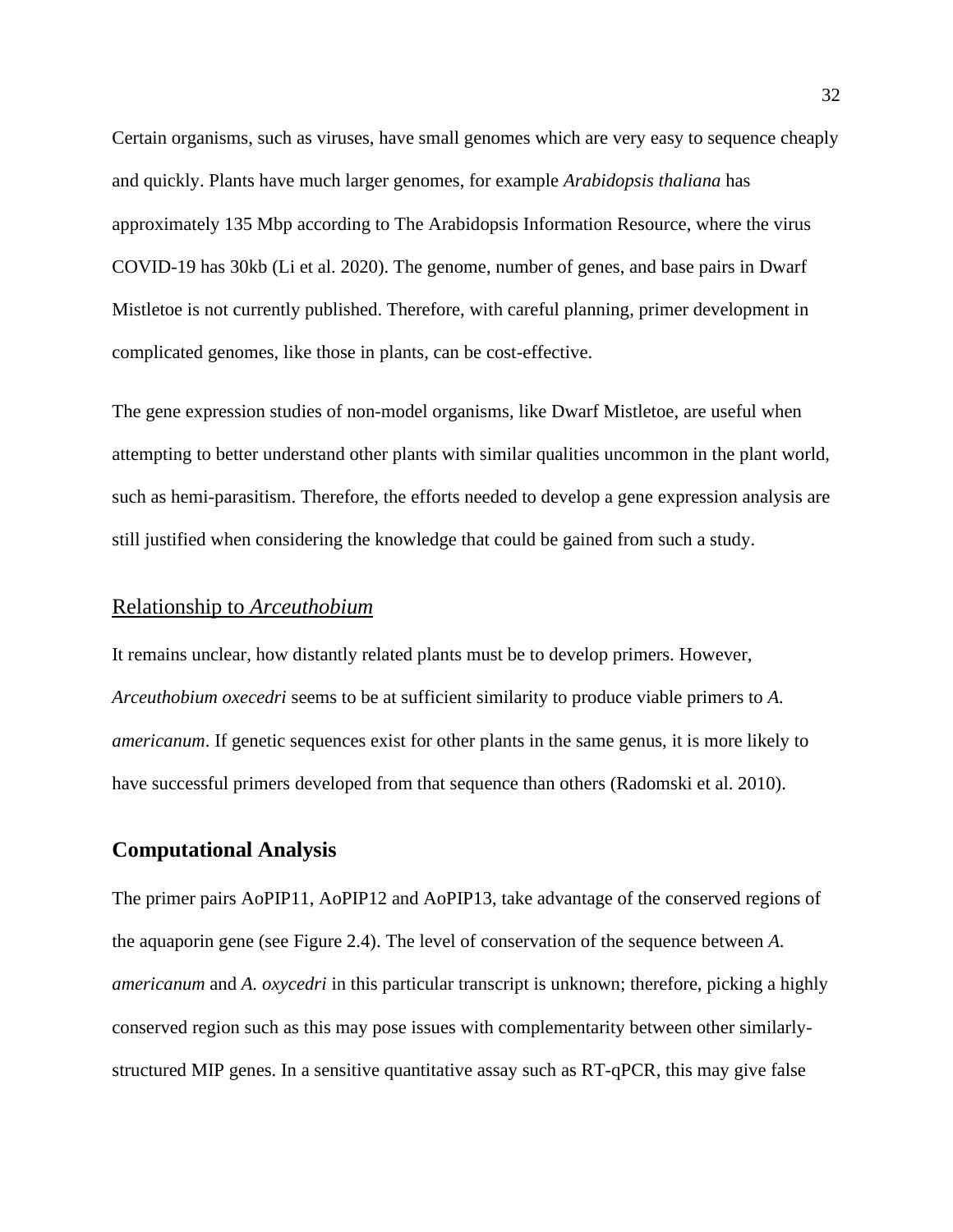quantitation of PIP;2 by binding to other MIP class genes. Preliminary experiments, which are the norm for RT- RT-qPCR assays, to test primers should show multiple bands, if unspecific binding is occurring during conventional PCR and subsequent gel electrophoresis. Furthermore, if a single amplicon is produced, sequencing can be done to ensure the correct product is achieved with the primer pair. Alternatively, if the PIP;2 transcripts of *A. americanum* and *A. oxycedri* are quite different, then these conserved sequences will yield favourable locations for primer binding, given there is specificity to similar sequences elsewhere in the transcriptome.

The presence of highly similar primer pairs, such as AoPIP3 and AoPIP4, are likely due to limited primer pairs fitting the set conditions in a run. Since each run was done in regions of the gene (i.e., positions: 150-450, 450-750, etc.), it leaves little room for a vast array of 'the best' primer pairs of the gene. Alternatively, the primer-designing algorithm may not 'skip over' outputting similar sequences of primer pairs, even if they only vary by one or two base pairs. A simple way to account for such similar sequences is to increase the primer pair output maximum to a larger number, above the expected number of primer pairs for a given region, and selectively discard extreme similarities.

#### <span id="page-39-0"></span>Primer Development Methodology

Methodology has changed little for primer development. *In silico* development remains an important first step in quantitative analysis using RT-qPCR. Screening of primers can increase efficiency of the wet lab results, which can then optimize primers with additional experimentation, as done in this thesis. The optimization process refers to optimizing the conditions in which the RT-qPCR machine is used (i.e., temperature, concentration, and primer combination) (Bustin and Hugget 2017).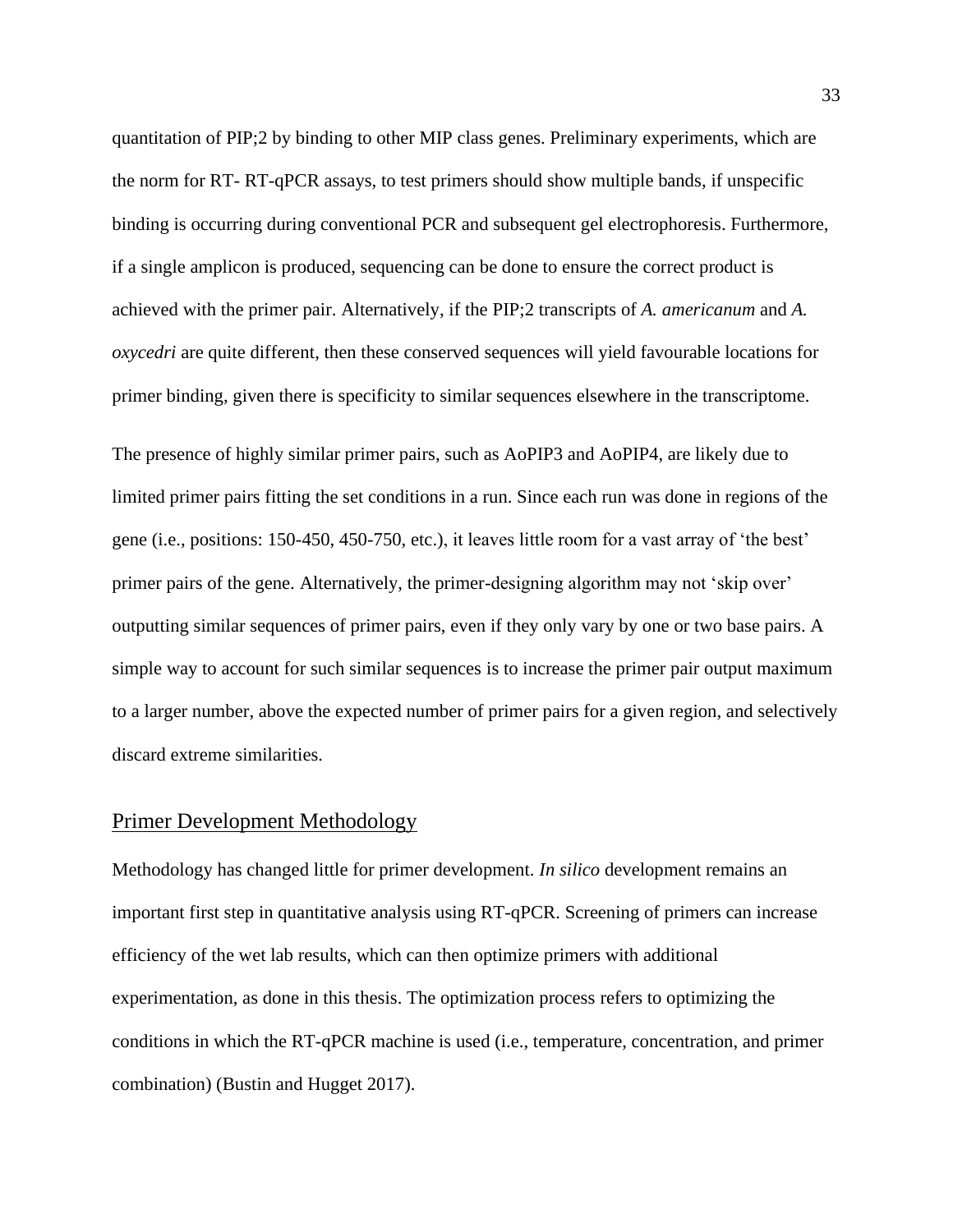Developed primers are published to a database. To keep consistency and the spirit of open information in the scientific community, primers are added to a larger database so that they can be searched and further studied, if needed. These databases include PrimerBank, qPrimerDB, and PCRdrive, among others (Lu et al. 2018, Burger et al. 2018).

### <span id="page-40-0"></span>**Experimentation**

#### <span id="page-40-1"></span>Laboratory Limitations

The inability to grow Dwarf Mistletoe in the lab limits the control over a number of variables during experimentation. In addition, it is highly impractical to collect and extract samples in a similar fashion to other current model organisms. Since this experiment used a method of haphazard collection techniques, it can be used as an indicator for some viability in this method of collection.

Molecular inhibitors are ever present in our world, and even when the utmost care is taken to reduce the presence of these objects. Molecular inhibitors include RNAses and other proteins that may contaminate isolated RNA samples. The inhibitors prevent any one of the multiple steps of polymerase chain reaction, affecting the results of RT-qPCR. It is worth mentioning that there is a possibility that these inhibitors affected RT-qPCR based experimentation. However, quality procedures in this study follow industry qPCR standards set by Bustin et al. 2009.

Specialized sequencing and identification of genes can be done; however, it would be more useful to do these on a metagenomic basis. If done at both levels, it would give a more complete view of the gene mechanism to compare with others and, the greatest confidence that the code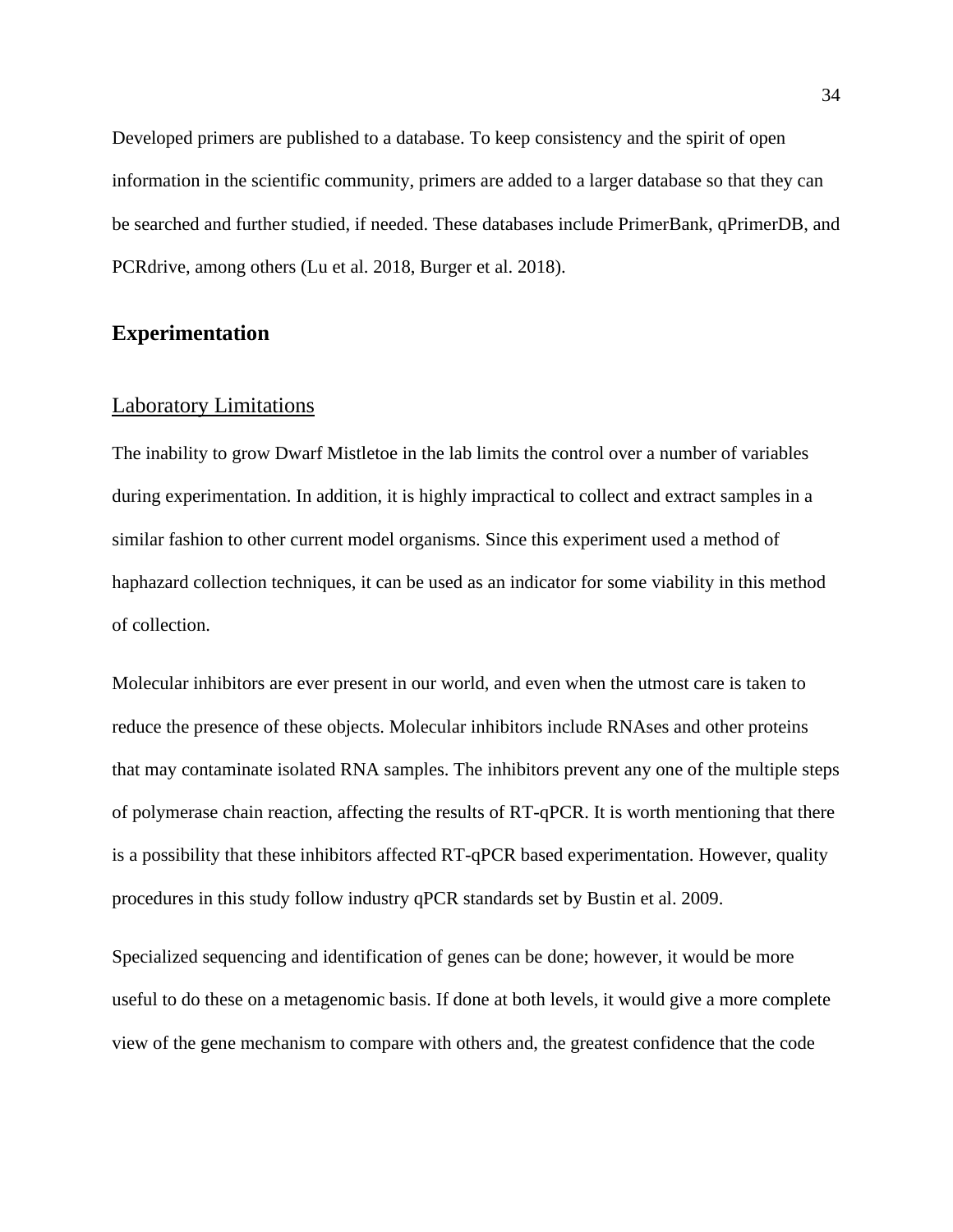being quantified is the target. At the time of this thesis release, sequencing data can be affordable and available to most laboratories.

### <span id="page-41-0"></span>*In Vitro* and *In Vivo*

Maximizing *in vitro* experimentation is important with organisms like Dwarf Mistletoe as it is

currently not possible to grow in the lab. This means that samples are limited as they must be

collected in the field. As a result, only microliters of samples may be available for

experimentation, which might result in insufficient quantities of material for research. Careful

planning, in addition to optimizing techniques could reduce this risk.

### <span id="page-41-1"></span>**REFERENCES**

Aranda R, Dineen S, Craig R, Guerrieri R, and Robertson J. 2009 Comparison and Evaluation of RNA Quantification Methods Using Viral, Prokaryotic, and Eukaryotic RNA Over a 104 Concentration Range. Analytical Biochemistry. 387: 122-127.

Becker C, Hammerle-Fickinger A, Riedmaier I, and Pfaffl M. 2010 mRNA and microRNA Quality Control for RT-qPCR analysis. Methods. 50(4): 237-43.

deBruyn RAJ, Paetkau M, Ross KA, Godfrey DV, and Ross Friedman C. 2015 Thermogenesistriggered seed dispersal in Dwarf Mistletoe, Arceuthobium americanum. Nature Communications [Internet]. [cited 2016 Jan 20]; 6, 6262. Available from: https://www.nature.com/articles/ncomms7262 doi:10.1038/ncomms7262.

Broshot L, Larsen L, Tinnin R. 1986. Effects of Arceuthobium americanum on twig growth of Pinus contorta. U.S. Dept. of Agriculture, Forest Service, Pacific Northwest Research Station. Research Note: PNW-RN-453.

Burger F, Angioni M, Russo G, Schad M, Kallarackal J. 2018. PCRdrive: the largest qPCR assay archive to date and endless potential for lab workflow revitalization. BMC Bioinformatics [Internet]. [cited 2020 Nov 11]; 19(447). Available from: https://bmcbioinformatics.biomedcentral.com/articles/10.1186/s12859-018-2452-3 doi: https://doi.org/10.1186/s12859-018-2452-3.

Bustin SA, Benes V, Garson JA, Hellemans J, Hugget J, Kubista M, Mueller R, Nolan T, Pfaffl M, Shipley GL, Vandesompele J, Wittwer CT. 2009. The MIQUE Guidelines: Minimum Information for Publication of Quantitative Real-Time PCR Experiments. Clinical Chemistry [Internet]. [cited 2013 Sep 19]; 55(4):611-622 Available from: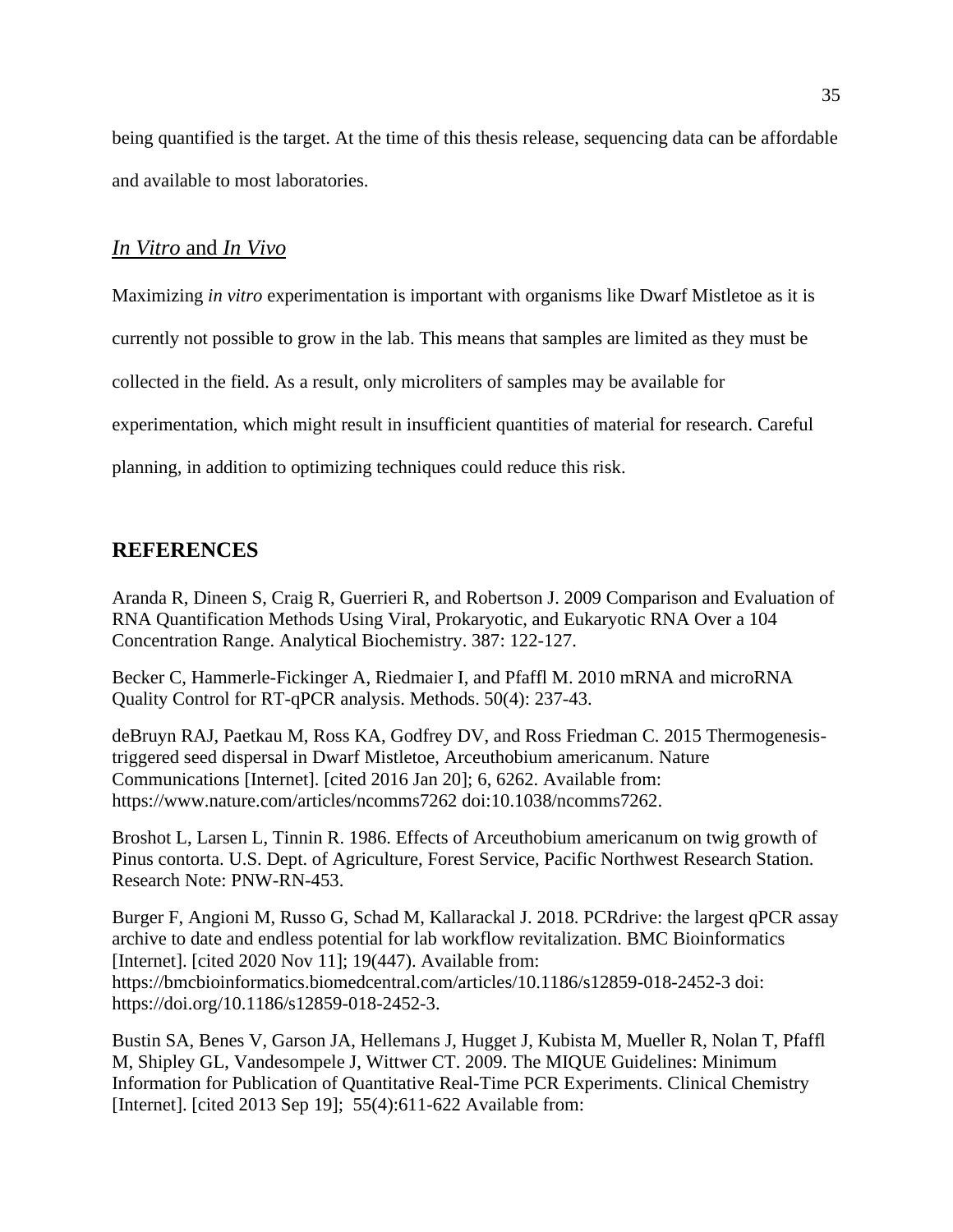https://academic.oup.com/clinchem/article/55/4/611/5631762 doi: 10.1373/clinchem.2008.112797.

Bustin SA, Benes V, Nolan T, and Pfaffl MW. 2005. Quantitative Real-time RT-PCR – a Perspective. J. Mol. Endocrinol. 34(3): 597-601.

Bustin SA, Huggett J. 2017. qPCR primer design revisited. Biomol Detect. Quantif. 14:19-28.

Caixeiro NJ, Lai K, Lee CS. 2016. Quality Assessment and Preservation of RNA from Biobank Tissue Specimens: A Systematic Review. J Clin Pathol [Internet]. [cited 2020 Sep 13]; 69(3): 260-5. Available from: https://jcp.bmj.com/content/69/3/260.long doi: 10.1136/jclinpath-2015- 203384.

Chandna R, Augustine R, Bisht NC. 2012. Evaluation of Candidate Reference Genes for Gene Expression Normalization in *Brassica juncea* Using Real Time Quantitative RT-PCR. PLOS ONE [Internet]. [cited 2013 Sep 13]; 7(5):e36918 Available from: https://doi.org/10.1371/journal.pone.0036918 doi: 10.1371/journal.pone.0036918.

Czechowski T, Stitt M, Altmann T, Udvardi MK, Scheible WR. 2005. Genome-Wide Identification and Testing of Superior Reference Genes for Transcript Normalization in Arabidopsis. Plant Physiology [Internet]. [cited 2013 Sep 13]; 139: 5-17 Available from: http://www.plantphysiol.org/content/139/1/5.full doi: http://dx.doi.org/10.1104/pp.105.063743.

Exposito-Rodriguez M, Borges AA, Borges-Perez A, Perez JA. 2008. Selection of internal control genes for quantitative real-time RT-PCR studies during tomato development process. BMC Plant Biology [Internet]. [cited 2013 Dec 19]; 8:131. Available from: https://bmcplantbiol.biomedcentral.com/articles/10.1186/1471-2229-8-131 doi: 10.1186/1471- 2229-8-131.

Fleige S, Pflaffl MW. 2006. RNA Integrity and the Effect on the Real-time qRT-PCR Performance. Molecular Aspects of Medicine. 27: 126–139.

Geer L, Domrachev M, Lipman D, Bryant SH. 2002. CDART: protein homology by domain architecture. Genome Res [Internet]. [cited 2013 Dec 11]; 12(10): 1619-1623. Available from: https://genome.cshlp.org/content/12/10/1619.long doi: 10.1101/gr.278202.

Hawksworth FG, Hinds TE, Johnson DW, and Landis TD. 1977. Silvicultural control of Dwarf Mistletoe in young Lodgepole Pine stands. For. Ins. and Dis. Manage. Tech. Rep. R2-10. Colorado (CO): U.S. Department of Agriculture, Forest Service, Rocky Mountain Region. 12 p.

Hawksworth FG, Wiens D. 1996. Dwarf Mistletoes: Biology, Pathology, and Systematics: US Department of Agriculture Forest Service Handbook No 709. Washington (WA): US Government Printing Office.

Imbeaud S, Graudens E, Boulanger V, Barlet X, Zaborski P, Eveno E, Mueller O, Schroeder A, Auffray C. 2005. Toward Standardization of RNA quality assessment using user-dependant classifiers of microcapillary electrophoresis traces. Nucleic Acids Research [Internet]. [cited 2013 Sep 13] 33(6):e56. Available from: https://academic.oup.com/nar/article/33/6/e56/2401377 doi: 10.1093/nar/gni054.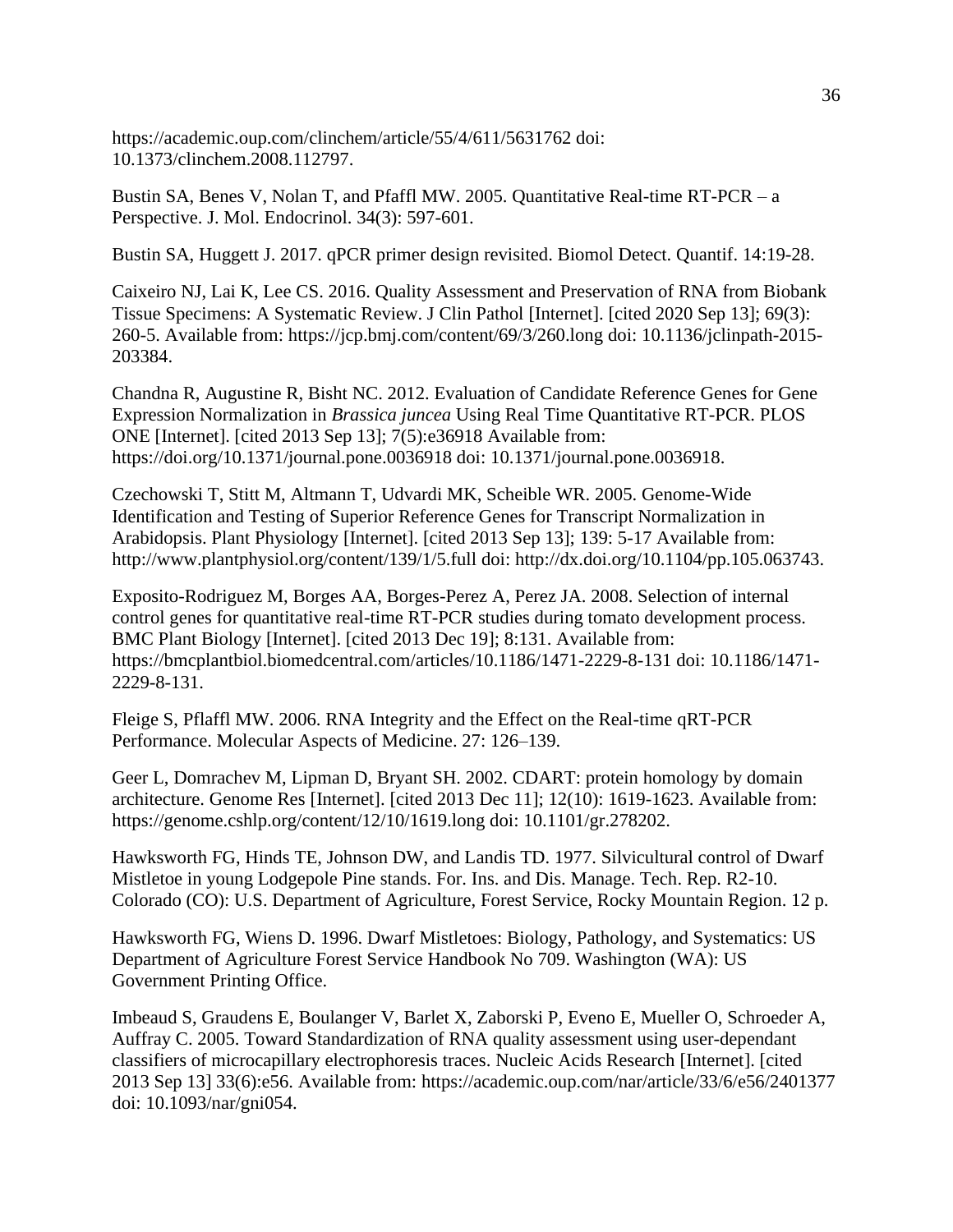Ip DW. 1992. Dwarf Mistletoe. Canadian Forest Publications. Forestry Canada, Northwest Region, Northern Forestry Centre, Edmonton, Alberta. Forestry Leaflet 18(11807).

Ishikawa H. 1977. Evolution of Ribosomal RNA. Comp. Biochem. Physiol. B58: 1-7.

Koressaar T, Remm M. 2007. Enhancements and modifications of primer design program Primer3. Bioinformatics 23(10): 1289-91.

Kumar V, Sharma R, Trivedi PC, Vyas G, Khandewal V. 2011. Traditional and novel references towards systematic normalization of qRT-PCR data in plants. AJCS. 5(11):1455-1468.

Li D, Zhang J, Li J. 2020. Primer design for quantitative real-time PCR for the emerging Coronavirus SARS-CoV-2. Theranostics [Internet]. [cited 2020 Nov 11]; 10(16):7150-7162. Available from: https://www.thno.org/v10p7150.htm doi:10.7150/thno.47649.

Lilly S, Drummond R, Pearson M, and MacDairmid R. 2011. Identification and Validation of Reference Genes for Normalization of Transcripts from Virus-Infected Arabidopsis thaliana. Mol Plant Microbe Interact [Internet]. [cited 2013 Sep 13]; 24(3):294-304. Available from: https://apsjournals.apsnet.org/doi/10.1094/MPMI-10-10-0236?url\_ver=Z39.88- 2003&rfr\_id=ori:rid:crossref.org&rfr\_dat=cr\_pub%20%200pubmed doi:10.1094/MPMI -10-10- 0236.

Livak KJ, Schmittgen TD. 2001. Analysis of relative gene expression data using real-time quantitative PCR and the 2(-Delta Delta C(T)) Method. Methods. 25(4):402-8.

Lu K, Li T, He J, Chang W, Zhang R, Liu M, Yu M, Fan Y, Ma J, Sun W, et al. 2018. qPrimerDB: a thermodynamics-based gene-specific qPCR primer database for 147 organisms. Nucleic Acids Research [Internet]. [cited 2020 Nov 11]; 46(D1): D1229–D1236. Available from: https://www.ncbi.nlm.nih.gov/pmc/articles/PMC5753361/ doi https://doi.org/10.1093/nar/gkx725.

Maurel C, Javot H, Lauvergeat V, Gerbeau P, Taournaire C, Santoni V, and Heyes J. 2002. Molecular physiology of aquaporins in plants. Int Rev Cytol. 215: 105–148.

Nickrent DL, Miguel GA, Martin P, and Mathiasen R. 2004. A Phylogeny of all Species of Arceuthobium (Viscaceae) Using Nuclear and Chloroplast DNA Sequences. American Journal of Botany. 91(1): 125-138.

Pflaffl MW. 2001. A new mathematical model for relative quantification in real-time RT-PCR. Nucleic Acids Res [Internet]. [cited 2013 Oct 10]; 29(9):e45. Available from: https://academic.oup.com/nar/article/29/9/e45/2384081 doi: 10.1093/nar/29.9.e45.

Pfaffl, MW, Tichopad A, Prgomet C, Neuvians TP. 2004. Determination of stable housekeeping genes, differentially regulated target genes and sample integrity: BestKeeper – Excel-based tool using pair-wise correlations. Biotechnology Letters [Internet]. [cited 2013 Oct 10]; 26: 509–515. Available from: https://link.springer.com/article/10.1023/B:BILE.0000019559.84305.47 doi: 10.1023/B:BILE.0000019559.84305.47.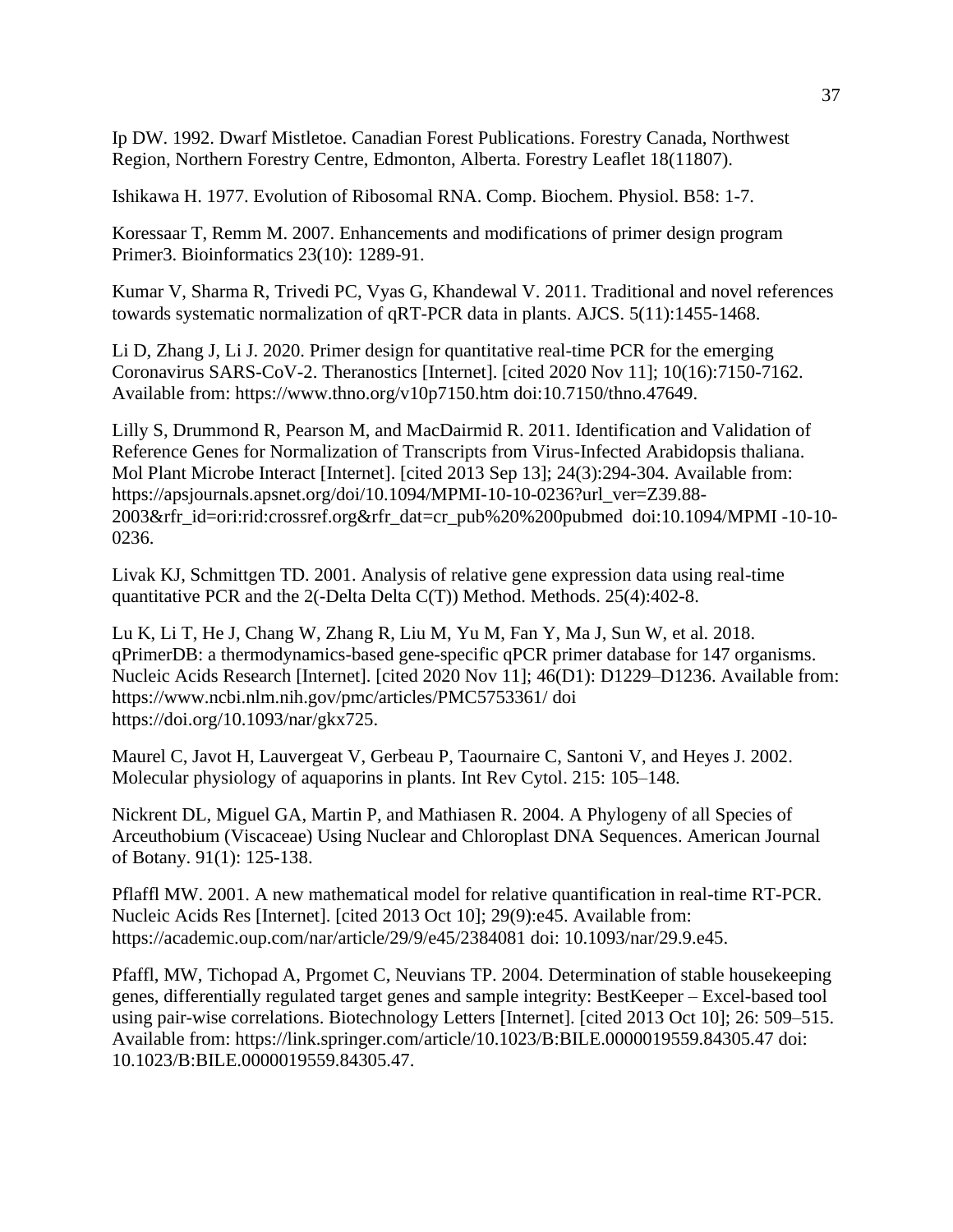Radomski N, Lucas F, Moilleron R, Cambau E, Haenn S, Moulin L. 2010. Development of a Real-Time qPCR Method for Detection and Enumeration of Mycobacterium spp. in Surface Water. Applied and Environmental Microbiology [Internet]. [cited 2014 May 3]; 76(21): 7348- 7351. Available from: https://aem.asm.org/content/76/21/7348 doi: 10.1128/AEM.00942-10.

Ross CM. 2006. Viscin cells in the Dwarf Mistletoe Arceuthobium americanum – "green springs" with potential roles in explosive seed discharge and seed adhesion. Davidsonia 17(3): 75-86.

Ross Friedman CM, Ross BN, Martens GD. 2009. Antibodies raised against tobacco aquaporins of the PIP;2 class label the viscin tissue of the explosive Dwarf Mistletoe fruit. Plant Biology 12: 229-233.

Rozen S, Skaletsky H. 2000. Primer3 on the WWW for General Users and for Biologist Programmers. Methods in Molecular Biology [Internet]. [cited 2013 Sep 13]; 132: 365-86. Available from: https://link.springer.com/protocol/10.1385%2F1-59259-192-2%3A365 doi: 10.1385/1-59259-192-2:365.

Saiki RK, Gelfand DH, Stoffel S, Scharf SJ, Higuchi R, Horn GT, Mullis KB, Erlich HA. 1988. Primer-directed enzymatic amplification of DNA with thermostable DNA polymerase. Science [Internet]. [cited 2013 Sept 10]; 239(4839):487-9. Available from: https://science.sciencemag.org/content/239/4839/487.long doi: 10.1126/science.2448875.

Salzman RA, Fujita T, Zhu-Salzman K, Hasegawa PM, Bressan RA. 1999. An Improved RNA Isolation Method for Plant Tissues Containing High Levels of Phenolic Compounds or Carbohydrates. Plant. Mol. Biol. Reptr. 17: 11-17.

Shaw DC. Watson DM, Mathiasen RL. 2004. Comparison of Dwarf Mistletoe (Arceuthobium. spp., Viscaceae) in the Western United States with Mistletoes (Amyema spp., Loranthaceae) in Australia – Ecological Analogs and Reciprocal Models for System Management. Australian Journal of Botany. 2004(52): 481-498.

Singh A, Pandey GK. 2015. Primer Design Using Primer Express® for SYBR Green-based Quantitative PCR. Methods Mol Bio [Internet]. [cited 2013 Sep 10]; 1275:153-64. Available from: https://link.springer.com/protocol/10.1007%2F978-1-4939-2365-6\_11 doi: 10.1007/978-1- 4939-2365-6\_11.

Smith C, Lieberman M, Marks A, 2003. Mark's Basic Medical Biology A Clinical Approach, 2ND EDITION. Wiliams & Wilkins. 306 p.

Stellwagen N. 2009. Electrophoresis of DNA in Agarose Gels, Polyacrylamide Gels, and in Free Solution. Electrophoresis. 1: S188-S195.

Suzuki T, Higgins P, Crawford D. 2000. Control Selection for RNA Quantification. Biotechniques. 29:332-337.

Tichopad A, Didier A, and Pfaffl MW. 2004. Inhibition of Real-time RT-PCR Quantification Due to Tissue-specific Contaminants. Molecular Cellular Probes [Internet]. [cited 2013 Sep 20]; 18(1): 45-50 Available from: